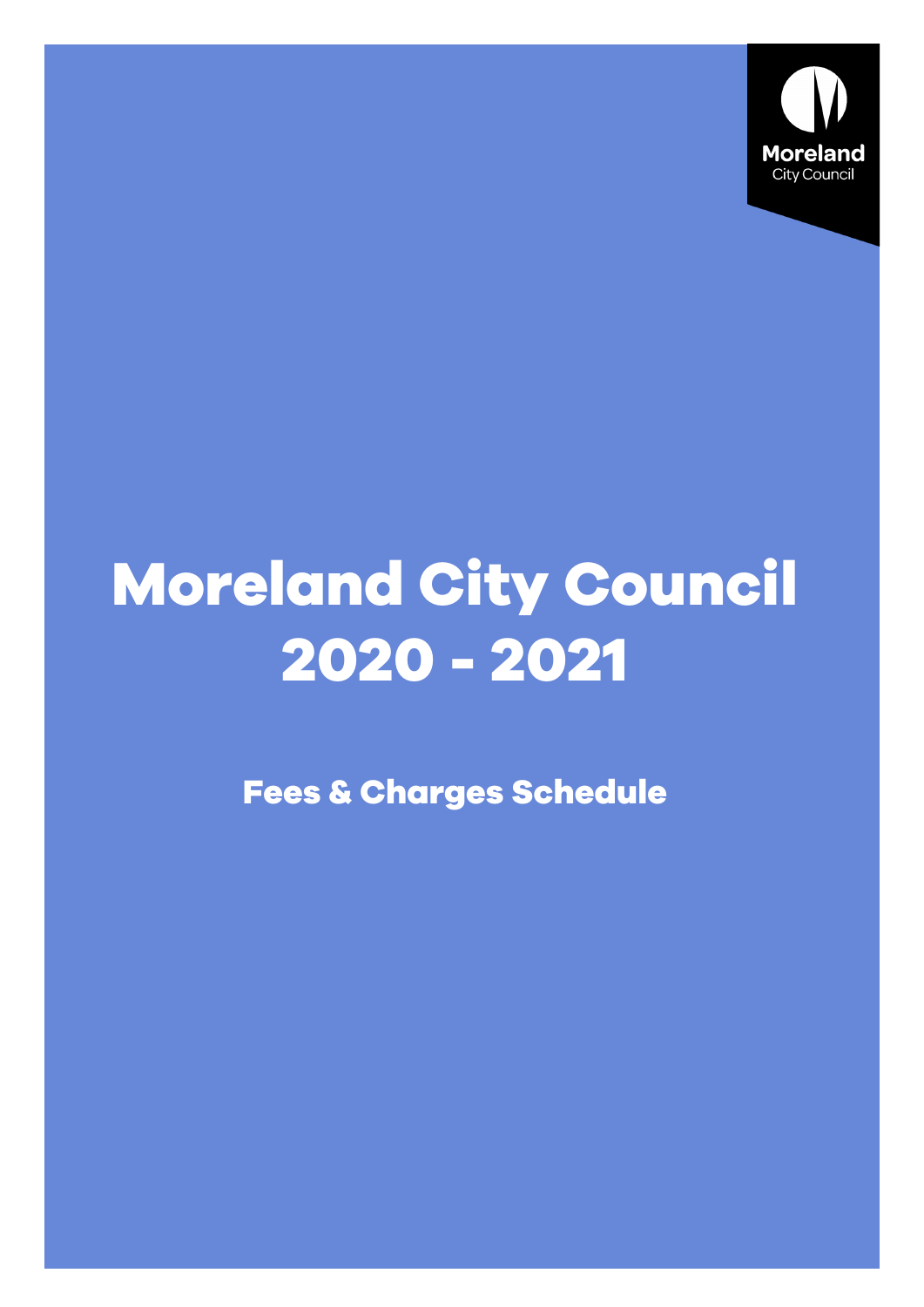## Fees and charges overview

The Local Government Act 1989, Section 113, gives Council the ability to apply fees and charges for services provided to the community that are not for public benefit and are not covered by revenue raised from property rates.

Council has the ability to set some fees, while others are set by the State Government. Where Council sets the fees, a number of considerations are taken into account:

a) the cost to provide the services;

b) is a subsidy required to enable the community to access the service; and c) is the service provided in a competitive market and compliance with the competitive neutrality principle is required.

The fees and charges are reviewed as part of the planning and budgeting framework each year to ensure Council can continue to provide an acceptable level of service to the community without unduly increasing cost pressure on the community.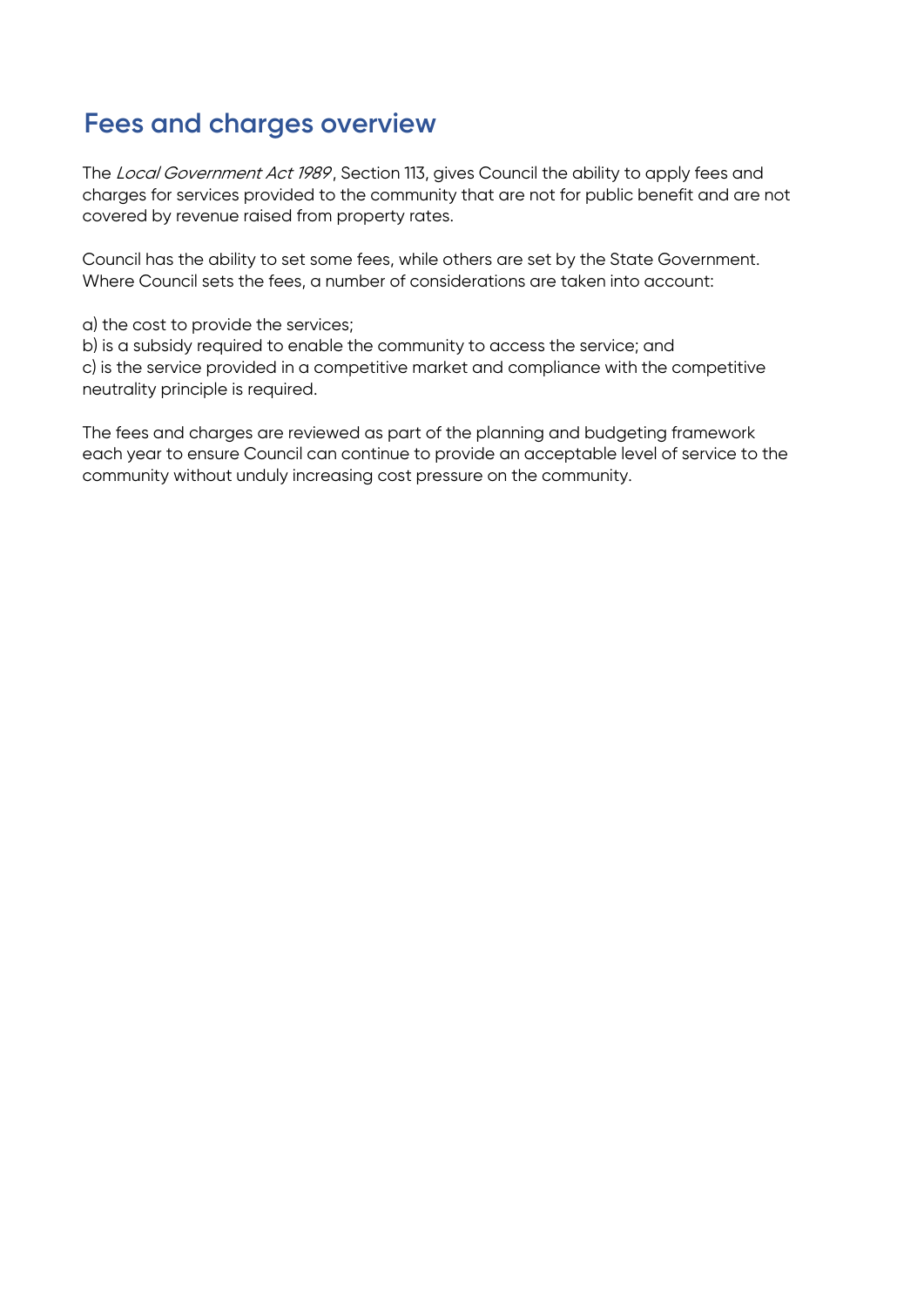**This schedule presents the fees and charges of a statutory and non-statutory nature which will be charged in respect to various goods and services provided during the 2020-21 year.**

**Note: The Statutory by State - Set Fees will not be indexed for the 2020/21 financial year**

## **Fees and charges schedule**

| Charge<br><b>Unit</b><br>Charge<br>of<br><b>Difference</b><br><b>Difference</b><br><b>Description</b><br><b>New Charge</b><br><b>New Charge</b><br>%<br>s.<br><b>Measure</b><br>\$<br>(Incl GST)<br>(Incl GST)<br><b>Corporate Governance</b><br><b>Governance &amp; Legal</b><br>Miscellaneous Receipts - Freedom Of Information<br>0.0%<br>0.00<br><b>FOI Application</b><br>Per App<br>29.60<br>29.60<br>Search Time Charge (1.5 Units Charged Per Hour Or Part Thereof)<br>22.25<br>22.25<br>0.0%<br>0.00<br>Per Hr<br>0.0%<br>0.00<br>Inspection Charge (1.5 Fee Units Charged Per Quarter Hour)<br>Per Quarter Hr<br>5.55<br>5.55<br>Black & White Photocopying<br>A4 Page<br>0.20<br>0.20<br>0.0%<br>0.00<br>Black & White Photocopying<br>A3 Page<br>0.40<br>0.40<br>0.0%<br>0.00<br>Colour Photocopying<br>A4 Page<br>1.10<br>1.05<br>4.8%<br>0.05<br>2.4%<br>Colour Photocopying<br>A3 Page<br>2.10<br>2.05<br>0.05<br>CD / DVD<br>5.15<br>2.9%<br>Per Item<br>5.30<br>0.15<br>The Reasonable<br>The Reasonable<br>Cost Incurred By<br><b>Cost Incurred Bv</b><br>The Agency In<br>The Agency In<br><b>Providing The</b><br><b>Providing The</b><br>Document Created Per S19 Of The FOI Act<br>Per Document<br><b>Written Document.</b><br><b>Written Document.</b><br>Hourly Wage + On-<br>(Hourly Wage + On-<br><b>Costs Of The Staff</b><br><b>Costs Of The Staff</b><br><b>Member Creating</b><br><b>Member Creating</b><br>The Document)<br>The Document)<br>Responding To Subpoenas/ Summonses Issued At Courts (Admin/<br><b>Disbursement Fee)</b><br>Responding To Subpoenas/ Summonses Issued At Courts (Admin/<br>3.0%<br>Each<br>55.75<br>54.15<br>1.60<br>Disbursement Fee)<br><b>Section 173 Agreements</b><br>Section 173 Agreements - Preparation, Negotiation and Execution<br>546.35<br>530.45<br>3.0%<br>15.90<br>Per Agreement<br>Administrative Fee - Disbursements Additional<br><b>Civic Facilities</b><br><b>Facilities For Hire</b><br><b>Coburg Civic Centre</b><br><b>Coburg Town Hall Monday To Sunday</b><br>Coburg Town Hall (Minimum 3 Hours)<br>Per Hour<br>173.00<br>167.90<br>5.10<br>3.0%<br>Coburg Town Hall<br>1,635.00<br>1,586.55<br>3.1%<br>48.45<br>Per Day<br>Coburg Town Hall and Commercial Kitchen Rate (Minimum 3 Hours)<br>Per Hour<br>184.00<br>178.50<br>$3.1\%$<br>5.50<br>1,732.00<br>Coburg Town Hall and Commercial Kitchen Daily Rate<br>1,680.95<br>3.0%<br>51.05<br>Per Day<br>Coburg Concert Halls Monday To Sunday<br>Commercial / Private Use<br>Per Hour<br>161.00<br>156.25<br>4.75<br>3.0%<br>2.30<br><b>Community Groups</b><br>Per Hour<br>58.00<br>55.70<br>4.1%<br>Coburg Concert Halls and Commercial Kitchen<br>Per Hour<br>172.00<br>166.85<br>3.1%<br>5.15<br>Coburg Concert Hall (West Only) - Community Rate<br>Per Hour<br>20.00<br>18.60<br>7.5%<br>1.40<br>Coburg Concert Hall (East and Middle) - Community Rate<br>Per Hour<br>38.50<br>37.15<br>3.6%<br>1.35<br>Coburg Town Hall, Commercial Kitchen and Concert Halls Hourly Rate<br>Per Hour<br>246.00<br>239.15<br>2.9%<br>6.85<br>(Minimum 3 Hours)<br>Coburg Town Hall, Commercial Kitchen and Concert Halls Daily Rate<br>2,328.00<br>2,260.25<br>3.0%<br>67.75<br>Per Day<br><b>Coburg Town Hall Foyer Exhibition Space</b><br>Moreland Community Groups, Moreland Schools, Not For Profits<br>Per Week<br>Free Use<br>Free Use<br><b>Commercial Use</b><br>Per Week<br>60.00<br>58.00<br>3.4%<br>2.00<br>Moreland School Hire of Coburg Or Brunswick Town Hall<br>Moreland School Hire of Coburg Or Brunswick Town Hall<br>Per Event<br>219.00<br>212.20<br>3.2%<br>6.80<br><b>Brunswick Civic Centre</b><br><b>Brunswick Town Hall Monday to Sunday</b><br>Brunswick Town Hall and Atrium<br>Per Hour<br>198.00<br>191.65<br>3.3%<br>6.35<br><b>Brunswick Town Hall and Atrium</b><br>Per Day<br>1,866.00<br>1,811.00<br>3.0%<br>55.00<br>Brunswick Town Hall, Atrium and Commercial Kitchen<br>Per Hour<br>208.00<br>201.95<br>3.0%<br>6.05<br>Brunswick Town Hall, Atrium and Commercial Kitchen Daily Hire<br>1,970.00<br>1,912.80<br>3.0%<br>Per Day<br>57.20<br><b>Meeting Rooms For Hire</b> |  | 2020-21               | 2019-20               |  |
|----------------------------------------------------------------------------------------------------------------------------------------------------------------------------------------------------------------------------------------------------------------------------------------------------------------------------------------------------------------------------------------------------------------------------------------------------------------------------------------------------------------------------------------------------------------------------------------------------------------------------------------------------------------------------------------------------------------------------------------------------------------------------------------------------------------------------------------------------------------------------------------------------------------------------------------------------------------------------------------------------------------------------------------------------------------------------------------------------------------------------------------------------------------------------------------------------------------------------------------------------------------------------------------------------------------------------------------------------------------------------------------------------------------------------------------------------------------------------------------------------------------------------------------------------------------------------------------------------------------------------------------------------------------------------------------------------------------------------------------------------------------------------------------------------------------------------------------------------------------------------------------------------------------------------------------------------------------------------------------------------------------------------------------------------------------------------------------------------------------------------------------------------------------------------------------------------------------------------------------------------------------------------------------------------------------------------------------------------------------------------------------------------------------------------------------------------------------------------------------------------------------------------------------------------------------------------------------------------------------------------------------------------------------------------------------------------------------------------------------------------------------------------------------------------------------------------------------------------------------------------------------------------------------------------------------------------------------------------------------------------------------------------------------------------------------------------------------------------------------------------------------------------------------------------------------------------------------------------------------------------------------------------------------------------------------------------------------------------------------------------------------------------------------------------------------------------------------------------------------------------------------------------------------------------------------------------------------------------------------------------------------------------------------------------------------------------------------------------------------------------------------------------------------------------------------------------------------------------------------------------------------------------------------------------------------------------------------------------------------------------------------------------------------------------------------------------------------------------------------------------------------------------|--|-----------------------|-----------------------|--|
|                                                                                                                                                                                                                                                                                                                                                                                                                                                                                                                                                                                                                                                                                                                                                                                                                                                                                                                                                                                                                                                                                                                                                                                                                                                                                                                                                                                                                                                                                                                                                                                                                                                                                                                                                                                                                                                                                                                                                                                                                                                                                                                                                                                                                                                                                                                                                                                                                                                                                                                                                                                                                                                                                                                                                                                                                                                                                                                                                                                                                                                                                                                                                                                                                                                                                                                                                                                                                                                                                                                                                                                                                                                                                                                                                                                                                                                                                                                                                                                                                                                                                                                                                    |  | <b>Financial Year</b> | <b>Financial Year</b> |  |
|                                                                                                                                                                                                                                                                                                                                                                                                                                                                                                                                                                                                                                                                                                                                                                                                                                                                                                                                                                                                                                                                                                                                                                                                                                                                                                                                                                                                                                                                                                                                                                                                                                                                                                                                                                                                                                                                                                                                                                                                                                                                                                                                                                                                                                                                                                                                                                                                                                                                                                                                                                                                                                                                                                                                                                                                                                                                                                                                                                                                                                                                                                                                                                                                                                                                                                                                                                                                                                                                                                                                                                                                                                                                                                                                                                                                                                                                                                                                                                                                                                                                                                                                                    |  |                       |                       |  |
|                                                                                                                                                                                                                                                                                                                                                                                                                                                                                                                                                                                                                                                                                                                                                                                                                                                                                                                                                                                                                                                                                                                                                                                                                                                                                                                                                                                                                                                                                                                                                                                                                                                                                                                                                                                                                                                                                                                                                                                                                                                                                                                                                                                                                                                                                                                                                                                                                                                                                                                                                                                                                                                                                                                                                                                                                                                                                                                                                                                                                                                                                                                                                                                                                                                                                                                                                                                                                                                                                                                                                                                                                                                                                                                                                                                                                                                                                                                                                                                                                                                                                                                                                    |  |                       |                       |  |
|                                                                                                                                                                                                                                                                                                                                                                                                                                                                                                                                                                                                                                                                                                                                                                                                                                                                                                                                                                                                                                                                                                                                                                                                                                                                                                                                                                                                                                                                                                                                                                                                                                                                                                                                                                                                                                                                                                                                                                                                                                                                                                                                                                                                                                                                                                                                                                                                                                                                                                                                                                                                                                                                                                                                                                                                                                                                                                                                                                                                                                                                                                                                                                                                                                                                                                                                                                                                                                                                                                                                                                                                                                                                                                                                                                                                                                                                                                                                                                                                                                                                                                                                                    |  |                       |                       |  |
|                                                                                                                                                                                                                                                                                                                                                                                                                                                                                                                                                                                                                                                                                                                                                                                                                                                                                                                                                                                                                                                                                                                                                                                                                                                                                                                                                                                                                                                                                                                                                                                                                                                                                                                                                                                                                                                                                                                                                                                                                                                                                                                                                                                                                                                                                                                                                                                                                                                                                                                                                                                                                                                                                                                                                                                                                                                                                                                                                                                                                                                                                                                                                                                                                                                                                                                                                                                                                                                                                                                                                                                                                                                                                                                                                                                                                                                                                                                                                                                                                                                                                                                                                    |  |                       |                       |  |
|                                                                                                                                                                                                                                                                                                                                                                                                                                                                                                                                                                                                                                                                                                                                                                                                                                                                                                                                                                                                                                                                                                                                                                                                                                                                                                                                                                                                                                                                                                                                                                                                                                                                                                                                                                                                                                                                                                                                                                                                                                                                                                                                                                                                                                                                                                                                                                                                                                                                                                                                                                                                                                                                                                                                                                                                                                                                                                                                                                                                                                                                                                                                                                                                                                                                                                                                                                                                                                                                                                                                                                                                                                                                                                                                                                                                                                                                                                                                                                                                                                                                                                                                                    |  |                       |                       |  |
|                                                                                                                                                                                                                                                                                                                                                                                                                                                                                                                                                                                                                                                                                                                                                                                                                                                                                                                                                                                                                                                                                                                                                                                                                                                                                                                                                                                                                                                                                                                                                                                                                                                                                                                                                                                                                                                                                                                                                                                                                                                                                                                                                                                                                                                                                                                                                                                                                                                                                                                                                                                                                                                                                                                                                                                                                                                                                                                                                                                                                                                                                                                                                                                                                                                                                                                                                                                                                                                                                                                                                                                                                                                                                                                                                                                                                                                                                                                                                                                                                                                                                                                                                    |  |                       |                       |  |
|                                                                                                                                                                                                                                                                                                                                                                                                                                                                                                                                                                                                                                                                                                                                                                                                                                                                                                                                                                                                                                                                                                                                                                                                                                                                                                                                                                                                                                                                                                                                                                                                                                                                                                                                                                                                                                                                                                                                                                                                                                                                                                                                                                                                                                                                                                                                                                                                                                                                                                                                                                                                                                                                                                                                                                                                                                                                                                                                                                                                                                                                                                                                                                                                                                                                                                                                                                                                                                                                                                                                                                                                                                                                                                                                                                                                                                                                                                                                                                                                                                                                                                                                                    |  |                       |                       |  |
|                                                                                                                                                                                                                                                                                                                                                                                                                                                                                                                                                                                                                                                                                                                                                                                                                                                                                                                                                                                                                                                                                                                                                                                                                                                                                                                                                                                                                                                                                                                                                                                                                                                                                                                                                                                                                                                                                                                                                                                                                                                                                                                                                                                                                                                                                                                                                                                                                                                                                                                                                                                                                                                                                                                                                                                                                                                                                                                                                                                                                                                                                                                                                                                                                                                                                                                                                                                                                                                                                                                                                                                                                                                                                                                                                                                                                                                                                                                                                                                                                                                                                                                                                    |  |                       |                       |  |
|                                                                                                                                                                                                                                                                                                                                                                                                                                                                                                                                                                                                                                                                                                                                                                                                                                                                                                                                                                                                                                                                                                                                                                                                                                                                                                                                                                                                                                                                                                                                                                                                                                                                                                                                                                                                                                                                                                                                                                                                                                                                                                                                                                                                                                                                                                                                                                                                                                                                                                                                                                                                                                                                                                                                                                                                                                                                                                                                                                                                                                                                                                                                                                                                                                                                                                                                                                                                                                                                                                                                                                                                                                                                                                                                                                                                                                                                                                                                                                                                                                                                                                                                                    |  |                       |                       |  |
|                                                                                                                                                                                                                                                                                                                                                                                                                                                                                                                                                                                                                                                                                                                                                                                                                                                                                                                                                                                                                                                                                                                                                                                                                                                                                                                                                                                                                                                                                                                                                                                                                                                                                                                                                                                                                                                                                                                                                                                                                                                                                                                                                                                                                                                                                                                                                                                                                                                                                                                                                                                                                                                                                                                                                                                                                                                                                                                                                                                                                                                                                                                                                                                                                                                                                                                                                                                                                                                                                                                                                                                                                                                                                                                                                                                                                                                                                                                                                                                                                                                                                                                                                    |  |                       |                       |  |
|                                                                                                                                                                                                                                                                                                                                                                                                                                                                                                                                                                                                                                                                                                                                                                                                                                                                                                                                                                                                                                                                                                                                                                                                                                                                                                                                                                                                                                                                                                                                                                                                                                                                                                                                                                                                                                                                                                                                                                                                                                                                                                                                                                                                                                                                                                                                                                                                                                                                                                                                                                                                                                                                                                                                                                                                                                                                                                                                                                                                                                                                                                                                                                                                                                                                                                                                                                                                                                                                                                                                                                                                                                                                                                                                                                                                                                                                                                                                                                                                                                                                                                                                                    |  |                       |                       |  |
|                                                                                                                                                                                                                                                                                                                                                                                                                                                                                                                                                                                                                                                                                                                                                                                                                                                                                                                                                                                                                                                                                                                                                                                                                                                                                                                                                                                                                                                                                                                                                                                                                                                                                                                                                                                                                                                                                                                                                                                                                                                                                                                                                                                                                                                                                                                                                                                                                                                                                                                                                                                                                                                                                                                                                                                                                                                                                                                                                                                                                                                                                                                                                                                                                                                                                                                                                                                                                                                                                                                                                                                                                                                                                                                                                                                                                                                                                                                                                                                                                                                                                                                                                    |  |                       |                       |  |
|                                                                                                                                                                                                                                                                                                                                                                                                                                                                                                                                                                                                                                                                                                                                                                                                                                                                                                                                                                                                                                                                                                                                                                                                                                                                                                                                                                                                                                                                                                                                                                                                                                                                                                                                                                                                                                                                                                                                                                                                                                                                                                                                                                                                                                                                                                                                                                                                                                                                                                                                                                                                                                                                                                                                                                                                                                                                                                                                                                                                                                                                                                                                                                                                                                                                                                                                                                                                                                                                                                                                                                                                                                                                                                                                                                                                                                                                                                                                                                                                                                                                                                                                                    |  |                       |                       |  |
|                                                                                                                                                                                                                                                                                                                                                                                                                                                                                                                                                                                                                                                                                                                                                                                                                                                                                                                                                                                                                                                                                                                                                                                                                                                                                                                                                                                                                                                                                                                                                                                                                                                                                                                                                                                                                                                                                                                                                                                                                                                                                                                                                                                                                                                                                                                                                                                                                                                                                                                                                                                                                                                                                                                                                                                                                                                                                                                                                                                                                                                                                                                                                                                                                                                                                                                                                                                                                                                                                                                                                                                                                                                                                                                                                                                                                                                                                                                                                                                                                                                                                                                                                    |  |                       |                       |  |
|                                                                                                                                                                                                                                                                                                                                                                                                                                                                                                                                                                                                                                                                                                                                                                                                                                                                                                                                                                                                                                                                                                                                                                                                                                                                                                                                                                                                                                                                                                                                                                                                                                                                                                                                                                                                                                                                                                                                                                                                                                                                                                                                                                                                                                                                                                                                                                                                                                                                                                                                                                                                                                                                                                                                                                                                                                                                                                                                                                                                                                                                                                                                                                                                                                                                                                                                                                                                                                                                                                                                                                                                                                                                                                                                                                                                                                                                                                                                                                                                                                                                                                                                                    |  |                       |                       |  |
|                                                                                                                                                                                                                                                                                                                                                                                                                                                                                                                                                                                                                                                                                                                                                                                                                                                                                                                                                                                                                                                                                                                                                                                                                                                                                                                                                                                                                                                                                                                                                                                                                                                                                                                                                                                                                                                                                                                                                                                                                                                                                                                                                                                                                                                                                                                                                                                                                                                                                                                                                                                                                                                                                                                                                                                                                                                                                                                                                                                                                                                                                                                                                                                                                                                                                                                                                                                                                                                                                                                                                                                                                                                                                                                                                                                                                                                                                                                                                                                                                                                                                                                                                    |  |                       |                       |  |
|                                                                                                                                                                                                                                                                                                                                                                                                                                                                                                                                                                                                                                                                                                                                                                                                                                                                                                                                                                                                                                                                                                                                                                                                                                                                                                                                                                                                                                                                                                                                                                                                                                                                                                                                                                                                                                                                                                                                                                                                                                                                                                                                                                                                                                                                                                                                                                                                                                                                                                                                                                                                                                                                                                                                                                                                                                                                                                                                                                                                                                                                                                                                                                                                                                                                                                                                                                                                                                                                                                                                                                                                                                                                                                                                                                                                                                                                                                                                                                                                                                                                                                                                                    |  |                       |                       |  |
|                                                                                                                                                                                                                                                                                                                                                                                                                                                                                                                                                                                                                                                                                                                                                                                                                                                                                                                                                                                                                                                                                                                                                                                                                                                                                                                                                                                                                                                                                                                                                                                                                                                                                                                                                                                                                                                                                                                                                                                                                                                                                                                                                                                                                                                                                                                                                                                                                                                                                                                                                                                                                                                                                                                                                                                                                                                                                                                                                                                                                                                                                                                                                                                                                                                                                                                                                                                                                                                                                                                                                                                                                                                                                                                                                                                                                                                                                                                                                                                                                                                                                                                                                    |  |                       |                       |  |
|                                                                                                                                                                                                                                                                                                                                                                                                                                                                                                                                                                                                                                                                                                                                                                                                                                                                                                                                                                                                                                                                                                                                                                                                                                                                                                                                                                                                                                                                                                                                                                                                                                                                                                                                                                                                                                                                                                                                                                                                                                                                                                                                                                                                                                                                                                                                                                                                                                                                                                                                                                                                                                                                                                                                                                                                                                                                                                                                                                                                                                                                                                                                                                                                                                                                                                                                                                                                                                                                                                                                                                                                                                                                                                                                                                                                                                                                                                                                                                                                                                                                                                                                                    |  |                       |                       |  |
|                                                                                                                                                                                                                                                                                                                                                                                                                                                                                                                                                                                                                                                                                                                                                                                                                                                                                                                                                                                                                                                                                                                                                                                                                                                                                                                                                                                                                                                                                                                                                                                                                                                                                                                                                                                                                                                                                                                                                                                                                                                                                                                                                                                                                                                                                                                                                                                                                                                                                                                                                                                                                                                                                                                                                                                                                                                                                                                                                                                                                                                                                                                                                                                                                                                                                                                                                                                                                                                                                                                                                                                                                                                                                                                                                                                                                                                                                                                                                                                                                                                                                                                                                    |  |                       |                       |  |
|                                                                                                                                                                                                                                                                                                                                                                                                                                                                                                                                                                                                                                                                                                                                                                                                                                                                                                                                                                                                                                                                                                                                                                                                                                                                                                                                                                                                                                                                                                                                                                                                                                                                                                                                                                                                                                                                                                                                                                                                                                                                                                                                                                                                                                                                                                                                                                                                                                                                                                                                                                                                                                                                                                                                                                                                                                                                                                                                                                                                                                                                                                                                                                                                                                                                                                                                                                                                                                                                                                                                                                                                                                                                                                                                                                                                                                                                                                                                                                                                                                                                                                                                                    |  |                       |                       |  |
|                                                                                                                                                                                                                                                                                                                                                                                                                                                                                                                                                                                                                                                                                                                                                                                                                                                                                                                                                                                                                                                                                                                                                                                                                                                                                                                                                                                                                                                                                                                                                                                                                                                                                                                                                                                                                                                                                                                                                                                                                                                                                                                                                                                                                                                                                                                                                                                                                                                                                                                                                                                                                                                                                                                                                                                                                                                                                                                                                                                                                                                                                                                                                                                                                                                                                                                                                                                                                                                                                                                                                                                                                                                                                                                                                                                                                                                                                                                                                                                                                                                                                                                                                    |  |                       |                       |  |
|                                                                                                                                                                                                                                                                                                                                                                                                                                                                                                                                                                                                                                                                                                                                                                                                                                                                                                                                                                                                                                                                                                                                                                                                                                                                                                                                                                                                                                                                                                                                                                                                                                                                                                                                                                                                                                                                                                                                                                                                                                                                                                                                                                                                                                                                                                                                                                                                                                                                                                                                                                                                                                                                                                                                                                                                                                                                                                                                                                                                                                                                                                                                                                                                                                                                                                                                                                                                                                                                                                                                                                                                                                                                                                                                                                                                                                                                                                                                                                                                                                                                                                                                                    |  |                       |                       |  |
|                                                                                                                                                                                                                                                                                                                                                                                                                                                                                                                                                                                                                                                                                                                                                                                                                                                                                                                                                                                                                                                                                                                                                                                                                                                                                                                                                                                                                                                                                                                                                                                                                                                                                                                                                                                                                                                                                                                                                                                                                                                                                                                                                                                                                                                                                                                                                                                                                                                                                                                                                                                                                                                                                                                                                                                                                                                                                                                                                                                                                                                                                                                                                                                                                                                                                                                                                                                                                                                                                                                                                                                                                                                                                                                                                                                                                                                                                                                                                                                                                                                                                                                                                    |  |                       |                       |  |
|                                                                                                                                                                                                                                                                                                                                                                                                                                                                                                                                                                                                                                                                                                                                                                                                                                                                                                                                                                                                                                                                                                                                                                                                                                                                                                                                                                                                                                                                                                                                                                                                                                                                                                                                                                                                                                                                                                                                                                                                                                                                                                                                                                                                                                                                                                                                                                                                                                                                                                                                                                                                                                                                                                                                                                                                                                                                                                                                                                                                                                                                                                                                                                                                                                                                                                                                                                                                                                                                                                                                                                                                                                                                                                                                                                                                                                                                                                                                                                                                                                                                                                                                                    |  |                       |                       |  |
|                                                                                                                                                                                                                                                                                                                                                                                                                                                                                                                                                                                                                                                                                                                                                                                                                                                                                                                                                                                                                                                                                                                                                                                                                                                                                                                                                                                                                                                                                                                                                                                                                                                                                                                                                                                                                                                                                                                                                                                                                                                                                                                                                                                                                                                                                                                                                                                                                                                                                                                                                                                                                                                                                                                                                                                                                                                                                                                                                                                                                                                                                                                                                                                                                                                                                                                                                                                                                                                                                                                                                                                                                                                                                                                                                                                                                                                                                                                                                                                                                                                                                                                                                    |  |                       |                       |  |
|                                                                                                                                                                                                                                                                                                                                                                                                                                                                                                                                                                                                                                                                                                                                                                                                                                                                                                                                                                                                                                                                                                                                                                                                                                                                                                                                                                                                                                                                                                                                                                                                                                                                                                                                                                                                                                                                                                                                                                                                                                                                                                                                                                                                                                                                                                                                                                                                                                                                                                                                                                                                                                                                                                                                                                                                                                                                                                                                                                                                                                                                                                                                                                                                                                                                                                                                                                                                                                                                                                                                                                                                                                                                                                                                                                                                                                                                                                                                                                                                                                                                                                                                                    |  |                       |                       |  |
|                                                                                                                                                                                                                                                                                                                                                                                                                                                                                                                                                                                                                                                                                                                                                                                                                                                                                                                                                                                                                                                                                                                                                                                                                                                                                                                                                                                                                                                                                                                                                                                                                                                                                                                                                                                                                                                                                                                                                                                                                                                                                                                                                                                                                                                                                                                                                                                                                                                                                                                                                                                                                                                                                                                                                                                                                                                                                                                                                                                                                                                                                                                                                                                                                                                                                                                                                                                                                                                                                                                                                                                                                                                                                                                                                                                                                                                                                                                                                                                                                                                                                                                                                    |  |                       |                       |  |
|                                                                                                                                                                                                                                                                                                                                                                                                                                                                                                                                                                                                                                                                                                                                                                                                                                                                                                                                                                                                                                                                                                                                                                                                                                                                                                                                                                                                                                                                                                                                                                                                                                                                                                                                                                                                                                                                                                                                                                                                                                                                                                                                                                                                                                                                                                                                                                                                                                                                                                                                                                                                                                                                                                                                                                                                                                                                                                                                                                                                                                                                                                                                                                                                                                                                                                                                                                                                                                                                                                                                                                                                                                                                                                                                                                                                                                                                                                                                                                                                                                                                                                                                                    |  |                       |                       |  |
|                                                                                                                                                                                                                                                                                                                                                                                                                                                                                                                                                                                                                                                                                                                                                                                                                                                                                                                                                                                                                                                                                                                                                                                                                                                                                                                                                                                                                                                                                                                                                                                                                                                                                                                                                                                                                                                                                                                                                                                                                                                                                                                                                                                                                                                                                                                                                                                                                                                                                                                                                                                                                                                                                                                                                                                                                                                                                                                                                                                                                                                                                                                                                                                                                                                                                                                                                                                                                                                                                                                                                                                                                                                                                                                                                                                                                                                                                                                                                                                                                                                                                                                                                    |  |                       |                       |  |
|                                                                                                                                                                                                                                                                                                                                                                                                                                                                                                                                                                                                                                                                                                                                                                                                                                                                                                                                                                                                                                                                                                                                                                                                                                                                                                                                                                                                                                                                                                                                                                                                                                                                                                                                                                                                                                                                                                                                                                                                                                                                                                                                                                                                                                                                                                                                                                                                                                                                                                                                                                                                                                                                                                                                                                                                                                                                                                                                                                                                                                                                                                                                                                                                                                                                                                                                                                                                                                                                                                                                                                                                                                                                                                                                                                                                                                                                                                                                                                                                                                                                                                                                                    |  |                       |                       |  |
|                                                                                                                                                                                                                                                                                                                                                                                                                                                                                                                                                                                                                                                                                                                                                                                                                                                                                                                                                                                                                                                                                                                                                                                                                                                                                                                                                                                                                                                                                                                                                                                                                                                                                                                                                                                                                                                                                                                                                                                                                                                                                                                                                                                                                                                                                                                                                                                                                                                                                                                                                                                                                                                                                                                                                                                                                                                                                                                                                                                                                                                                                                                                                                                                                                                                                                                                                                                                                                                                                                                                                                                                                                                                                                                                                                                                                                                                                                                                                                                                                                                                                                                                                    |  |                       |                       |  |
|                                                                                                                                                                                                                                                                                                                                                                                                                                                                                                                                                                                                                                                                                                                                                                                                                                                                                                                                                                                                                                                                                                                                                                                                                                                                                                                                                                                                                                                                                                                                                                                                                                                                                                                                                                                                                                                                                                                                                                                                                                                                                                                                                                                                                                                                                                                                                                                                                                                                                                                                                                                                                                                                                                                                                                                                                                                                                                                                                                                                                                                                                                                                                                                                                                                                                                                                                                                                                                                                                                                                                                                                                                                                                                                                                                                                                                                                                                                                                                                                                                                                                                                                                    |  |                       |                       |  |
|                                                                                                                                                                                                                                                                                                                                                                                                                                                                                                                                                                                                                                                                                                                                                                                                                                                                                                                                                                                                                                                                                                                                                                                                                                                                                                                                                                                                                                                                                                                                                                                                                                                                                                                                                                                                                                                                                                                                                                                                                                                                                                                                                                                                                                                                                                                                                                                                                                                                                                                                                                                                                                                                                                                                                                                                                                                                                                                                                                                                                                                                                                                                                                                                                                                                                                                                                                                                                                                                                                                                                                                                                                                                                                                                                                                                                                                                                                                                                                                                                                                                                                                                                    |  |                       |                       |  |
|                                                                                                                                                                                                                                                                                                                                                                                                                                                                                                                                                                                                                                                                                                                                                                                                                                                                                                                                                                                                                                                                                                                                                                                                                                                                                                                                                                                                                                                                                                                                                                                                                                                                                                                                                                                                                                                                                                                                                                                                                                                                                                                                                                                                                                                                                                                                                                                                                                                                                                                                                                                                                                                                                                                                                                                                                                                                                                                                                                                                                                                                                                                                                                                                                                                                                                                                                                                                                                                                                                                                                                                                                                                                                                                                                                                                                                                                                                                                                                                                                                                                                                                                                    |  |                       |                       |  |
|                                                                                                                                                                                                                                                                                                                                                                                                                                                                                                                                                                                                                                                                                                                                                                                                                                                                                                                                                                                                                                                                                                                                                                                                                                                                                                                                                                                                                                                                                                                                                                                                                                                                                                                                                                                                                                                                                                                                                                                                                                                                                                                                                                                                                                                                                                                                                                                                                                                                                                                                                                                                                                                                                                                                                                                                                                                                                                                                                                                                                                                                                                                                                                                                                                                                                                                                                                                                                                                                                                                                                                                                                                                                                                                                                                                                                                                                                                                                                                                                                                                                                                                                                    |  |                       |                       |  |
|                                                                                                                                                                                                                                                                                                                                                                                                                                                                                                                                                                                                                                                                                                                                                                                                                                                                                                                                                                                                                                                                                                                                                                                                                                                                                                                                                                                                                                                                                                                                                                                                                                                                                                                                                                                                                                                                                                                                                                                                                                                                                                                                                                                                                                                                                                                                                                                                                                                                                                                                                                                                                                                                                                                                                                                                                                                                                                                                                                                                                                                                                                                                                                                                                                                                                                                                                                                                                                                                                                                                                                                                                                                                                                                                                                                                                                                                                                                                                                                                                                                                                                                                                    |  |                       |                       |  |
|                                                                                                                                                                                                                                                                                                                                                                                                                                                                                                                                                                                                                                                                                                                                                                                                                                                                                                                                                                                                                                                                                                                                                                                                                                                                                                                                                                                                                                                                                                                                                                                                                                                                                                                                                                                                                                                                                                                                                                                                                                                                                                                                                                                                                                                                                                                                                                                                                                                                                                                                                                                                                                                                                                                                                                                                                                                                                                                                                                                                                                                                                                                                                                                                                                                                                                                                                                                                                                                                                                                                                                                                                                                                                                                                                                                                                                                                                                                                                                                                                                                                                                                                                    |  |                       |                       |  |
|                                                                                                                                                                                                                                                                                                                                                                                                                                                                                                                                                                                                                                                                                                                                                                                                                                                                                                                                                                                                                                                                                                                                                                                                                                                                                                                                                                                                                                                                                                                                                                                                                                                                                                                                                                                                                                                                                                                                                                                                                                                                                                                                                                                                                                                                                                                                                                                                                                                                                                                                                                                                                                                                                                                                                                                                                                                                                                                                                                                                                                                                                                                                                                                                                                                                                                                                                                                                                                                                                                                                                                                                                                                                                                                                                                                                                                                                                                                                                                                                                                                                                                                                                    |  |                       |                       |  |
|                                                                                                                                                                                                                                                                                                                                                                                                                                                                                                                                                                                                                                                                                                                                                                                                                                                                                                                                                                                                                                                                                                                                                                                                                                                                                                                                                                                                                                                                                                                                                                                                                                                                                                                                                                                                                                                                                                                                                                                                                                                                                                                                                                                                                                                                                                                                                                                                                                                                                                                                                                                                                                                                                                                                                                                                                                                                                                                                                                                                                                                                                                                                                                                                                                                                                                                                                                                                                                                                                                                                                                                                                                                                                                                                                                                                                                                                                                                                                                                                                                                                                                                                                    |  |                       |                       |  |
|                                                                                                                                                                                                                                                                                                                                                                                                                                                                                                                                                                                                                                                                                                                                                                                                                                                                                                                                                                                                                                                                                                                                                                                                                                                                                                                                                                                                                                                                                                                                                                                                                                                                                                                                                                                                                                                                                                                                                                                                                                                                                                                                                                                                                                                                                                                                                                                                                                                                                                                                                                                                                                                                                                                                                                                                                                                                                                                                                                                                                                                                                                                                                                                                                                                                                                                                                                                                                                                                                                                                                                                                                                                                                                                                                                                                                                                                                                                                                                                                                                                                                                                                                    |  |                       |                       |  |
|                                                                                                                                                                                                                                                                                                                                                                                                                                                                                                                                                                                                                                                                                                                                                                                                                                                                                                                                                                                                                                                                                                                                                                                                                                                                                                                                                                                                                                                                                                                                                                                                                                                                                                                                                                                                                                                                                                                                                                                                                                                                                                                                                                                                                                                                                                                                                                                                                                                                                                                                                                                                                                                                                                                                                                                                                                                                                                                                                                                                                                                                                                                                                                                                                                                                                                                                                                                                                                                                                                                                                                                                                                                                                                                                                                                                                                                                                                                                                                                                                                                                                                                                                    |  |                       |                       |  |
|                                                                                                                                                                                                                                                                                                                                                                                                                                                                                                                                                                                                                                                                                                                                                                                                                                                                                                                                                                                                                                                                                                                                                                                                                                                                                                                                                                                                                                                                                                                                                                                                                                                                                                                                                                                                                                                                                                                                                                                                                                                                                                                                                                                                                                                                                                                                                                                                                                                                                                                                                                                                                                                                                                                                                                                                                                                                                                                                                                                                                                                                                                                                                                                                                                                                                                                                                                                                                                                                                                                                                                                                                                                                                                                                                                                                                                                                                                                                                                                                                                                                                                                                                    |  |                       |                       |  |
|                                                                                                                                                                                                                                                                                                                                                                                                                                                                                                                                                                                                                                                                                                                                                                                                                                                                                                                                                                                                                                                                                                                                                                                                                                                                                                                                                                                                                                                                                                                                                                                                                                                                                                                                                                                                                                                                                                                                                                                                                                                                                                                                                                                                                                                                                                                                                                                                                                                                                                                                                                                                                                                                                                                                                                                                                                                                                                                                                                                                                                                                                                                                                                                                                                                                                                                                                                                                                                                                                                                                                                                                                                                                                                                                                                                                                                                                                                                                                                                                                                                                                                                                                    |  |                       |                       |  |
|                                                                                                                                                                                                                                                                                                                                                                                                                                                                                                                                                                                                                                                                                                                                                                                                                                                                                                                                                                                                                                                                                                                                                                                                                                                                                                                                                                                                                                                                                                                                                                                                                                                                                                                                                                                                                                                                                                                                                                                                                                                                                                                                                                                                                                                                                                                                                                                                                                                                                                                                                                                                                                                                                                                                                                                                                                                                                                                                                                                                                                                                                                                                                                                                                                                                                                                                                                                                                                                                                                                                                                                                                                                                                                                                                                                                                                                                                                                                                                                                                                                                                                                                                    |  |                       |                       |  |
|                                                                                                                                                                                                                                                                                                                                                                                                                                                                                                                                                                                                                                                                                                                                                                                                                                                                                                                                                                                                                                                                                                                                                                                                                                                                                                                                                                                                                                                                                                                                                                                                                                                                                                                                                                                                                                                                                                                                                                                                                                                                                                                                                                                                                                                                                                                                                                                                                                                                                                                                                                                                                                                                                                                                                                                                                                                                                                                                                                                                                                                                                                                                                                                                                                                                                                                                                                                                                                                                                                                                                                                                                                                                                                                                                                                                                                                                                                                                                                                                                                                                                                                                                    |  |                       |                       |  |
|                                                                                                                                                                                                                                                                                                                                                                                                                                                                                                                                                                                                                                                                                                                                                                                                                                                                                                                                                                                                                                                                                                                                                                                                                                                                                                                                                                                                                                                                                                                                                                                                                                                                                                                                                                                                                                                                                                                                                                                                                                                                                                                                                                                                                                                                                                                                                                                                                                                                                                                                                                                                                                                                                                                                                                                                                                                                                                                                                                                                                                                                                                                                                                                                                                                                                                                                                                                                                                                                                                                                                                                                                                                                                                                                                                                                                                                                                                                                                                                                                                                                                                                                                    |  |                       |                       |  |
|                                                                                                                                                                                                                                                                                                                                                                                                                                                                                                                                                                                                                                                                                                                                                                                                                                                                                                                                                                                                                                                                                                                                                                                                                                                                                                                                                                                                                                                                                                                                                                                                                                                                                                                                                                                                                                                                                                                                                                                                                                                                                                                                                                                                                                                                                                                                                                                                                                                                                                                                                                                                                                                                                                                                                                                                                                                                                                                                                                                                                                                                                                                                                                                                                                                                                                                                                                                                                                                                                                                                                                                                                                                                                                                                                                                                                                                                                                                                                                                                                                                                                                                                                    |  |                       |                       |  |
|                                                                                                                                                                                                                                                                                                                                                                                                                                                                                                                                                                                                                                                                                                                                                                                                                                                                                                                                                                                                                                                                                                                                                                                                                                                                                                                                                                                                                                                                                                                                                                                                                                                                                                                                                                                                                                                                                                                                                                                                                                                                                                                                                                                                                                                                                                                                                                                                                                                                                                                                                                                                                                                                                                                                                                                                                                                                                                                                                                                                                                                                                                                                                                                                                                                                                                                                                                                                                                                                                                                                                                                                                                                                                                                                                                                                                                                                                                                                                                                                                                                                                                                                                    |  |                       |                       |  |
|                                                                                                                                                                                                                                                                                                                                                                                                                                                                                                                                                                                                                                                                                                                                                                                                                                                                                                                                                                                                                                                                                                                                                                                                                                                                                                                                                                                                                                                                                                                                                                                                                                                                                                                                                                                                                                                                                                                                                                                                                                                                                                                                                                                                                                                                                                                                                                                                                                                                                                                                                                                                                                                                                                                                                                                                                                                                                                                                                                                                                                                                                                                                                                                                                                                                                                                                                                                                                                                                                                                                                                                                                                                                                                                                                                                                                                                                                                                                                                                                                                                                                                                                                    |  |                       |                       |  |
|                                                                                                                                                                                                                                                                                                                                                                                                                                                                                                                                                                                                                                                                                                                                                                                                                                                                                                                                                                                                                                                                                                                                                                                                                                                                                                                                                                                                                                                                                                                                                                                                                                                                                                                                                                                                                                                                                                                                                                                                                                                                                                                                                                                                                                                                                                                                                                                                                                                                                                                                                                                                                                                                                                                                                                                                                                                                                                                                                                                                                                                                                                                                                                                                                                                                                                                                                                                                                                                                                                                                                                                                                                                                                                                                                                                                                                                                                                                                                                                                                                                                                                                                                    |  |                       |                       |  |
|                                                                                                                                                                                                                                                                                                                                                                                                                                                                                                                                                                                                                                                                                                                                                                                                                                                                                                                                                                                                                                                                                                                                                                                                                                                                                                                                                                                                                                                                                                                                                                                                                                                                                                                                                                                                                                                                                                                                                                                                                                                                                                                                                                                                                                                                                                                                                                                                                                                                                                                                                                                                                                                                                                                                                                                                                                                                                                                                                                                                                                                                                                                                                                                                                                                                                                                                                                                                                                                                                                                                                                                                                                                                                                                                                                                                                                                                                                                                                                                                                                                                                                                                                    |  |                       |                       |  |
|                                                                                                                                                                                                                                                                                                                                                                                                                                                                                                                                                                                                                                                                                                                                                                                                                                                                                                                                                                                                                                                                                                                                                                                                                                                                                                                                                                                                                                                                                                                                                                                                                                                                                                                                                                                                                                                                                                                                                                                                                                                                                                                                                                                                                                                                                                                                                                                                                                                                                                                                                                                                                                                                                                                                                                                                                                                                                                                                                                                                                                                                                                                                                                                                                                                                                                                                                                                                                                                                                                                                                                                                                                                                                                                                                                                                                                                                                                                                                                                                                                                                                                                                                    |  |                       |                       |  |
|                                                                                                                                                                                                                                                                                                                                                                                                                                                                                                                                                                                                                                                                                                                                                                                                                                                                                                                                                                                                                                                                                                                                                                                                                                                                                                                                                                                                                                                                                                                                                                                                                                                                                                                                                                                                                                                                                                                                                                                                                                                                                                                                                                                                                                                                                                                                                                                                                                                                                                                                                                                                                                                                                                                                                                                                                                                                                                                                                                                                                                                                                                                                                                                                                                                                                                                                                                                                                                                                                                                                                                                                                                                                                                                                                                                                                                                                                                                                                                                                                                                                                                                                                    |  |                       |                       |  |
|                                                                                                                                                                                                                                                                                                                                                                                                                                                                                                                                                                                                                                                                                                                                                                                                                                                                                                                                                                                                                                                                                                                                                                                                                                                                                                                                                                                                                                                                                                                                                                                                                                                                                                                                                                                                                                                                                                                                                                                                                                                                                                                                                                                                                                                                                                                                                                                                                                                                                                                                                                                                                                                                                                                                                                                                                                                                                                                                                                                                                                                                                                                                                                                                                                                                                                                                                                                                                                                                                                                                                                                                                                                                                                                                                                                                                                                                                                                                                                                                                                                                                                                                                    |  |                       |                       |  |
|                                                                                                                                                                                                                                                                                                                                                                                                                                                                                                                                                                                                                                                                                                                                                                                                                                                                                                                                                                                                                                                                                                                                                                                                                                                                                                                                                                                                                                                                                                                                                                                                                                                                                                                                                                                                                                                                                                                                                                                                                                                                                                                                                                                                                                                                                                                                                                                                                                                                                                                                                                                                                                                                                                                                                                                                                                                                                                                                                                                                                                                                                                                                                                                                                                                                                                                                                                                                                                                                                                                                                                                                                                                                                                                                                                                                                                                                                                                                                                                                                                                                                                                                                    |  |                       |                       |  |
|                                                                                                                                                                                                                                                                                                                                                                                                                                                                                                                                                                                                                                                                                                                                                                                                                                                                                                                                                                                                                                                                                                                                                                                                                                                                                                                                                                                                                                                                                                                                                                                                                                                                                                                                                                                                                                                                                                                                                                                                                                                                                                                                                                                                                                                                                                                                                                                                                                                                                                                                                                                                                                                                                                                                                                                                                                                                                                                                                                                                                                                                                                                                                                                                                                                                                                                                                                                                                                                                                                                                                                                                                                                                                                                                                                                                                                                                                                                                                                                                                                                                                                                                                    |  |                       |                       |  |
|                                                                                                                                                                                                                                                                                                                                                                                                                                                                                                                                                                                                                                                                                                                                                                                                                                                                                                                                                                                                                                                                                                                                                                                                                                                                                                                                                                                                                                                                                                                                                                                                                                                                                                                                                                                                                                                                                                                                                                                                                                                                                                                                                                                                                                                                                                                                                                                                                                                                                                                                                                                                                                                                                                                                                                                                                                                                                                                                                                                                                                                                                                                                                                                                                                                                                                                                                                                                                                                                                                                                                                                                                                                                                                                                                                                                                                                                                                                                                                                                                                                                                                                                                    |  |                       |                       |  |
|                                                                                                                                                                                                                                                                                                                                                                                                                                                                                                                                                                                                                                                                                                                                                                                                                                                                                                                                                                                                                                                                                                                                                                                                                                                                                                                                                                                                                                                                                                                                                                                                                                                                                                                                                                                                                                                                                                                                                                                                                                                                                                                                                                                                                                                                                                                                                                                                                                                                                                                                                                                                                                                                                                                                                                                                                                                                                                                                                                                                                                                                                                                                                                                                                                                                                                                                                                                                                                                                                                                                                                                                                                                                                                                                                                                                                                                                                                                                                                                                                                                                                                                                                    |  |                       |                       |  |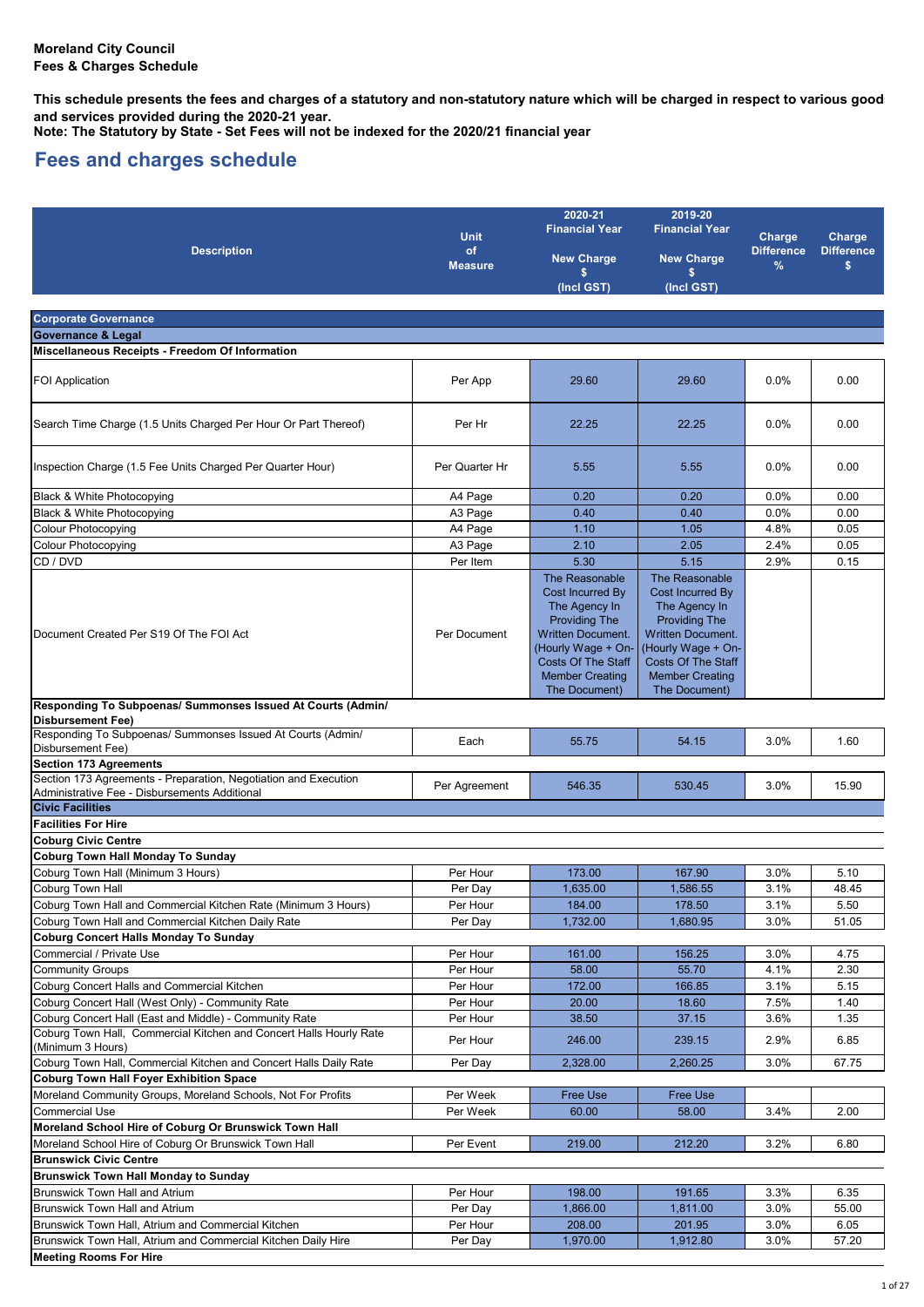|                                                                                                      | <b>Unit</b>                  | 2020-21<br><b>Financial Year</b>                                                              | 2019-20<br><b>Financial Year</b>                                                              | Charge            | Charge            |
|------------------------------------------------------------------------------------------------------|------------------------------|-----------------------------------------------------------------------------------------------|-----------------------------------------------------------------------------------------------|-------------------|-------------------|
| <b>Description</b>                                                                                   | of                           | <b>New Charge</b>                                                                             | <b>New Charge</b>                                                                             | <b>Difference</b> | <b>Difference</b> |
|                                                                                                      | <b>Measure</b>               | \$<br>(Incl GST)                                                                              | \$<br>(Incl GST)                                                                              | %                 | \$                |
| <b>Brunswick Meeting Room E</b>                                                                      |                              |                                                                                               |                                                                                               |                   |                   |
| Commercial / Private                                                                                 | Per Hour                     | 37.50                                                                                         | 36.05                                                                                         | 4.0%              | 1.45              |
| <b>Community Groups</b>                                                                              | Per Hour                     | 15.00                                                                                         | 14.45                                                                                         | 3.8%              | 0.55              |
| Fees and Charges Associated With Facility Hire                                                       |                              |                                                                                               |                                                                                               |                   |                   |
| <b>Bonds</b>                                                                                         |                              |                                                                                               |                                                                                               |                   |                   |
| For Hire Of Coburg / Brunswick Town Hall                                                             | Per Event                    | 597.05                                                                                        | 579.65                                                                                        | 3.0%              | 17.40             |
| For Any Hire Deemed A High Risk<br><b>Public Liability Insurance</b>                                 | Per Event                    | 1,194.15                                                                                      | 1,159.35                                                                                      | 3.0%              | 34.80             |
| Public Liability Insurance To Approved Applicants                                                    | Per Event                    | 29.85                                                                                         | 29.00                                                                                         | 2.9%              | 0.85              |
| <b>Miscellaneous Receipts</b>                                                                        |                              |                                                                                               |                                                                                               |                   |                   |
| Key Administration (Regular Users, Non Refundable)                                                   | Per Key                      | 29.80                                                                                         | 28.95                                                                                         | 2.9%              | 0.85              |
| Labour / Staff Fee                                                                                   | Per Hour                     | 60.00                                                                                         |                                                                                               |                   |                   |
| <b>Equipment Hire</b>                                                                                |                              |                                                                                               |                                                                                               |                   |                   |
| Lectern                                                                                              | Per Day                      | 50.00                                                                                         |                                                                                               |                   |                   |
| Projector & Screen                                                                                   | Per Day                      | 100.00                                                                                        |                                                                                               |                   |                   |
| Screen                                                                                               | Per Day                      | 50.00                                                                                         |                                                                                               |                   |                   |
| Microphone - Corded                                                                                  | Per Dav                      | 20.00                                                                                         |                                                                                               |                   |                   |
| Microphone - Radio<br>Portable PA System                                                             | Per Day                      | 80.00                                                                                         |                                                                                               |                   |                   |
| Tablecloths                                                                                          | Per Day<br>Each              | 100.00<br>11.00                                                                               |                                                                                               |                   |                   |
| <b>Trestle Skirting</b>                                                                              | Each                         | 11.00                                                                                         |                                                                                               |                   |                   |
|                                                                                                      |                              |                                                                                               |                                                                                               |                   |                   |
| <b>Finance &amp; Property</b>                                                                        |                              |                                                                                               |                                                                                               |                   |                   |
| <b>Finance and Rates Services</b>                                                                    |                              |                                                                                               |                                                                                               |                   |                   |
| <b>Miscellaneous Receipts</b>                                                                        |                              |                                                                                               |                                                                                               |                   |                   |
| <b>Credit Card Surcharge</b>                                                                         | Per Payment                  | 0.51%                                                                                         | 0.51%                                                                                         |                   |                   |
| Dishonoured Cheque Administration Fee                                                                | Per Chq                      | 16.90                                                                                         | 16.40                                                                                         | 3.0%              | 0.50              |
| Land Information Certificate - Statutory                                                             |                              |                                                                                               |                                                                                               |                   |                   |
| Land Information Certificate - Statutory                                                             | Per Prop                     | 26.95                                                                                         | 26.95                                                                                         | 0.0%              | 0.00              |
| <b>Miscellaneous Receipts</b>                                                                        |                              |                                                                                               |                                                                                               |                   |                   |
|                                                                                                      |                              | \$30 Per Year For                                                                             | \$30 Per Year For                                                                             |                   |                   |
| Aged Rates Balance Reconciliation - Free Of Charge For The First Two<br>Years. - Free for Pensioners | Per Request                  | Reconciliations<br><b>Older Than Two</b><br>Years                                             | <b>Reconciliations</b><br>Older Than Two<br>Years                                             |                   |                   |
| <b>Building Area Requests</b>                                                                        | Per Request                  | 10.30                                                                                         | 10.00                                                                                         | 3.0%              | 0.30              |
| Copy Of Rate Notice - Free for Pensioners - Free for Current and Previous                            | Per Notice                   |                                                                                               | Prior to 2 Years \$15   Prior to 2 Years \$15                                                 |                   |                   |
| vear                                                                                                 |                              | Per Notice.                                                                                   | Per Notice.                                                                                   |                   |                   |
| <b>Amended Rates Notice</b>                                                                          | Per Notice                   | 30.90                                                                                         | 30.00                                                                                         | 3.0%              | 0.90              |
| Debt Collection Account Management                                                                   | Per Request                  | \$60 Per Property Or<br><b>Schedule Of Fees</b><br>from Council's<br><b>Collection Agency</b> | \$60 Per Property Or<br><b>Schedule Of Fees</b><br>from Council's<br><b>Collection Agency</b> |                   |                   |
| <b>Urgent Land Information Certificates</b>                                                          | Per Prop                     | 55.75                                                                                         | 54.15                                                                                         | 3.0%              | 1.60              |
| <b>Moreland Community Enterprise Centre</b>                                                          |                              |                                                                                               |                                                                                               |                   |                   |
| Level 1 Secure Office Space- Existing                                                                | Per m <sub>2</sub> PA        | 246.10                                                                                        | 238.95                                                                                        | 3.0%              | 7.15              |
|                                                                                                      |                              |                                                                                               |                                                                                               |                   |                   |
| <b>Economic Development</b>                                                                          |                              |                                                                                               |                                                                                               |                   |                   |
| <b>Business Events and Training</b>                                                                  |                              |                                                                                               |                                                                                               |                   |                   |
| Event Attendance                                                                                     | Per Event                    | <b>Varies Depending</b><br>On The Event                                                       |                                                                                               |                   |                   |
| <b>Aged &amp; Community Support</b>                                                                  |                              |                                                                                               |                                                                                               |                   |                   |
| <b>Home Support</b>                                                                                  |                              |                                                                                               |                                                                                               |                   |                   |
| <b>Personal Care</b>                                                                                 |                              |                                                                                               |                                                                                               |                   |                   |
| Personal Care - Low Income                                                                           | Per Hour                     | 4.80                                                                                          | 4.65                                                                                          | 3.2%              | 0.15              |
| Personal Care - Medium Income                                                                        | Per Hour                     | 9.65                                                                                          | 9.35                                                                                          | 3.2%              | 0.30              |
| Personal Care - High Income                                                                          | Per Hour                     | 49.45                                                                                         | 48.00                                                                                         | 3.0%              | 1.45              |
| Late Cancellation Fee - PC - Less Than 24 Hours Notice                                               | Per Hour                     | 2.60                                                                                          | 2.50                                                                                          | 4.0%              | 0.10              |
| <b>Domestic Assistance</b>                                                                           |                              |                                                                                               |                                                                                               |                   |                   |
| Domestic Assistance - Low Income - Individual                                                        | Per Hour                     | 6.05                                                                                          | 5.85                                                                                          | 3.4%              | 0.20              |
| Domestic Assistance - Low Income - Couple                                                            | Per Hour                     | 6.40                                                                                          | 6.20                                                                                          | 3.2%              | 0.20              |
| Domestic Assistance - Medium Income                                                                  | Per Hour                     | 16.15                                                                                         | 15.70                                                                                         | 2.9%              | 0.45              |
| Domestic Assistance - High Income                                                                    | Per Hour                     | 49.45                                                                                         | 48.00                                                                                         | 3.0%              | 1.45              |
| Late Cancellation Fee - HC (Less Than 24 Hours Notice)<br>Kilometres                                 | Per Service<br>Per Kilometre | 5.15<br>0.30                                                                                  | 5.00<br>0.30                                                                                  | 3.0%<br>0.0%      | 0.15<br>0.00      |
| <b>Respite Care</b>                                                                                  |                              |                                                                                               |                                                                                               |                   |                   |
| Respite Care - Low Income                                                                            | Per Hour                     | 3.25                                                                                          | 3.15                                                                                          | 3.2%              | 0.10              |
| Respite Care - Medium Income                                                                         | Per Hour                     | 4.85                                                                                          | 4.70                                                                                          | 3.2%              | 0.15              |
| Respite Care - High Income                                                                           | Per Hour                     | 49.45                                                                                         | 48.00                                                                                         | 3.0%              | 1.45              |
|                                                                                                      |                              |                                                                                               |                                                                                               |                   |                   |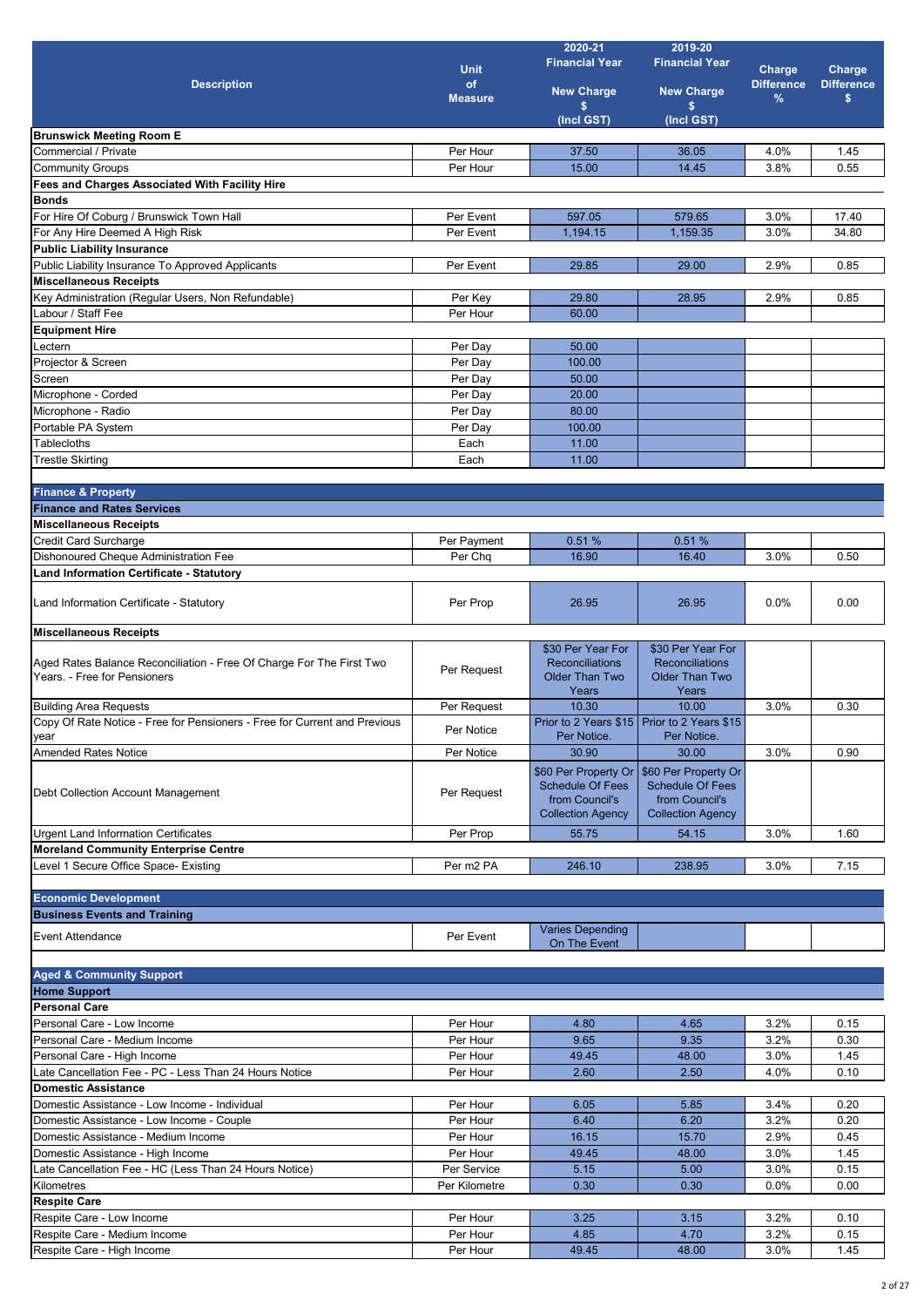|                                                                                   |                   | 2020-21                   | 2019-20                                           |                   |                   |
|-----------------------------------------------------------------------------------|-------------------|---------------------------|---------------------------------------------------|-------------------|-------------------|
|                                                                                   | <b>Unit</b>       | <b>Financial Year</b>     | <b>Financial Year</b>                             | Charge            | Charge            |
| <b>Description</b>                                                                | of                |                           |                                                   | <b>Difference</b> | <b>Difference</b> |
|                                                                                   | <b>Measure</b>    | <b>New Charge</b><br>\$   | <b>New Charge</b><br>\$                           | $\%$              | s                 |
|                                                                                   |                   | (Incl GST)                | (Incl GST)                                        |                   |                   |
| Late Cancellation Fee - RC - Less Than 24 Hours Notice                            | Per Hour          | 5.15                      | 5.00                                              | 3.0%              | 0.15              |
| <b>Home Maintenance</b>                                                           |                   |                           |                                                   |                   |                   |
| Home Maintenance - Low Income                                                     | Per Hour          | 11.95                     | 11.60                                             | 3.0%              | 0.35              |
| Home Maintenance - Medium Income                                                  | Per Hour          | 19.55                     | 19.00                                             | 2.9%              | 0.55              |
| Home Maintenance - High Income                                                    | Per Hour          | 51.00                     | 49.50                                             | 3.0%              | 1.50              |
| Home Maintenance - Full Cost                                                      | Per Hour          | 89.10                     | 86.50                                             | 3.0%              | 2.60              |
| Home Maintenance - Gutter Clean (Flat Rate)                                       | Per Clean         | 36.05                     | 35.00                                             | 3.0%              | 1.05              |
| Home Maintenance - Materials                                                      | Per Cost Recovery | <b>Full Cost Recovery</b> | <b>Full Cost Recoverv</b>                         |                   |                   |
| Home Maintenance - Minimum Charge                                                 | Per Service       | 5.95                      | 5.80                                              | 2.6%              | 0.15              |
| Home Maintenance - Rubbish Removal Fee (Flat Fee)                                 | Per Service       | 59.95                     | 58.20                                             | 3.0%              | 1.75              |
| <b>Home Modifications</b>                                                         |                   |                           |                                                   |                   |                   |
| Home Modifications - Low Income                                                   | Per Hour          | 11.95                     | 11.60                                             | 3.0%              | 0.35              |
|                                                                                   | Per Hour          | 19.55                     | 19.00                                             | 2.9%              | 0.55              |
| Home Modifications - Medium Income                                                |                   |                           |                                                   |                   |                   |
| Home Modifications - High Income                                                  | Per Hour          | 51.00                     | 49.50                                             | 3.0%              | 1.50              |
| Home Modifications - Materials                                                    | Per Cost Recovery | <b>Full Cost Recoverv</b> | <b>Full Cost Recovery</b>                         |                   |                   |
|                                                                                   |                   |                           |                                                   |                   |                   |
| <b>Social Support</b>                                                             |                   |                           |                                                   |                   |                   |
| <b>Community Transport</b>                                                        |                   |                           |                                                   |                   |                   |
| Community Transport - HATS - Outside Moreland                                     | Per Trip          | 5.60                      | 5.45                                              | 2.8%              | 0.15              |
| <b>Community Transport - Moreland</b>                                             | Per Trip          | 2.85                      | 2.75                                              | 3.6%              | 0.10              |
| <b>Delivered Meals</b>                                                            |                   |                           |                                                   |                   |                   |
| Delivered Meals - Low & Medium Income                                             | Per Meal          | 9.40                      | 9.15                                              | 2.7%              | 0.25              |
| Delivered Meals - High Income                                                     | Per Meal          | 12.45                     | 12.10                                             | 2.9%              | 0.35              |
| Delivered Meals - Full Cost Recovery (HCP Client Funded)                          | Per Meal          | 20.70                     | 12.10                                             | 71.1%             | 8.60              |
| Full Cost Recovery Fee                                                            | Each              | 20.70                     | 12.10                                             | 71.1%             | 8.60              |
| <b>Social Support Group</b>                                                       |                   |                           |                                                   |                   |                   |
| Social Support Group - Low/Medium Income                                          | Per Session       | 6.20                      | 6.00                                              | 3.3%              | 0.20              |
| Social Support Group - High                                                       | Per Hour          | 14.65                     | 14.20                                             | 3.2%              | 0.45              |
| Social Support Group - Full Cost                                                  | Per Session       | 95.30                     | 92.50                                             | 3.0%              | 2.80              |
| <b>Social Support Individual</b>                                                  |                   |                           |                                                   |                   |                   |
| Social Support Individual                                                         | Per Session       | 5.95                      | 5.80                                              | 2.6%              | 0.15              |
|                                                                                   |                   |                           |                                                   |                   |                   |
| <b>Cultural Development</b>                                                       |                   |                           |                                                   |                   |                   |
| <b>Library Services</b>                                                           |                   |                           |                                                   |                   |                   |
| <b>Copying Local History Photographs</b>                                          |                   |                           |                                                   |                   |                   |
| Copy Of Local History Photograph To CD                                            |                   | 10.30                     | 10.30                                             | 0.0%              | 0.00              |
|                                                                                   | Per Item          |                           |                                                   |                   |                   |
| <b>Library Fines</b>                                                              |                   |                           |                                                   |                   |                   |
| Overdue Charges                                                                   | Per Item Per Day  | 0.00                      | 0.25                                              | $-100.0%$         | $-0.25$           |
| Overdue Charges Paid At The Kiosk                                                 | Per Item          | 0.00                      | 0.25                                              | $-100.0%$         | $-0.25$           |
| <b>Library Miscellaneous Receipts</b>                                             |                   |                           |                                                   |                   |                   |
| Audio-Visual Materials (Standard Repair)                                          | Per Item          | 6.00                      | 6.00                                              | 0.0%              | 0.00              |
| Library - USB Memory Sticks                                                       | Per Item          | 10.00                     | 10.00                                             | 0.0%              | 0.00              |
| Replacement Of Lost Or Damaged Items                                              | Per Item          | Item                      | \$6.50 + Cost Of The \$6.50 + Cost Of The<br>Item |                   |                   |
| <b>Library Photocopying</b>                                                       |                   |                           |                                                   |                   |                   |
| Black & White Computer & Internet Printout                                        | A4 Page           | 0.20                      | 0.20                                              | 0.0%              | 0.00              |
|                                                                                   | A4 Page           | 0.20                      | 0.20                                              | 0.0%              | 0.00              |
| Black & White Photocopying<br>Black & White Photocopying                          | A3 Page           | 0.40                      | 0.40                                              | 0.0%              | 0.00              |
| <b>Colour Photocopying</b>                                                        | A4 Page           | 1.00                      | 1.00                                              | 0.0%              | 0.00              |
|                                                                                   |                   | 2.00                      | 2.00                                              | 0.0%              | 0.00              |
| <b>Colour Photocopying</b>                                                        | A3 Page           |                           |                                                   |                   |                   |
| <b>Computer Paper</b>                                                             | A4 Sheet          | 0.20                      | 0.20                                              | 0.0%              | 0.00              |
| <b>Library Reservations</b>                                                       |                   |                           |                                                   |                   |                   |
| Inter Library Loan                                                                | Per Item          | 3.10                      | 3.00                                              | 3.3%              | 0.10              |
| Lost Membership Card                                                              | Per Card          | 3.10                      | 3.00                                              | 3.3%              | 0.10              |
| <b>New Request Reservations</b>                                                   | Per Item          | 3.00                      | 3.00                                              | 0.0%              | 0.00              |
| <b>Library Sales</b>                                                              |                   |                           |                                                   |                   |                   |
| 1 Book For \$1.00 and 5 Books For \$3.00 (Regardless Of<br>Paperback/Hardback/AV) | Per Item          | 1.00                      | 1.00                                              | 0.0%              | 0.00              |
| Calico Library Bags                                                               | Per Item          | N/A                       | 3.00                                              |                   |                   |
| Library Bags                                                                      | Per Item          | 2.00                      | 2.00                                              | 0.0%              | 0.00              |
| Headphones                                                                        | Per Item          | 3.00                      | 3.00                                              | 0.0%              | 0.00              |
|                                                                                   |                   |                           |                                                   |                   |                   |
| <b>Counihan Gallery Usage</b>                                                     |                   |                           |                                                   |                   |                   |
| <b>Gallery Exhibition</b>                                                         | Per Exhibition    | <b>Free Use</b>           | 1,050.00                                          | -100.0%           | $-1,050.00$       |
| <b>Special Events</b>                                                             |                   |                           |                                                   |                   |                   |
| Community Festival Permits (Not For Profit)                                       | Per Event         | 200.00                    | 196.70                                            | 1.7%              | 3.30              |
| Community Festival Permits (Private)                                              | Per Event         | 450.00                    | 393.35                                            | 14.4%             | 56.65             |
| Public Liability Insurance Cover Fee For Events                                   | Per Event         | 30.00                     | 28.45                                             | 5.4%              | 1.55              |
| Jumping castle                                                                    | Per Event         | 100.00                    |                                                   |                   |                   |
| Coburg Velodrome Permits                                                          | Per event day     | 1,045.00                  |                                                   |                   |                   |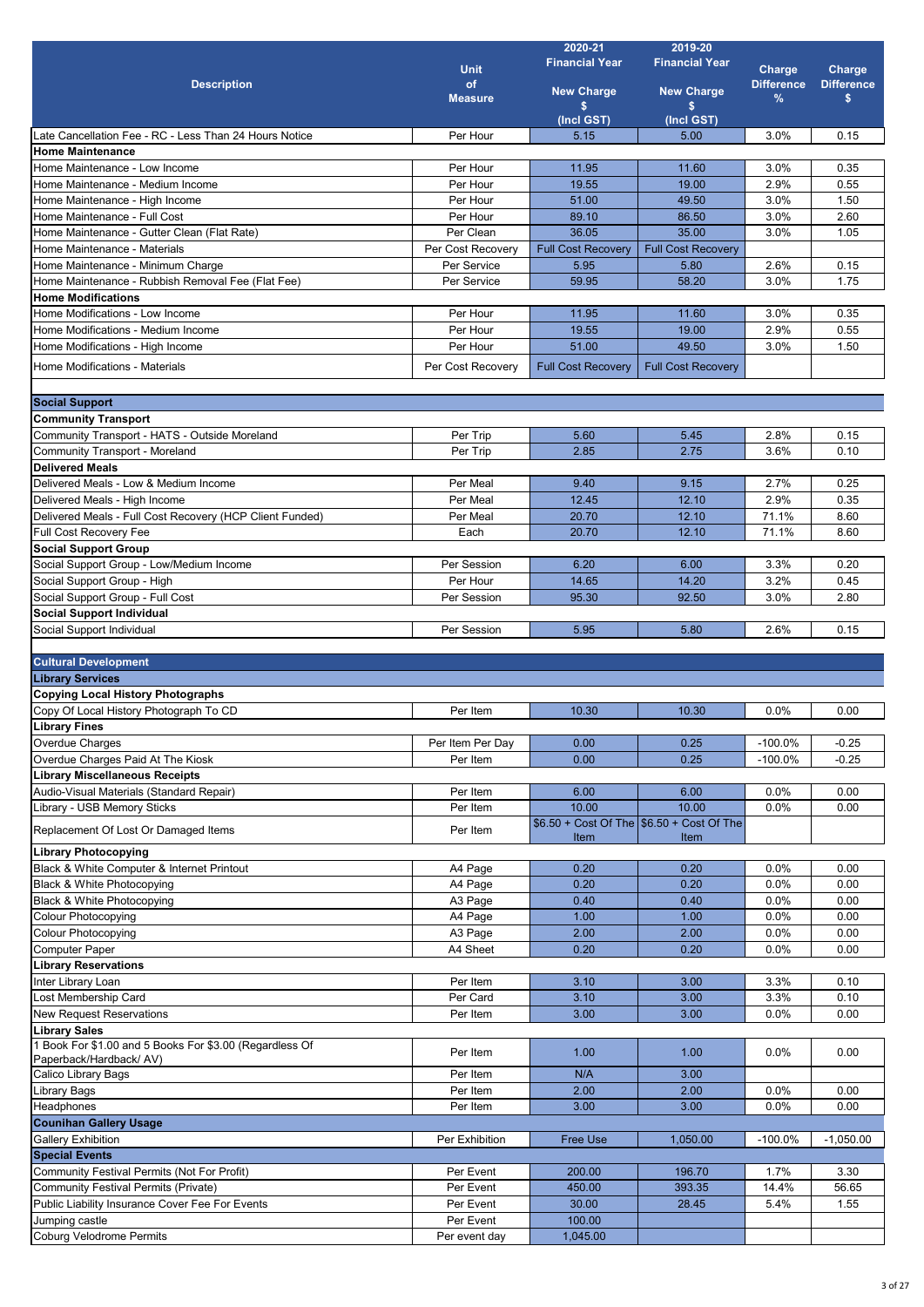|                                                                                         |                                    | 2020-21                   | 2019-20               |                   |                   |
|-----------------------------------------------------------------------------------------|------------------------------------|---------------------------|-----------------------|-------------------|-------------------|
|                                                                                         | <b>Unit</b>                        | <b>Financial Year</b>     | <b>Financial Year</b> | Charge            | Charge            |
| <b>Description</b>                                                                      | of                                 | <b>New Charge</b>         | <b>New Charge</b>     | <b>Difference</b> | <b>Difference</b> |
|                                                                                         | <b>Measure</b>                     | S                         | \$                    | %                 | s.                |
|                                                                                         |                                    | (Incl GST)                | (Incl GST)            |                   |                   |
| PLUS - 1.5% of revenue capacity based on the actual numbers and the                     | Per event                          | 1.50%                     |                       |                   |                   |
| ticket price                                                                            |                                    |                           |                       |                   |                   |
| <b>Sydney Road Street Party</b>                                                         |                                    |                           |                       |                   |                   |
| Sydney Rd Traders (3m X 3m space outside business - no marquee)                         | Per Event                          | <b>Free Use</b>           |                       |                   |                   |
| Community Groups (3m X 3m space - no marquee)                                           | Per Event<br>Per Event             | <b>Free Use</b><br>418.00 |                       |                   |                   |
| Food (3m X 3m space - no marquee)<br>Food (3m X 3m space - with marquee)                | Per Event                          | 473.00                    |                       |                   |                   |
| Food (3m X 6m space - no marquee)                                                       | Per Event                          | 621.50                    |                       |                   |                   |
| Food (3m X 6m space - with marquee)                                                     | Per Event                          | 676.50                    |                       |                   |                   |
| Artisan/Crafts (3m X 3m space - no marquee)                                             | Per Event                          | 165.00                    |                       |                   |                   |
| Merchandise (3m X 3m space - no marquee)                                                | Per Event                          | 341.00                    |                       |                   |                   |
| Merchandise (3m X 3m space - with marquee)                                              | Per Event                          | 396.00                    |                       |                   |                   |
| Merchandise (3m X 6m space - no marquee)                                                | Per Event                          | 517.00                    |                       |                   |                   |
| Merchandise (3m X 6m space - with marquee)                                              | Per Event                          | 572.00                    |                       |                   |                   |
| <b>Coburg Night Market</b>                                                              |                                    |                           |                       |                   |                   |
| Food (3m X 3m space - no marquee - 15 amp)                                              | $2$ days                           | 891.00                    |                       |                   |                   |
| Food (3m X 3m space - no marquee - 15 amp)                                              | 4 days                             | 1,584.00                  |                       |                   |                   |
| Food Truck (3m X 6m space - no marquee - 15 amp)                                        | 2 days                             | 1,485.00                  |                       |                   |                   |
| Food Truck (3m X 6m space - no marquee - 15 amp)                                        | 4 days                             | 2,574.00                  |                       |                   |                   |
| Food Cart / Drinks                                                                      | 2 days                             | 550.00                    |                       |                   |                   |
| Food Cart / Drinks                                                                      | 4 days                             | 968.00                    |                       |                   |                   |
| Artisan/Crafts (3m X 3m space - no marquee)                                             | 2 days                             | 275.00                    |                       |                   |                   |
| Artisan/Crafts (3m X 3m space - no marquee)<br>Merchandise (3m X 3m space - no marquee) | 4 days<br>2 days                   | 484.00<br>385.00          |                       |                   |                   |
| Merchandise (3m X 3m space - no marquee)                                                | 4 days                             | 660.00                    |                       |                   |                   |
| <b>Other Event</b>                                                                      |                                    |                           |                       |                   |                   |
| Food (3m X 3m space - with power)                                                       | Per Stall                          | 198.00                    |                       |                   |                   |
| Food (3m X 3m space - no power)                                                         | Per Stall                          | 110.00                    |                       |                   |                   |
| Artisan/Crafts (3m X 3m space - no marquee)                                             | 1 day                              | 55.00                     |                       |                   |                   |
| Community (3m X 3m space - no marquee)                                                  | 1 day                              | <b>Free Use</b>           |                       |                   |                   |
| <b>Additional Equipment</b>                                                             |                                    |                           |                       |                   |                   |
| Marquee (3m X 3m)                                                                       | 1 day                              | 165.00                    |                       |                   |                   |
| Marquee (3m X 6m)                                                                       | 1 day                              | 330.00                    |                       |                   |                   |
| Power 10 amp (Sydney Road Street Party)                                                 | 1 day                              | 44.00                     |                       |                   |                   |
| Power 15 amp (Sydney Road Street Party)                                                 | 1 day                              | 55.00                     |                       |                   |                   |
| Power 10 amp (Coburg Night Market)                                                      | 1 day                              | 27.50                     |                       |                   |                   |
| Power 15 amp (Coburg Night Market)                                                      | 1 day                              | 37.50                     |                       |                   |                   |
| Chairs                                                                                  | Per item                           | 3.85                      |                       |                   |                   |
| Trestle tables<br>Lighting (LED Light)                                                  | Per item<br>1 day                  | 16.50<br>33.00            |                       |                   |                   |
|                                                                                         |                                    |                           |                       |                   |                   |
| <b>Community Wellbeing</b>                                                              |                                    |                           |                       |                   |                   |
| <b>Recreation Services</b>                                                              |                                    |                           |                       |                   |                   |
| <b>Sports Facilities - Casual Use</b>                                                   |                                    |                           |                       |                   |                   |
| Full Day Use Of The Ground For Competition Games                                        | Per Day                            | 166.35                    | 161.50                | 3.0%              | 4.85              |
| Full Day Use Of The Pavilion                                                            | Per Day                            | 83.15                     | 80.75                 | 3.0%              | 2.40              |
| Netball - Fawkner - Casual Use                                                          | Per Hour                           | N/A                       | 17.40                 |                   |                   |
| Netball Court hire - Casual per Court - Commercial                                      | Per Hour                           | 35.85                     |                       |                   |                   |
| Netball Court Hire - Casual per Court                                                   | Per Hour                           | 23.85                     | 23.15                 | 3.0%              | 0.70              |
| Sports Fields - Pre-Season Pavilion Use                                                 | Per Session                        | 20.75                     | 20.15                 | 3.0%              | 0.60              |
| Sports Fields - Pre-Season Sports Ground Use                                            | Per Session                        | 63.75                     | 61.90                 | 3.0%              | 1.85              |
| Full Day Use Of Turf Grounds For Competition                                            | Per Day                            | 249.65                    | 242.40                | 3.0%              | 7.25              |
| <b>Community Bus Hire</b>                                                               |                                    |                           |                       |                   |                   |
| <b>Community Bus Hire</b>                                                               | up to 4 Hours                      | 41.50                     |                       |                   |                   |
| <b>Community Bus Hire</b><br><b>Community Bus Hire</b>                                  | 4 to 8 Hours<br>8+ Hours           | 67.40<br>98.25            | 95.40                 | 3.0%              | 2.85              |
| Leisure Community Facilities - BOND                                                     | Per Application                    | N/A                       | 141.10                |                   |                   |
| <b>Finals Use Additional Fees</b>                                                       |                                    |                           |                       |                   |                   |
| Additional Turf Cricket Wicket Preparation (On Request)                                 | Per Use                            | 339.25                    | 329.35                | 3.0%              | 9.90              |
| Finals Use For Sporting Associations - Australian Rules Football,                       |                                    |                           |                       |                   |                   |
| Soccer, Hockey, Lacrosse, Cricket, Baseball                                             |                                    |                           |                       |                   |                   |
| <b>Finals Turf Cricket Wicket Preparation</b>                                           | Per use                            | 339.25                    | 329.35                | 3.0%              | 9.90              |
| Sports Ground Reservation Fee                                                           | Per Reservation                    | 83.15                     | 80.75                 | 3.0%              | 2.40              |
| Sports Ground Reservation Fee (Pavilion Use Included)                                   | Per Reservation                    | 137.15                    | 133.15                | 3.0%              | 4.00              |
| Sports Ground Reservation Fee (Synthetic and Pavilion)                                  | Per Reservation                    | 124.65                    | 121.00                | 3.0%              | 3.65              |
| Sports Ground Reservation Fee (Synthetic)                                               | Per Reservation                    | 49.50                     | 48.05                 | 3.0%              | 1.45              |
| Sports Ground Reservation Fee (Turf Wicket and Pavilion)                                | Per Reservation                    | 166.35                    | 161.50                | 3.0%              | 4.85              |
| Sports Ground Reservation Fee (Turf Wicket)                                             | Per Reservation                    | 124.65                    | 121.00                | 3.0%              | 3.65              |
| Finals (Sports Ground Charge)<br>Finals (Pavilion Charge)                               | Per Reservation<br>Per Reservation | 145.25<br>78.40           | 141.00<br>76.10       | 3.0%<br>3.0%      | 4.25<br>2.30      |
|                                                                                         |                                    |                           |                       |                   |                   |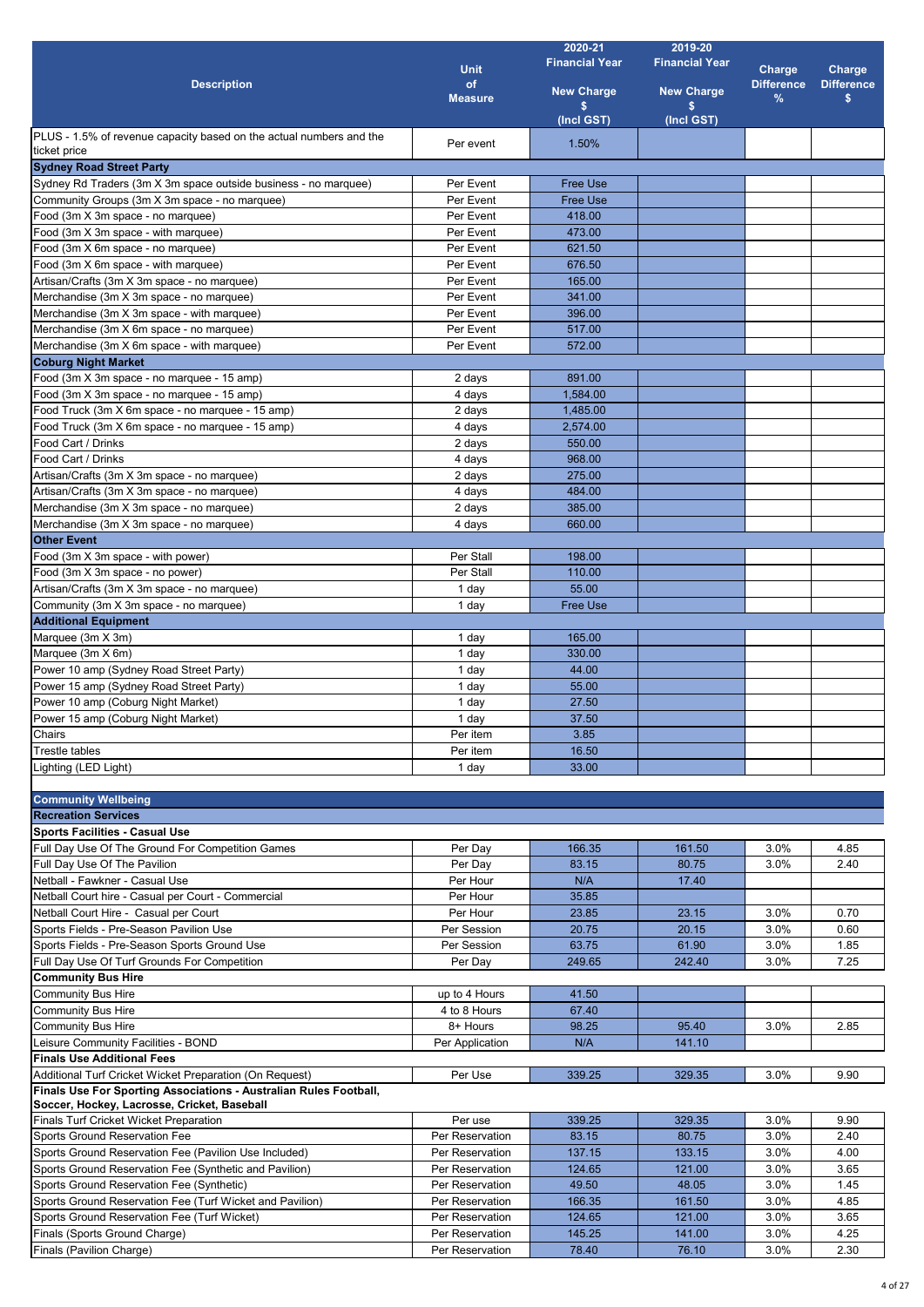|                                                                                                         |                      | 2020-21                 | 2019-20               |                   |                   |
|---------------------------------------------------------------------------------------------------------|----------------------|-------------------------|-----------------------|-------------------|-------------------|
|                                                                                                         | <b>Unit</b>          | <b>Financial Year</b>   | <b>Financial Year</b> | Charge            | Charge            |
| <b>Description</b>                                                                                      | of                   |                         | <b>New Charge</b>     | <b>Difference</b> | <b>Difference</b> |
|                                                                                                         | <b>Measure</b>       | <b>New Charge</b><br>\$ | \$                    | $\%$              | \$                |
|                                                                                                         |                      | (Incl GST)              | (Incl GST)            |                   |                   |
| <b>Personal Training</b>                                                                                |                      |                         |                       |                   |                   |
| Personal Training - 3 Or More Sessions Per Week                                                         | 3 Months             | 475.00                  | 461.15                | 3.0%              | 13.85             |
| Personal Training - Maximum 2 Sessions Per Week                                                         | 3 Months             | 271.35                  | 263.45                | 3.0%              | 7.90              |
| No Usage Of Lights. Full Size Pitch                                                                     |                      |                         |                       |                   |                   |
| Brunswick Hockey Pitch + Lights- Non MCC - Sports Clubs                                                 | Per Hour             | 100.00                  | 97.10                 | 3.0%              | 2.90              |
| Brunswick Hockey Pitch - Private and Commercial                                                         | Per Hour             | 106.20                  | 103.10                | 3.0%              | 3.10              |
| Brunswick Hockey Pitch + Lights - MCC - Sports Clubs and Schools                                        | Per Hour             | 71.50                   | 69.40                 | 3.0%              | 2.10              |
| Brunswick Hockey Pitch + Lights - Private and Commercial                                                | Per Hour             | 128.55                  | 124.80                | 3.0%              | 3.75              |
| Brunswick Hockey Pitch MCC - Sports Clubs and Schools                                                   | Per Hour             | 63.75                   | 61.90                 | 3.0%              | 1.85              |
| Brunswick Hockey Pitch Non MCC - Sports Clubs                                                           | Per Hour             | 84.90                   | 82.45                 | 3.0%              | 2.45              |
| <b>Pavilion Fees</b>                                                                                    |                      |                         |                       |                   |                   |
| A Grade                                                                                                 | 6 Month              | 1,662.30                | 1,613.90              | 3.0%              | 48.40             |
| <b>B</b> Grade                                                                                          | 6 Month              | 1,360.90                | 1,321.25              | 3.0%              | 39.65             |
| C Grade                                                                                                 | 6 Month              | 340.15                  | 330.25                | 3.0%              | 9.90              |
| Seasonal/Annual Use For Australian Rules Football, Soccer, Hockey,                                      |                      |                         |                       |                   |                   |
| Lacrosse, Netball                                                                                       |                      |                         |                       |                   |                   |
| Netball - Fawkner                                                                                       | Seasonal             | N/A                     | 856.40                |                   |                   |
| Netball Court Hire - Double Court                                                                       | Seasonal             | 1,176.10                | 1,141.85              | 3.0%              | 34.25             |
| Netball Court Hire - Double Court                                                                       | Annual               | 2,352.20                |                       |                   |                   |
| <b>Sporting Facilities - Miscellaneous</b>                                                              |                      |                         | 724.60                |                   |                   |
| <b>Commercial Filming At Sports Facilities</b><br>Commercial Sports Ground Hire (Includes Pavilion Use) | Per Day<br>Per Day   | N/A<br>499.10           | 484.55                | 3.0%              | 14.55             |
|                                                                                                         |                      |                         |                       |                   |                   |
| Key - Additional / Loss Replacement                                                                     | Per Item             | 45.35<br>98.35          | 44.05                 | 3.0%              | 1.30              |
| Padlock<br>Pavilion and Change Room Access For Private and Commercial Users Of                          | Each                 |                         | 95.50                 | 3.0%              | 2.85              |
| CB Smith Sport and Education Facility                                                                   | 1                    | 844.10                  | 819.50                | 3.0%              | 24.60             |
| <b>Security Bond</b>                                                                                    | Per Application      | 562.75                  | 546.35                | 3.0%              | 16.40             |
| Sports Club Festivals And Events - Sports Ground Hire (Includes Pavilion                                |                      |                         |                       |                   |                   |
| Use)                                                                                                    | Per Use              | N/A                     | 242.30                |                   |                   |
| Sports Ground Preparation For Non Fixtured Games/Competition (On                                        | Per Use              | 251.00                  | 243.70                | 3.0%              | 7.30              |
| Request)                                                                                                |                      |                         |                       |                   |                   |
| <b>Sportsfields</b><br>A Grade                                                                          | 6 Months             | 2,983.90                | 2,897.00              | 3.0%              | 86.90             |
| <b>B</b> Grade                                                                                          | 6 Month              | 2,078.45                | 2,017.90              | 3.0%              | 60.55             |
| C Grade                                                                                                 | 6 Month              | 1,360.90                | 1,321.25              | 3.0%              | 39.65             |
| Premier                                                                                                 | 6 Month              | 5,592.30                | 5,429.40              | 3.0%              | 162.90            |
| SYNTHETIC SPORT GROUNDS HIRE Key Bond                                                                   |                      |                         |                       |                   |                   |
| General - Private and Commercial                                                                        | Per Key              | 131.70                  | 127.85                | 3.0%              | 3.85              |
| MCC - Sports Clubs and Schools                                                                          | Per Key              | 131.70                  | 127.85                | 3.0%              | 3.85              |
| Non MCC - Sports Clubs and Schools                                                                      | Per Key              | 131.70                  | 127.85                | 3.0%              | 3.85              |
| SYNTHETIC SPORT GROUNDS HIRE No Usage Of Lights, 1/2 Size                                               |                      |                         |                       |                   |                   |
| Pitch                                                                                                   |                      |                         |                       |                   |                   |
| General - Private and Commercial                                                                        | Per Hour             | 71.50                   | 69.40                 | 3.0%              | 2.10              |
| MCC - Sports Clubs and Schools                                                                          | Per Hour             | 42.95                   | 41.70                 | 3.0%              | 1.25              |
| Non MCC - Sports Clubs and Schools                                                                      | Per Hour             | 57.15                   | 55.50                 | 3.0%              | 1.65              |
| SYNTHETIC SPORT GROUNDS HIRE No Usage Of Lights, Full Size                                              |                      |                         |                       |                   |                   |
| <b>Pitch</b>                                                                                            |                      |                         |                       |                   |                   |
| General - Private and Commercial                                                                        | Per Hour             | 107.25                  | 104.15                | 3.0%              | 3.10              |
| MCC - Sports Clubs and Schools                                                                          | Per Hour             | 49.50                   | 48.05                 | 3.0%              | 1.45              |
| Non MCC - Sports Clubs and Schools                                                                      | Per Hour             | 85.70                   | 83.20                 | 3.0%              | 2.50              |
| <b>SYNTHETIC SPORT GROUNDS HIRE Pavilion Usage</b>                                                      |                      |                         |                       |                   |                   |
| General - Private and Commercial                                                                        | Per Hour             | 40.60                   | 39.40                 | 3.0%              | 1.20              |
| MCC - Sports Clubs and Schools                                                                          | Per Hour             | 20.95                   | 20.35                 | 2.9%              | 0.60              |
| Non MCC - Sports Clubs and Schools                                                                      | Per Hour             | 29.20                   | 28.35                 | 3.0%              | 0.85              |
| <b>SYNTHETIC SPORT GROUNDS HIRE Security Bond</b>                                                       |                      |                         |                       |                   |                   |
| General - Private and Commercial                                                                        | Per Season           | 658.75                  | 639.55                | 3.0%              | 19.20             |
| MCC - Sports Clubs and Schools                                                                          | Per Season           | 131.70                  | 127.85                | 3.0%              | 3.85              |
| Non MCC - Sports Clubs and Schools                                                                      | Per Season           | 263.60                  | 255.90                | 3.0%              | 7.70              |
| SYNTHETIC SPORT GROUNDS HIRE Usage Of Lights, 1/2 Size Pitch                                            |                      |                         |                       |                   |                   |
| General - Private and Commercial                                                                        | Per Hour             | 86.65                   | 84.15                 | 3.0%              | 2.50              |
| MCC - Sports Clubs and Schools                                                                          | Per Hour             | 48.25                   | 46.85                 | 3.0%              | 1.40              |
| Non MCC - Sports Clubs and Schools                                                                      | Per Hour             | 67.45                   | 65.50                 | 3.0%              | 1.95              |
| SYNTHETIC SPORT GROUNDS HIRE Usage Of Lights, Full Size Pitch<br>General - Private and Commercial       |                      |                         |                       |                   |                   |
|                                                                                                         | Per Hour             | 129.75                  | 125.95                | 3.0%              | 3.80              |
| MCC - Sports Clubs and Schools<br>Non MCC - Sports Clubs and Schools                                    | Per Hour<br>Per Hour | 49.50<br>100.95         | 48.05<br>98.00        | 3.0%<br>3.0%      | 1.45<br>2.95      |
|                                                                                                         |                      |                         |                       |                   |                   |
| <b>Turf Wickets</b><br>A Grade                                                                          | 6 Month              | 2,471.25                | 2,399.25              |                   |                   |
| <b>B</b> Grade                                                                                          | 6 Month              | 332.50                  | 322.80                | 3.0%<br>3.0%      | 72.00<br>9.70     |
| Premier                                                                                                 | 6 Month              | 5,648.30                | 5,483.80              | 3.0%              | 164.50            |
| <b>CB Smith Premier Facility</b>                                                                        |                      |                         |                       |                   |                   |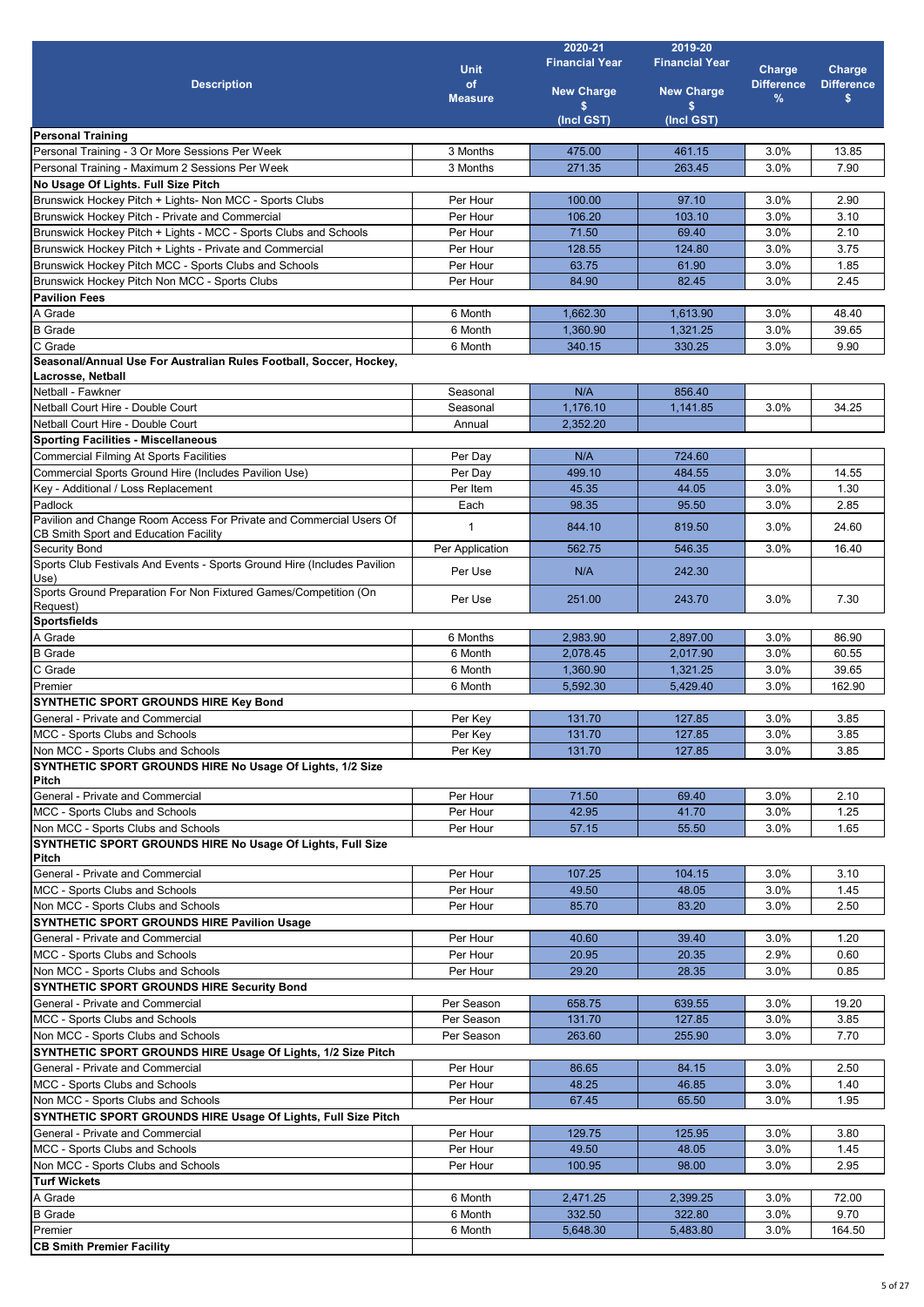|                                                                                                                       | <b>Unit</b>          | 2020-21<br><b>Financial Year</b> | 2019-20<br><b>Financial Year</b> | Charge                 | Charge                 |
|-----------------------------------------------------------------------------------------------------------------------|----------------------|----------------------------------|----------------------------------|------------------------|------------------------|
| <b>Description</b>                                                                                                    | of<br><b>Measure</b> | <b>New Charge</b>                | <b>New Charge</b>                | <b>Difference</b><br>% | <b>Difference</b><br>s |
|                                                                                                                       |                      | \$<br>(Incl GST)                 | \$.<br>(Incl GST)                |                        |                        |
| CB Smith Premier Facility - Sportsfield Seasonal                                                                      | $\mathbf{1}$         | 5,142.55                         |                                  |                        |                        |
| CB Smith Premier Facility - Community Sportsfield Annual                                                              | $\mathbf{1}$         | 3,822.65                         |                                  |                        |                        |
| CB Smith Premier Facility - Pavilion and changeroom access seasonal                                                   | $\mathbf{1}$         | 1,528.65                         |                                  |                        |                        |
| CB Smith Premier Facility - Community Pavilion annual                                                                 | $\mathbf{1}$         | 625.65                           |                                  |                        |                        |
| CB Smith Premier Facility - John Fawkner College - Pavilion and<br>Changeroom Access - Casual Use                     | $\mathbf{1}$         | 76.50                            |                                  |                        |                        |
| CB Smith Premier Facility - John Fawkner College - Premier Sportsfield -<br><b>Casual Use</b>                         | $\mathbf{1}$         | 152.95                           |                                  |                        |                        |
| CB Smith Premier Facility - John Fawkner College Community Sportsfield<br><b>Casual Use</b>                           | $\mathbf{1}$         | 152.95                           |                                  |                        |                        |
| CB Smith Premier Facility - John Fawkner College Sportsield Floodlights -<br>Premier/Community Pitch - Casual Use     | $\mathbf{1}$         | 58.65                            |                                  |                        |                        |
| CB Smith Premier Facility - Pavilion Function Room including kitchen and<br>bar access - Casual Use                   | $\mathbf{1}$         | 517.50                           |                                  |                        |                        |
| CB Smith Premier Facility - Moreland Base Clubs - Pavilion and<br>changeroom access - Casual use                      | $\mathbf{1}$         | 76.50                            |                                  |                        |                        |
| CB Smith Premier Facility - Moreland Base Clubs - Premier Sportsfield -<br><b>Casual Use</b>                          | $\mathbf{1}$         | 152.95                           |                                  |                        |                        |
| CB Smith Premier Facility - Moreland Base Clubs Community Sportsfield -<br><b>Casual Use</b>                          | $\mathbf{1}$         | 152.95                           |                                  |                        |                        |
| CB Smith Premier Facility - Moreland Base Clubs Education Facilities -<br><b>Casual Use</b>                           | $\mathbf{1}$         | 51.75                            |                                  |                        |                        |
| CB Smith Premier Facility - Moreland Based Clubs Sportsield Floodlights -<br>Premier/Community Pitch                  | $\mathbf{1}$         | 58.65                            |                                  |                        |                        |
| CB Smith Premier Facility - Non Moreland Base Clubs - Pavilion and<br>changeroom access - casual use                  | $\mathbf{1}$         | 517.50                           |                                  |                        |                        |
| CB Smith Premier Facility - Non Moreland Base Clubs - Premier Sportsfield<br>- Casual Use                             | $\mathbf{1}$         | 517.50                           |                                  |                        |                        |
| CB Smith Premier Facility - Non Moreland Base Clubs Community<br>Sportsfield - Casual Use                             | $\mathbf{1}$         | 517.50                           |                                  |                        |                        |
| CB Smith Premier Facility - Non Moreland Based Clubs Sportsield<br>Floodlights - Premier/Community Pitch - Casual Use | $\mathbf{1}$         | 78.10                            |                                  |                        |                        |
| CB Smith Premier Facility - Non Moreland Base Clubs Education Facilities<br><b>Casual Use</b>                         | $\mathbf{1}$         | 103.50                           |                                  |                        |                        |
| CB Smith Premier Facility - Community Groups - Pavilion and changeroom<br>access - Casual use                         | $\mathbf{1}$         | 517.50                           |                                  |                        |                        |
| CB Smith Premier Facility - Community groups Education Facilities -<br><b>Casual Use</b>                              | $\mathbf{1}$         | 103.50                           |                                  |                        |                        |
| CB Smith Premier Facility - Commercial Premier Community Sportsfield<br>including floodlights - Casual Use            | $\mathbf{1}$         | 1,035.00                         |                                  |                        |                        |
| CB Smith Premier Facility - Commercial Pavilion and Changeroom - Casual<br>Use                                        | 1                    | 776.25                           |                                  |                        |                        |
| CB Smith Premier Facility - Commercial Education Facilities<br><b>Aquatic Facilities</b>                              | $\mathbf{1}$         | 517.50                           |                                  |                        |                        |
| <b>Aquatics &amp; Leisure</b>                                                                                         |                      |                                  |                                  |                        |                        |
| <b>Casual Fees</b>                                                                                                    |                      |                                  |                                  |                        |                        |
|                                                                                                                       |                      |                                  |                                  |                        |                        |
| <b>Casual Recreational Swim</b>                                                                                       |                      |                                  |                                  |                        |                        |
| Adult Swim - ALL                                                                                                      | Entry                | 6.70                             | 6.50                             | 3.1%                   | 0.20                   |
| Concession Swim - ALL<br>Child Swim - ALL                                                                             | Entry                | 5.00<br>4.40                     | 4.90<br>4.20                     | 2.0%<br>4.8%           | 0.10<br>0.20           |
| Family Swim - ALL                                                                                                     | Entry<br>Entry       | 17.80                            | 17.20                            | 3.5%                   | 0.60                   |
| Supervisory Adult - ALL                                                                                               | Entry                | 3.40                             | 3.30                             | 3.0%                   | 0.10                   |
| Men's/Women's Only Swimming - Booking Fee                                                                             | Each                 | 75.40                            | 72.80                            | 3.6%                   | 2.60                   |
| Men's/Women's Only Swimming - Adult                                                                                   | Each                 | 7.50                             | 7.20                             | 4.2%                   | 0.30                   |
| Men's/Women's Only Swimming - Child                                                                                   | Each                 | 4.90                             | 4.70                             | 4.3%                   | 0.20                   |
| Men's/Women's Only Swimming - Concession                                                                              | Each                 | 5.60                             | 5.40                             | 3.7%                   | 0.20                   |
| Men's/Women's Only Swimming - Family                                                                                  | Each                 | 19.80                            | 19.00                            | 4.2%                   | 0.80                   |
| Men's/Women's Only Swimming - Spectator                                                                               | Each                 | 3.70                             | 3.70                             | 0.0%                   | 0.00                   |
| Men's/Women's Only Swimming - Swim, Spa, Sauna                                                                        | Each                 | 13.10                            | 12.70                            | 3.1%                   | 0.40                   |
| Men's/Women's Only Swimming - Concession Swim, Spa, Sauna                                                             | Each                 | 9.90                             | 9.50                             | 4.2%                   | 0.40                   |
| Women's Only Swimming - After Entry                                                                                   | Each                 | 1.20                             | 1.20                             | 0.0%                   | 0.00                   |
| Women's Only Swimming - Family After Entry                                                                            | Each                 | 3.30                             | 3.15                             | 4.8%                   | 0.15                   |
| Casual Spa Steam (Sauna If Avail)<br>Swim Steam Spa - ALL                                                             | Entry                | 12.90                            | 12.40                            | 4.0%                   | 0.50                   |
| Swim Steam Spa - Concession - ALL                                                                                     | Entry                | 9.60                             | 9.30                             | 3.2%                   | 0.30                   |
| <b>SSS After Entry - ALL</b>                                                                                          | Entry                | 6.60                             | 6.40                             | 3.1%                   | 0.20                   |
| SSS After Entry - Concession - ALL                                                                                    | Entry                | 5.00                             | 4.80                             | 4.2%                   | 0.20                   |
| <b>Casual Aquatic Programs</b>                                                                                        |                      |                                  |                                  |                        |                        |
| Swim Lesson Class Adult - 30 Mins - ALL                                                                               | Each                 | 17.40                            | 16.75                            | 3.9%                   | 0.65                   |
| Swim Lesson Class Adult Conc - 30 Mins-ALL                                                                            | Each                 | 13.00                            | 12.55                            | 3.6%                   | 0.45                   |
| Swim Lesson Special Needs - 30 Mins-ALL                                                                               | Each                 | 19.50                            | 18.85                            | 3.4%                   | 0.65                   |
| Swim Lesson Private - 30 Mins - ALL                                                                                   | Each                 | 43.30                            | 41.85                            | 3.5%                   | 1.45                   |
| Swim Lesson Private Concession - 30 mins-ALL                                                                          | Each                 | 32.50                            | 31.40                            | 3.5%                   | 1.10                   |
| Swim Lesson Squad 2 Lessons - ALL                                                                                     | Each                 | 26.05                            | 25.10                            | 3.8%                   | 0.95                   |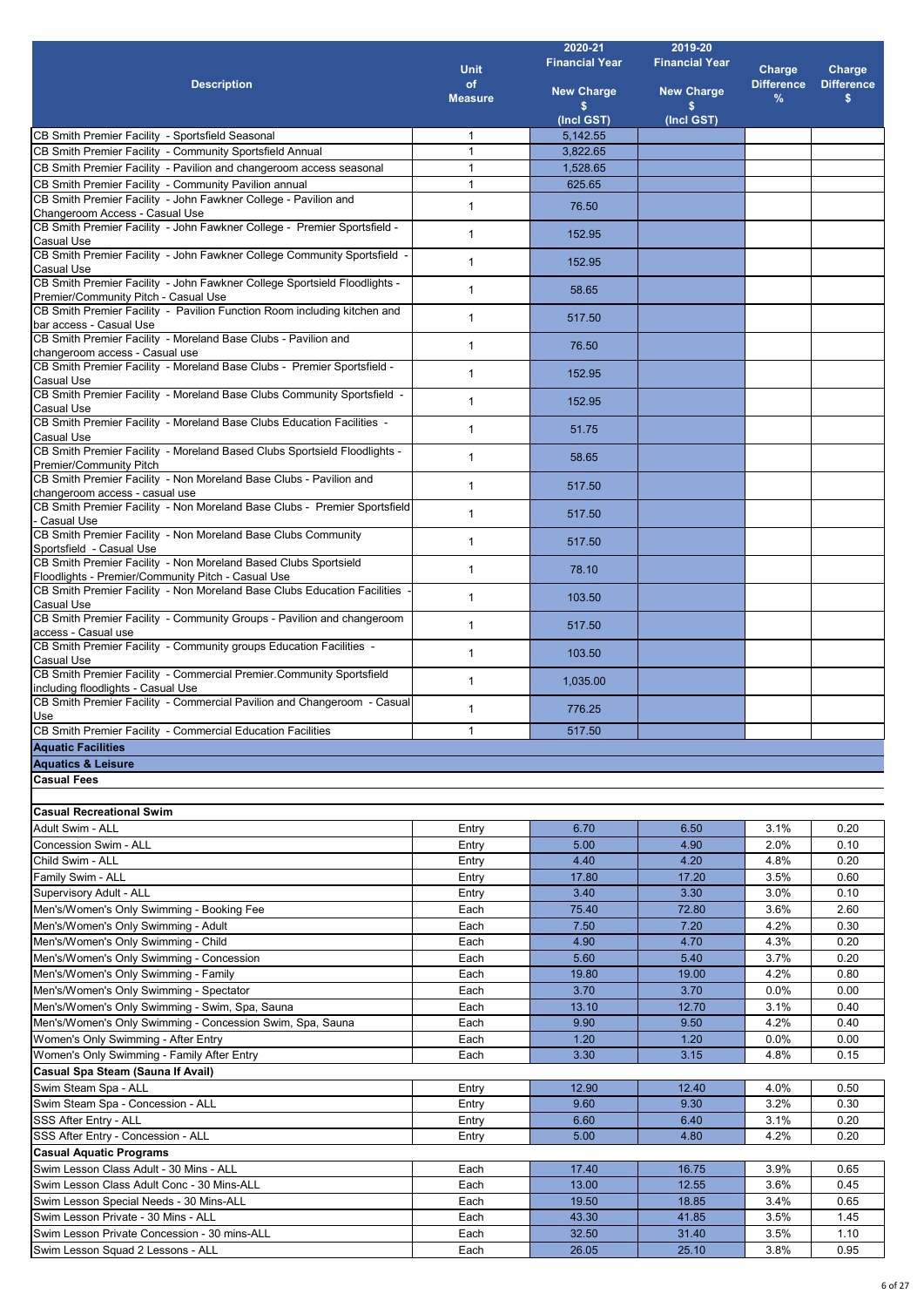|                                                                    |                | 2020-21               | 2019-20               |                   |                   |
|--------------------------------------------------------------------|----------------|-----------------------|-----------------------|-------------------|-------------------|
|                                                                    | <b>Unit</b>    | <b>Financial Year</b> | <b>Financial Year</b> | Charge            | Charge            |
| <b>Description</b>                                                 | of             | <b>New Charge</b>     | <b>New Charge</b>     | <b>Difference</b> | <b>Difference</b> |
|                                                                    | <b>Measure</b> | \$                    | s.                    | %                 | \$                |
|                                                                    |                | (Incl GST)            | (Incl GST)            |                   |                   |
| Swim Lesson Squad 2 Lessons Concession - ALL                       | Each           | 19.50                 | 18.85                 | 3.4%              | 0.65              |
| Birthday Parties - Catered - ALL                                   | Each           | 26.80                 | 25.90                 | 3.5%              | 0.90              |
| Birthday Parties- Non Catered - ALL                                | Each           | 17.60                 | 17.00                 | 3.5%              | 0.60              |
| Aqua play Class - FLC<br><b>School Aquatic Education Programs</b>  | Each           | 10.30                 | 9.95                  | 3.5%              | 0.35              |
| Student Entry - ALL                                                | Entry          | 3.40                  | 3.30                  | 3.0%              | 0.10              |
| Instructor Hire - 30 Minutes - ALL                                 | 30 Minutes     | 35.20                 | 34.00                 | 3.5%              | 1.20              |
| Instructor Hire - 45 Minutes - ALL                                 | 45 Minutes     | 53.10                 | 51.30                 | 3.5%              | 1.80              |
| Instructor Hire - 60 Minutes - ALL                                 | 1 Hour         | 70.70                 | 68.30                 | 3.5%              | 2.40              |
| <b>Casual Group Fitness</b>                                        |                |                       |                       |                   |                   |
| Aerobics/Aqua - ALL                                                | Entry          | 15.90                 | 15.30                 | 3.9%              | 0.60              |
| Aerobics/Aqua Concession - ALL                                     | Entry          | 11.90                 | 11.50                 | 3.5%              | 0.40              |
| Aerobics/Aqua Special Concession - ALL                             | Entry          | 7.10                  | 6.90                  | 2.9%              | 0.20              |
| Aerobics/Agua - Youth Concession - ALL                             | Entry          | 9.50                  | 9.20                  | 3.3%              | 0.30              |
| Aerobics/Aqua - Seniors Concession - ALL                           | Entry          | 10.40                 | 9.90                  | 5.1%              | 0.50              |
| Squad - ALL                                                        | Entry          | 15.80                 | 15.30                 | 3.3%              | 0.50              |
| Squad Concession - ALL                                             | Entry          | 11.90                 | 11.50                 | 3.5%              | 0.40              |
| <b>School Fitness Programs</b>                                     |                |                       |                       |                   |                   |
| Student Entry - ALL                                                | Entry          | 4.30                  | 4.20                  | 2.4%              | 0.10              |
| Instructor Hire - ALL                                              | 1 Hour         | 72.10                 | 69.65                 | 3.5%              | 2.45              |
| <b>Programs</b>                                                    |                |                       |                       |                   |                   |
| Attendant Support - Administration Fee                             | Each           | 17.70                 | 17.10                 | 3.5%              | 0.60              |
| Attendant Support - Program Participation Fee                      | 1 hour         | 35.60                 | 34.35                 | 3.6%              | 1.25              |
| Fit 4 Fun<br>Fit 4 Fun Concessions                                 | Each<br>Each   | 13.30<br>10.00        | 12.85<br>9.60         | 3.5%<br>4.2%      | 0.45<br>0.40      |
| <b>Bus Bookings</b>                                                |                |                       |                       |                   |                   |
| <b>Administration Fee</b>                                          | Program        | 65.40                 | 63.20                 | 3.5%              | 2.20              |
| <b>Booking Fee</b>                                                 | Session        | 13.00                 | 12.60                 | 3.2%              | 0.40              |
| <b>Casual Health Club</b>                                          |                |                       |                       |                   |                   |
| Gym - ALL                                                          | Entry          | 16.00                 | 15.50                 | 3.2%              | 0.50              |
| Casual Gym Concession - ALL                                        | Entry          | 12.00                 | 11.65                 | 3.0%              | 0.35              |
| Youth Gym                                                          | Entry          | 9.60                  | 9.30                  | 3.2%              | 0.30              |
| <b>Small Group Training - Members</b>                              | Entry          | 19.70                 | 19.00                 | 3.7%              | 0.70              |
| Small Group Training - Non Members                                 | Entry          | 26.20                 | 25.30                 | 3.6%              | 0.90              |
| Personal Training 1/2hr - ALL                                      | 1/2 Hour       | 57.90                 | 57.90                 | 0.0%              | 0.00              |
| Personal Training 1hr (1 client) - ALL                             | 1 Hour         | 79.90                 | 79.90                 | 0.0%              | 0.00              |
| Personal Training 1 hr (2 clients) - ALL                           | 1 Hour         | 99.90                 | 99.90                 | 0.0%              | 0.00              |
| Personal Training Non Members 1/2hr-ALL                            | 1/2 Hour       | 63.70                 | 63.70                 | 0.0%              | 0.00              |
| Personal Training Non Members 1hr (1 client) - ALL                 | 1 Hour         | 87.90                 | 87.90                 | $0.0\%$           | 0.00              |
| Personal Training Non Members 1 hr (2 clients) - ALL               | 1 Hour         | 109.90                | 109.90                | 0.0%              | 0.00              |
| Casual Health Consultation - ALL<br>Casual Program Induction - ALL | Each<br>Each   | 55.70<br>55.70        | 53.85                 | 3.4%<br>3.4%      | 1.85<br>1.85      |
| <b>Casual Creche - In Centre Care</b>                              |                |                       | 53.85                 |                   |                   |
| Creche - 1 Child - ALL                                             | 1 Hour         | 4.50                  | 4.40                  | 2.3%              | 0.10              |
| Casual Creche - In Centre Care - Concession                        |                |                       |                       |                   |                   |
| Creche - 1 Child Conc.- ALL                                        | 1 Hour         | 3.40                  | 3.30                  | 3.0%              | 0.10              |
| <b>Casual Occasional Out-Of-Centre Care</b>                        |                |                       |                       |                   |                   |
| Occasional Care 1 Child-CLC / FLC                                  | 1 Hour         | 9.60                  | 9.30                  | 3.2%              | 0.30              |
| <b>Casual Occasional Out-Of-Centre Care - Concession</b>           |                |                       |                       |                   |                   |
| Occasional Care - 1 Child Conc. - ALL                              | 1 Hour         | 7.30                  | 7.00                  | 4.3%              | 0.30              |
| Other                                                              |                |                       |                       |                   |                   |
| Casual Locker - ALL                                                | Each           | 3.50                  | 3.40                  | 2.9%              | 0.10              |
| Replacement Card Fee - ALL                                         | Each           | 4.60                  | 4.45                  | 3.4%              | 0.15              |
| Suspension Fee - Per Week - ALL                                    | Week           | 7.10                  | 6.90                  | 2.9%              | 0.20              |
| Replacement RFID Wrist band                                        | Each           | 11.80                 | 11.40                 | 3.5%              | 0.40              |
| Area Hire                                                          |                |                       |                       |                   |                   |
| Room Hire - ALL                                                    | Each           | 40.70                 | 39.30                 | 3.6%              | 1.40              |
| Room Hire - Aerobics Room Full (once-only) - ALL                   | Each           | 81.50                 | 78.70                 | 3.6%<br>3.6%      | 2.80              |
| Room Hire - Aerobics Room Full (ongoing) - ALL                     | Each           | 40.70                 | 39.30                 |                   | 1.40              |
| <b>Lane Hire</b><br>Lane Hire - Indoor 25m - ALL                   | Per Hour       | 43.30                 | 41.85                 | 3.5%              | 1.45              |
| Lane Hire - Outdoor 20m - ALL                                      | Per Hour       | 30.30                 | 29.25                 | 3.6%              | 1.05              |
| Lane Hire - Outdoor 33m - ALL                                      | Per Hour       | 34.70                 | 33.55                 | 3.4%              | 1.15              |
| Lane Hire - Outdoor 50m - BCB / OPAC                               | Per Hour       | 52.00                 | 50.25                 | 3.5%              | 1.75              |
| Lane Hire - Outdoor 50m - FLC                                      | Per Hour       | 49.80                 | 48.10                 | 3.5%              | 1.70              |
| Lane Hire - Outdoor 50m - COSP                                     | Per Hour       | 47.60                 | 45.95                 | 3.6%              | 1.65              |
| Lane Hire - Permanent - Indoor 25m - ALL                           | Per Hour       | 32.50                 | 31.35                 | 3.7%              | 1.15              |
| Lane Hire - Permanent - Outdoor 50m - ALL                          | Per Hour       | 39.00                 | 37.70                 | 3.4%              | 1.30              |
| Pool Hire                                                          |                |                       |                       |                   |                   |
| Pool Hire - Indoor 25m - ALL                                       | Per Hour       | 233.60                | 225.65                | 3.5%              | 7.95              |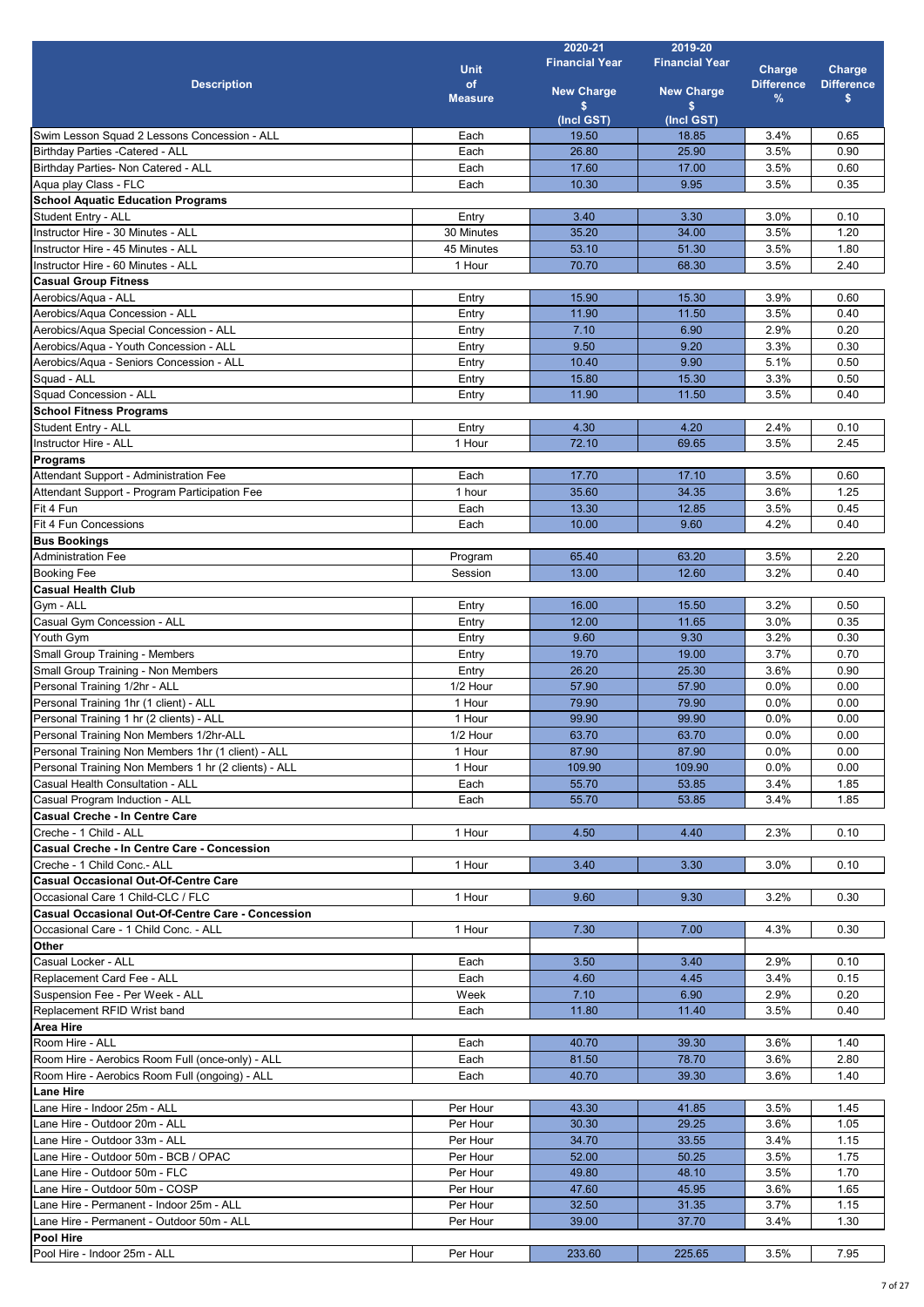|                                                                                            |                      | 2020-21               | 2019-20               |                   |                   |
|--------------------------------------------------------------------------------------------|----------------------|-----------------------|-----------------------|-------------------|-------------------|
|                                                                                            | <b>Unit</b>          | <b>Financial Year</b> | <b>Financial Year</b> | Charge            | Charge            |
| <b>Description</b>                                                                         | of                   | <b>New Charge</b>     | <b>New Charge</b>     | <b>Difference</b> | <b>Difference</b> |
|                                                                                            | <b>Measure</b>       | s                     | s                     | $\%$              | s                 |
|                                                                                            |                      | (Incl GST)            | (Incl GST)            |                   |                   |
| Pool Hire - Outdoor 20m - ALL                                                              | Per Hour             | 136.30                | 131.65                | 3.5%              | 4.65              |
| Pool Hire - Outdoor 33m - PVOP                                                             | Per Hour             | 218.00                | 210.65                | 3.5%              | 7.35              |
| Pool Hire - Outdoor 50m - BCB / OPAC                                                       | Per Hour             | 373.70                | 361.10                | 3.5%              | 12.60             |
| Pool Hire - Outdoor 50m - FLC                                                              | Per Hour             | 315.20                | 304.55                | 3.5%              | 10.65             |
| Pool Hire - Outdoor 50m - COSP                                                             | Per Hour             | 256.90                | 248.20                | 3.5%              | 8.70              |
| Pool Hire - Slide OPAC                                                                     | Per Hour             | 187.40                | 181.10                | 3.5%              | 6.30              |
| School Carnival - Outdoor 50m Pool - BCB/ OPAC<br>School Carnival - Outdoor 50m Pool - FLC | 5 Hours              | 1,661.10<br>1.401.80  | 1,604.90              | 3.5%              | 56.20             |
| School Carnival - Outdoor 50m Pool - COSP                                                  | 5 Hours<br>5 Hours   | 1,142.00              | 1,354.35<br>1,103.35  | 3.5%<br>3.5%      | 47.45<br>38.65    |
| School Carnival - Outdoor 33m Pool -PVOP                                                   | 5 Hours              | 830.50                | 802.45                | 3.5%              | 28.05             |
| School Carnival - Outdoor 50m Pool - BCB / OPAC                                            | Per Hour             | 332.20                | 320.95                | 3.5%              | 11.25             |
| School Carnival - Outdoor 50m Pool - FLC                                                   | Per Hour             | 280.20                | 270.75                | 3.5%              | 9.45              |
| School Carnival - Outdoor 50m Pool - COSP                                                  | Per Hour             | 228.40                | 220.65                | 3.5%              | 7.75              |
| School Carnival - Outdoor 33m Pool - PVOP                                                  | Per Hour             | 193.80                | 187.25                | 3.5%              | 6.55              |
| <b>Memberships</b>                                                                         |                      |                       |                       |                   |                   |
| Swim Lessons - Direct Debit - ALL                                                          | Fortnightly          | 31.80                 | 30.70                 | 3.6%              | 1.10              |
| Swim Lessons - Direct Debit Concession - ALL                                               | Fortnightly          | 23.80                 | 23.00                 | 3.5%              | 0.80              |
| Swim Lessons - Direct Debit Special Needs - ALL                                            | Fortnightly          | 35.80                 | 34.55                 | 3.6%              | 1.25              |
| Swim Lessons - Direct Debit Private - ALL                                                  | Fortnightly          | 79.40                 | 76.75                 | 3.5%              | 2.65              |
| Swim Lessons - Direct Debit Private Concession - ALL                                       | Fortnightly          | 59.60                 | 57.55                 | 3.6%              | 2.05              |
| Swim Lesson - Direct Debit Squad x 2 lessons - ALL                                         | Fortnightly          | 47.60                 | 46.00                 | 3.5%              | 1.60              |
| Swim Lesson - Direct Debit Squad Concession x 2 lessons - ALL                              | Fortnightly          | 35.80                 | 34.55                 | 3.6%              | 1.25              |
| <b>Active Moreland Aquatics and Leisure - Universal Membership</b>                         |                      |                       |                       |                   |                   |
| Start Up - ALL                                                                             | Each                 | 77.50                 | 74.90                 | 3.5%              | 2.60              |
| No Contract Start Up fee - ALL                                                             | Each                 | 174.40                | 168.50                | 3.5%              | 5.90              |
| Start Up Fee Concession - Universal                                                        | Each                 | 58.10                 | 56.15                 | 3.5%              | 1.95              |
| No Contract Start up fee Concession - ALL<br>Contract Monthly Debit - A&L Full - ALL       | Each<br>Monthly      | 130.70<br>110.20      | 126.40<br>106.50      | 3.4%<br>3.5%      | 4.30<br>3.70      |
| A&L 6 Month - ALL                                                                          | 6 Months             | 661.50                | 639.15                | 3.5%              | 22.35             |
| A&L 12 Month - ALL                                                                         | 12 Months            | 1,323.00              | 1,278.25              | 3.5%              | 44.75             |
| Contract Monthly Debit - A&L Concession-ALL                                                | Monthly              | 82.70                 | 79.90                 | 3.5%              | 2.80              |
| A&L 6 Month - Concession - ALL                                                             | 6 Months             | 496.10                | 479.35                | 3.5%              | 16.75             |
| A&L 12 Month - Concession - ALL                                                            | 12 Months            | 992.20                | 958.70                | 3.5%              | 33.50             |
| Active Centre Based - Aquatics and Leisure Membership                                      |                      |                       |                       |                   |                   |
| Start Up Fee - ALL                                                                         | Each                 | 77.50                 | 74.90                 | 3.5%              | 2.60              |
| No Contract Start Up fee - ALL                                                             | Each                 | 174.40                | 168.50                | 3.5%              | 5.90              |
| Start Up Fee Concession - ALL                                                              | Each                 | 58.10                 | 56.15                 | 3.5%              | 1.95              |
| No Contract Start up fee Concession - ALL                                                  | Each                 | 130.80                | 126.40                | 3.5%              | 4.40              |
| Monthly Debit - A&L Full - BCB                                                             | Monthly              | 100.20                | 96.85                 | 3.5%              | 3.35              |
| Monthly Debit - A&L Full - CLC                                                             | Monthly              | 95.20                 | 92.00                 | 3.5%              | 3.20              |
| Monthly Debit - A&L Full - OPLC                                                            |                      | 92.70                 | 89.55                 | 3.5%              | 3.15              |
| Monthly Debit - A&L Full - FLC                                                             | Monthly              | 90.20                 | 87.15                 | 3.5%              | 3.05              |
| A&L 3 Month - BCB                                                                          | 3 Months             | 345.80                | 334.10                | 3.5%<br>3.5%      | 11.70             |
| A&L 3 Month - CLC<br>A&L 3 Month - OPLC                                                    | 3 Months<br>3 Months | 328.50<br>319.90      | 317.40<br>309.05      | 3.5%              | 11.10<br>10.85    |
| A&L 3 Month - FLC                                                                          | 3 Months             | 311.20                | 300.70                | 3.5%              | 10.50             |
| A&L 6 Month - BCB                                                                          | 6 Months             | 601.30                | 581.00                | 3.5%              | 20.30             |
| A&L 6 Month - CLC                                                                          | 6 Months             | 571.30                | 552.00                | 3.5%              | 19.30             |
| A&L 6 Month - OPLC                                                                         | 6 Months             | 556.30                | 537.45                | 3.5%              | 18.85             |
| A&L 6 Month - FLC                                                                          | 6 Months             | 541.20                | 522.90                | 3.5%              | 18.30             |
| A&L 12 Month - BCB                                                                         | 12 Months            | 1,202.70              | 1,162.05              | 3.5%              | 40.65             |
| A&L 12 Month - CLC                                                                         | 12 Months            | 1,142.60              | 1,103.95              | 3.5%              | 38.65             |
| A&L 12 Month - OPLC                                                                        | 12 Months            | 1,112.50              | 1,074.90              | 3.5%              | 37.60             |
| A&L 12 Month - FLC                                                                         | 12 Months            | 1,082.50              | 1,045.85              | 3.5%              | 36.65             |
| Monthly Debit - A&L Concession - BCB                                                       | Monthly              | 75.20                 | 72.65                 | 3.5%              | 2.55              |
| Monthly Debit - A&L Concession - CLC                                                       | Monthly              | 71.40                 | 69.00                 | 3.5%              | 2.40              |
| Monthly Debit - A&L Concession - OPLC                                                      | Monthly              | 69.60                 | 67.20                 | 3.6%              | 2.40              |
| Monthly Debit - A&L Concession - FLC                                                       | Monthly              | 67.60                 | 65.35                 | 3.4%              | 2.25              |
| A&L 3 Month - Concession - BCB                                                             | 3 Months             | 259.30                | 250.55                | 3.5%              | 8.75              |
| A&L 3 Month - Concession - CLC                                                             | 3 Months             | 246.40                | 238.05                | 3.5%              | 8.35              |
| A&L 3 Month - Concession - OPLC                                                            | 3 Months             | 239.90                | 231.80                | 3.5%              | 8.10              |
| A&L 3 Month - Concession - FLC                                                             | 3 Months             | 233.40                | 225.51                | 3.5%              | 7.89              |
| A&L 6 Month - Concession - BCB<br>A&L 6 Month - Concession - CLC                           | 6 Months<br>6 Months | 451.10<br>428.50      | 435.80<br>414.00      | 3.5%<br>3.5%      | 15.30<br>14.50    |
| A&L 6 Month - Concession - OPLC                                                            | 6 Months             | 417.20                | 403.10                | 3.5%              | 14.10             |
| A&L 6 Month - Concession - FLC                                                             | 6 Months             | 405.90                | 392.20                | 3.5%              | 13.70             |
| A&L 12 Month - Concession - BCB                                                            | 12 Months            | 902.10                | 871.55                | 3.5%              | 30.55             |
| A&L 12 Month - Concession - CLC                                                            | 12 Months            | 856.90                | 827.95                | 3.5%              | 28.95             |
| A&L 12 Month - Concession - OPLC                                                           | 12 Months            | 834.40                | 806.18                | 3.5%              | 28.22             |
| A&L 12 Month - Concession - FLC                                                            | 12 Months            | 811.90                | 784.40                | 3.5%              | 27.50             |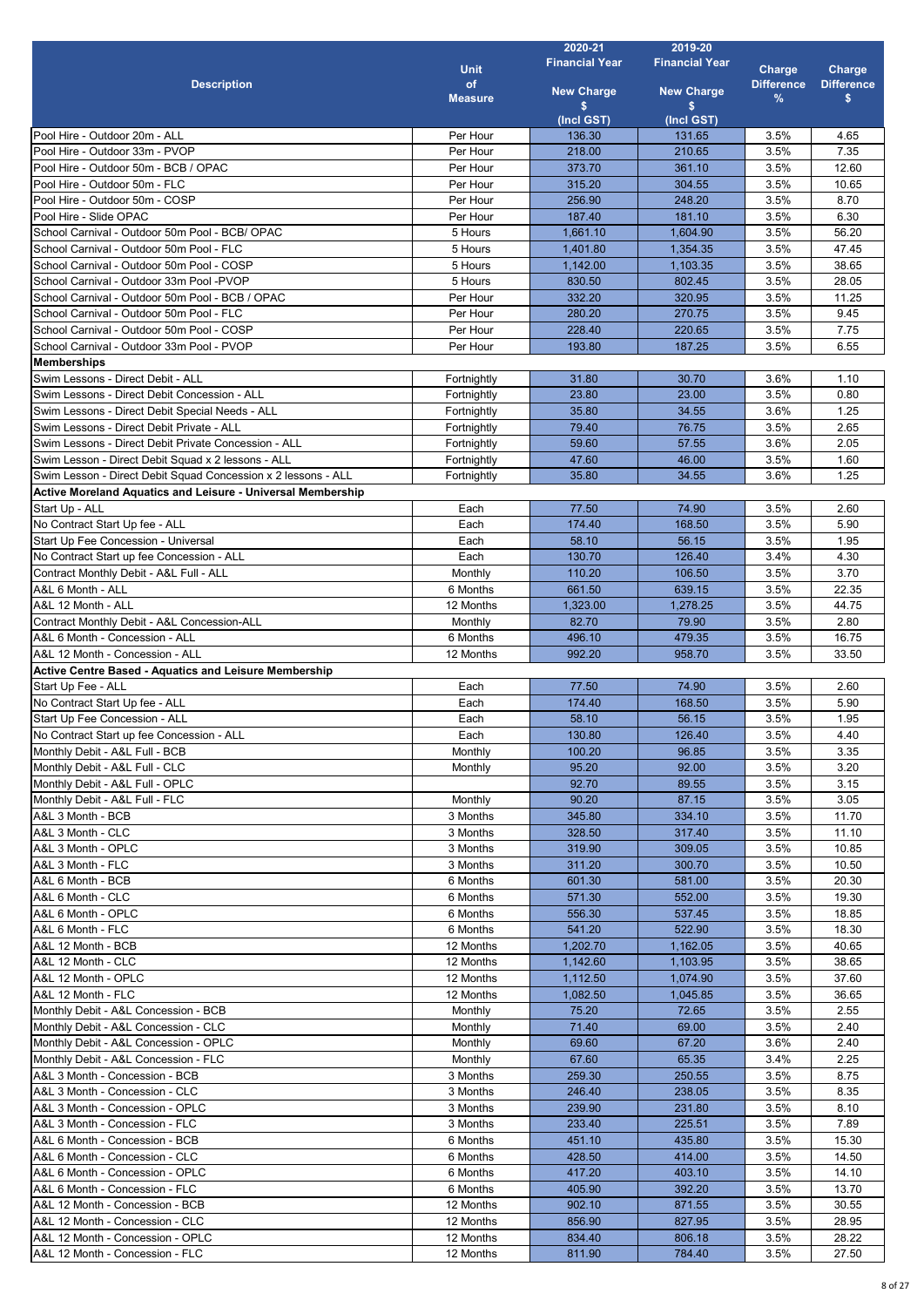|                                                                               |                      | 2020-21               | 2019-20               |                   |                   |
|-------------------------------------------------------------------------------|----------------------|-----------------------|-----------------------|-------------------|-------------------|
|                                                                               | <b>Unit</b>          | <b>Financial Year</b> | <b>Financial Year</b> | Charge            | Charge            |
| <b>Description</b>                                                            | of                   | <b>New Charge</b>     | <b>New Charge</b>     | <b>Difference</b> | <b>Difference</b> |
|                                                                               | <b>Measure</b>       | \$                    | \$                    | %                 | s.                |
|                                                                               |                      | (Incl GST)            | (Incl GST)            |                   |                   |
| A&L 1 Month (Non Standard) - BCB                                              | 1 Month              | 120.30                | 116.20                | 3.5%              | 4.10              |
| A&L 1 Month (Non Standard) - CLC                                              | 1 Month              | 114.30                | 110.40                | 3.5%              | 3.90              |
| A&L 1 Month (Non Standard) - OPLC                                             | 1 Month              | 111.30                | 107.50                | 3.5%              | 3.80              |
| A&L 1 Month (Non Standard) - FLC                                              | 1 Month              | 108.30                | 104.60                | 3.5%              | 3.70              |
| Invoiced A&L Memberships 3 Mth - BCB                                          | 3 Months             | 449.50                | 434.30                | 3.5%              | 15.20             |
| Invoiced A&L Memberships 3 Mth - CLC<br>Invoiced A&L Memberships 3 Mth - OPLC | 3 Months<br>3 Months | 427.00                | 412.60                | 3.5%              | 14.40             |
| Invoiced A&L Memberships 3 Mth - FLC                                          | 3 Months             | 415.80<br>404.60      | 401.75<br>390.90      | 3.5%<br>3.5%      | 14.05<br>13.70    |
| Invoiced A&L Memberships 6 Mth - BCB                                          | 6 Months             | 781.80                | 755.35                | 3.5%              | 26.45             |
| Invoiced A&L Memberships 6 Mth - CLC                                          | 6 Months             | 742.70                | 717.55                | 3.5%              | 25.15             |
| Invoiced A&L Memberships 6 Mth - OPLC                                         | 6 Months             | 723.20                | 698.70                | 3.5%              | 24.50             |
| Invoiced A&L Memberships 6 Mth - FLC                                          | 6 Months             | 694.30                | 670.80                | 3.5%              | 23.50             |
| Invoiced A&L Memberships 12 Mth - BCB                                         | 12 Months            | 1,563.60              | 1,510.70              | 3.5%              | 52.90             |
| Invoiced A&L Memberships 12 Mth - CLC                                         | 12 Months            | 1,485.40              | 1,435.15              | 3.5%              | 50.25             |
| Invoiced A&L Memberships 12 Mth - OPLC                                        | 12 Months            | 1,446.30              | 1,397.37              | 3.5%              | 48.93             |
| Invoiced A&L Memberships 12 Mth - FLC                                         | 12 Months            | 1,407.20              | 1,359.60              | 3.5%              | 47.60             |
| <b>Active Seniors Membership</b>                                              |                      |                       |                       |                   |                   |
| Start Up Fee - Seniors - ALL                                                  | Each                 | 50.40                 | 48.70                 | 3.5%              | 1.70              |
| No Contract Start Up fee - ALL                                                | Each                 | 113.40                | 109.55                | 3.5%              | 3.85              |
| Monthly Debit - Seniors - BCB                                                 | Monthly              | 65.20                 | 62.95                 | 3.6%              | 2.25              |
| Monthly Debit - Seniors - CLC                                                 | Monthly              | 61.90                 | 59.80                 | 3.5%              | 2.10              |
| Monthly Debit - Seniors - OPLC                                                | Monthly              | 60.20                 | 58.20                 | 3.4%              | 2.00              |
| Monthly Debit - Seniors - FLC                                                 | Monthly              | 58.60                 | 56.65                 | 3.4%              | 1.95              |
| Seniors 3 Months - BCB                                                        | 3 Months             | 224.80                | 217.15                | 3.5%              | 7.65              |
| Seniors 3 Months - CLC                                                        | 3 Months             | 213.50                | 206.30                | 3.5%              | 7.20              |
| Seniors 3 Months - OPLC                                                       | 3 Months             | 207.90                | 200.85                | 3.5%              | 7.05              |
| Seniors 3 Months - FLC                                                        | 3 Months             | 202.30                | 195.45                | 3.5%              | 6.85              |
| Seniors 6 Months - BCB                                                        | 6 Months             | 390.90                | 377.65                | 3.5%              | 13.25             |
| Seniors 6 Months - CLC                                                        | 6 Months             | 371.60                | 358.80                | 3.6%              | 12.80             |
| Seniors 6 Months - OPLC                                                       | 6 Months             | 361.60                | 349.35                | 3.5%              | 12.25             |
| Seniors 6 Months - FLC                                                        | 6 Months             | 351.80                | 339.90                | 3.5%              | 11.90             |
| Seniors 12 Months - BCB                                                       | 12 Months            | 781.80                | 755.35                | 3.5%              | 26.45             |
| Seniors 12 Months - CLC                                                       | 12 Months            | 742.70                | 717.55                | 3.5%              | 25.15             |
| Seniors 12 Months - OPLC                                                      | 12 Months            | 723.20                | 698.70                | 3.5%              | 24.50             |
| Seniors 12 Months - FLC                                                       | 12 Months            | 703.60                | 679.80                | 3.5%              | 23.80             |
| <b>Active Youth Membership</b><br>Start Up Fee - Youth - ALL                  |                      | 46.50                 | 44.95                 | 3.4%              | 1.55              |
| No Contract Start Up fee - ALL                                                | Each<br>Each         | 104.60                | 101.10                | 3.5%              | 3.50              |
| Debit - Youth - BCB                                                           | Monthly              | 60.10                 | 58.10                 | 3.4%              | 2.00              |
| Debit - Youth - CLC                                                           | Monthly              | 57.10                 | 55.20                 | 3.4%              | 1.90              |
| Debit - Youth - OPLC                                                          | Monthly              | 55.60                 | 53.75                 | 3.4%              | 1.85              |
| Debit - Youth - FLC                                                           | Monthly              | 54.10                 | 52.30                 | 3.4%              | 1.80              |
| Youth 3 Months - BCB                                                          | 3 Months             | 207.50                | 200.45                | 3.5%              | 7.05              |
| Youth 3 Months - CLC                                                          | 3 Months             | 197.10                | 190.45                | 3.5%              | 6.65              |
| Youth 3 Months - OPLC                                                         | 3 Months             | 191.90                | 185.40                | 3.5%              | 6.50              |
| Youth 3 Months - FLC                                                          | 3 Months             | 186.30                | 180.40                | 3.3%              | 5.90              |
| Youth 6 Months - BCB                                                          | 6 Months             | 360.80                | 348.60                | 3.5%              | 12.20             |
| Youth 6 Months - CLC                                                          | 6 Months             | 342.80                | 331.20                | 3.5%              | 11.60             |
| Youth 6 Months - OPLC                                                         | 6 Months             | 333.70                | 322.45                | 3.5%              | 11.25             |
| Youth 6 Months - FLC                                                          | 6 Months             | 324.70                | 313.75                | 3.5%              | 10.95             |
| Youth 12 Months - BCB                                                         | 12 Months            | 721.70                | 697.25                | 3.5%              | 24.45             |
| Youth 12 Months - CLC                                                         | 12 Months            | 685.50                | 662.35                | 3.5%              | 23.15             |
| Youth 12 Months - OPLC                                                        | 12 Months            | 667.50                | 644.95                | 3.5%              | 22.55             |
| Youth 12 Months - FLC                                                         | 12 Months            | 649.40                | 627.50                | 3.5%              | 21.90             |
| Active Moreland Aquatic Membership - Universal Membership                     |                      |                       |                       |                   |                   |
| Start Up - ALL                                                                | Each                 | 48.40                 | 46.80                 | 3.4%              | 1.60              |
| No Contract Start Up fee - ALL                                                | Each                 | 109.00                | 105.30                | 3.5%              | 3.70              |
| Start Up Fee Concession - Universal                                           | Each                 | 36.30                 | 35.10                 | 3.4%              | 1.20              |
| No Contract Start up fee Concession - ALL                                     | Each                 | 81.70                 | 78.90                 | 3.5%              | 2.80              |
| Monthly Debit - Aquatic Full - ALL                                            | Monthly              | 68.90                 | 66.60                 | 3.5%              | 2.30              |
| Aquatic 6 Month - ALL                                                         | 6 Months             | 413.40                | 399.45                | 3.5%              | 13.95             |
| Aquatic 12 Month - ALL                                                        | 12 Months            | 826.90                | 798.90                | 3.5%              | 28.00             |
| Contract Monthly Debit - Aquatic Concession - ALL                             | Monthly              | 51.70                 | 49.95                 | 3.5%              | 1.75              |
| Aquatic 6 Month - Concession - ALL                                            | 6 Months             | 310.10                | 299.60                | 3.5%              | 10.50             |
| Aquatic 12 Month - Concession - ALL                                           | 12 Months            | 620.20                | 599.20                | 3.5%              | 21.00             |
| <b>Active Centre Based - Aquatic Membership</b>                               |                      |                       |                       |                   |                   |
| Start Up Fee - ALL                                                            | Each                 | 48.40                 | 46.80                 | 3.4%              | 1.60              |
| No Contract Start Up Fee - ALL<br>Start Up Fee Concession - ALL               | Each                 | 109.00<br>36.30       | 105.30                | 3.5%              | 3.70<br>1.20      |
| No Contract Start Up Fee Concession - ALL                                     | Each<br>Each         | 81.70                 | 35.10<br>78.90        | 3.4%<br>3.5%      | 2.80              |
|                                                                               |                      |                       |                       |                   |                   |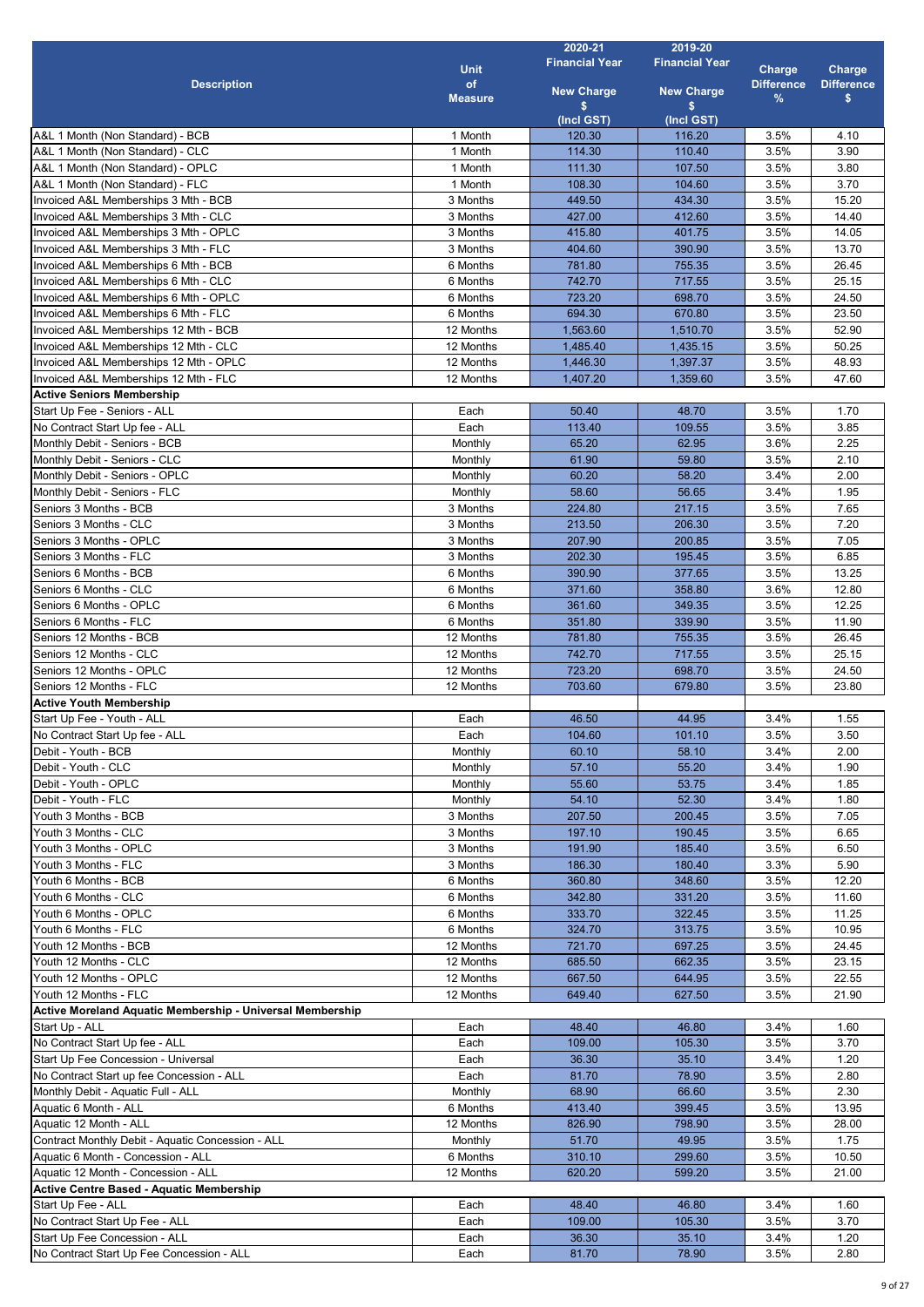|                                                             |                | 2020-21                 | 2019-20                 |                   |                   |
|-------------------------------------------------------------|----------------|-------------------------|-------------------------|-------------------|-------------------|
|                                                             | <b>Unit</b>    | <b>Financial Year</b>   | <b>Financial Year</b>   | Charge            | Charge            |
| <b>Description</b>                                          | of             |                         |                         | <b>Difference</b> | <b>Difference</b> |
|                                                             | <b>Measure</b> | <b>New Charge</b><br>s. | <b>New Charge</b><br>s. | %                 | s                 |
|                                                             |                | (Incl GST)              | (Incl GST)              |                   |                   |
| Monthly Debit - Aquatics Full - BCB                         | Monthly        | 62.60                   | 60.50                   | 3.5%              | 2.10              |
| Monthly Debit - Aquatics Full - CLC                         | Monthly        | 59.50                   | 57.50                   | 3.5%              | 2.00              |
| Monthly Debit - Aquatics Full - OPLC                        | Monthly        | 47.00                   | 45.40                   | 3.5%              | 1.60              |
| Monthly Debit - Aquatics Full - FLC                         | Monthly        | 56.40                   | 54.45                   | 3.6%              | 1.95              |
| Aquatics 3 Month - BCB                                      | 3 Months       | 216.10                  | 208.80                  | 3.5%              | 7.30              |
| Aquatics 3 Month - CLC                                      | 3 Months       | 205.30                  | 198.35                  | 3.5%              | 6.95              |
| Aquatics 3 Month - OPLC                                     | 3 Months       | 162.10                  | 156.60                  | 3.5%              | 5.50              |
| Aquatics 3 Month - FLC                                      | 3 Months       | 194.50                  | 187.95                  | 3.5%              | 6.55              |
| Aquatics 6 Month - BCB                                      | 6 Months       | 375.90                  | 363.15                  | 3.5%              | 12.75             |
| Aquatics 6 Month - CLC                                      | 6 Months       | 357.10                  | 345.00                  | 3.5%              | 12.10             |
| Aquatics 6 Month - OPLC                                     | 6 Months       | 281.80                  | 272.30                  |                   | 9.50              |
| Aquatics 6 Month - FLC                                      | 6 Months       | 338.30                  | 326.85                  | 3.5%<br>3.5%      | 11.45             |
| Aquatics 12 Month - BCB                                     | 12 Months      | 751.70                  | 726.30                  | 3.5%              | 25.40             |
| Aquatics 12 Month - CLC                                     | 12 Months      | 714.10                  | 689.95                  | 3.5%              | 24.15             |
|                                                             |                |                         |                         |                   |                   |
| Aquatics 12 Month - CLC                                     | 12 Months      | 563.70                  | 544.60                  | 3.5%              | 19.10             |
| Aquatics 12 Month - FLC                                     | 12 Months      | 676.53                  | 653.65                  | 3.5%              | 22.88             |
| Monthly Debit - Aquatic Concession - BCB                    | Monthly        | 47.00                   | 45.40                   | 3.5%              | 1.60              |
| Monthly Debit - Aquatic Concession - CLC                    | Monthly        | 44.70                   | 43.15                   | 3.6%              | 1.55              |
| Monthly Debit - Aquatic Concession - OPLC                   | Monthly        | 35.20                   | 34.05                   | 3.4%              | 1.15              |
| Monthly Debit - Aquatic Concession - FLC                    | Monthly        | 42.30                   | 40.85                   | 3.5%              | 1.45              |
| Aquatics 3 Month Concession - BCB                           | 3 Months       | 162.10                  | 156.60                  | 3.5%              | 5.50              |
| Aquatics 3 Month Concession - CLC                           | 3 Months       | 154.00                  | 148.75                  | 3.5%              | 5.25              |
| Aquatics 3 Month Concession - OPLC                          | 3 Months       | 121.50                  | 117.40                  | 3.5%              | 4.10              |
| Aquatics 3 Month Concession - FLC                           | 3 Months       | 145.90                  | 140.95                  | 3.5%              | 4.95              |
| Aquatics 6 Month Concession - BCB                           | 6 Months       | 281.90                  | 272.35                  | 3.5%              | 9.55              |
| Aquatics 6 Month Concession - CLC                           | 6 Months       | 267.80                  | 258.75                  | 3.5%              | 9.05              |
| Aquatics 6 Month Concession - OPLC                          | 6 Months       | 211.40                  | 204.25                  | 3.5%              | 7.15              |
| Aquatics 6 Month Concession - FLC                           | 6 Months       | 253.70                  | 245.10                  | 3.5%              | 8.60              |
| Aquatics 12 Month Concession - BCB                          | 12 Months      | 563.80                  | 544.70                  | 3.5%              | 19.10             |
| Aquatics 12 Month Concession - CLC                          | 12 Months      | 535.60                  | 517.50                  | 3.5%              | 18.10             |
| Aquatics 12 Month Concession - OPLC                         | 12 Months      | 422.80                  | 408.45                  | 3.5%              | 14.35             |
| Aquatics 12 Month Concession - FLC                          | 12 Months      | 507.40                  | 490.25                  | 3.5%              | 17.15             |
| Aquatics Invoiced Memberships 3 Mth - BCB                   | 3 Months       | 281.00                  | 271.45                  | 3.5%              | 9.55              |
| Aquatics Invoiced Memberships 3 Mth -CLC                    | 3 Months       | 266.90                  | 257.90                  | 3.5%              | 9.00              |
| Aquatics Invoiced Memberships 3 Mth -FLC                    | 3 Months       | 252.90                  | 244.30                  | 3.5%              | 8.60              |
| Aquatics Invoiced Memberships 6 Mth -BCB                    | 6 Months       | 488.60                  | 472.10                  | 3.5%              | 16.50             |
| Aquatics Invoiced Memberships 6 Mth -CLC                    | 6 Months       | 464.20                  | 448.50                  | 3.5%              | 15.70             |
| Aquatics Invoiced Memberships 6 Mth -FLC                    | 6 Months       | 439.70                  | 424.85                  | 3.5%              | 14.85             |
| Aquatics Invoiced Memberships 12 Mth -BCB                   | 12 Months      | 977.20                  | 944.15                  | 3.5%              | 33.05             |
| Aquatics Invoiced Memberships 12 Mth -CLC                   | 12 Months      | 928.30                  | 896.95                  | 3.5%              | 31.35             |
| Aquatics Invoiced Memberships 12 Mth -FLC                   | 12 Months      | 879.50                  | 849.75                  | 3.5%              | 29.75             |
| <b>Seniors Aquatic Membership</b>                           |                |                         |                         |                   |                   |
| Start Up Fee - Seniors Aquatic - ALL                        | Each           | 31.50                   | 30.40                   | 3.6%              | 1.10              |
| No Contract Start Up Fee - Seniors Aquatic-ALL              | Each           | 70.90                   | 68.45                   | 3.6%              | 2.45              |
| Debit - Seniors Aquatic - BCB                               | Monthly        | 40.70                   | 39.35                   | 3.4%              | 1.35              |
| Debit - Seniors Aquatic - CLC                               | Monthly        | 38.70                   | 37.35                   | 3.6%              | 1.35              |
| Debit - Seniors Aquatic - OPLC                              | Monthly        | 28.20                   | 27.20                   | 3.7%              | 1.00              |
| Debit -Seniors Aquatic - FLC                                | Monthly        | 36.60                   | 35.40                   | 3.4%              | 1.20              |
| Seniors Aquatic 3 Months - BCB                              | 3 Months       | 140.50                  | 135.70                  | 3.5%              | 4.80              |
| Seniors Aquatic 3 Months - CLC                              | 3 Months       | 133.50                  | 128.95                  | 3.5%              | 4.55              |
| Seniors Aquatic 3 Months - OPLC                             | 3 Months       | 97.20                   | 93.92                   | 3.5%              | 3.28              |
| Seniors Aquatic 3 Months - FLC                              | 3 Months       | 126.40                  | 122.15                  | 3.5%              | 4.25              |
| Seniors Aquatic 6 Months - BCB                              | 6 Months       | 244.30                  | 236.05                  | 3.5%              | 8.25              |
| Seniors Aquatic 6 Months - CLC                              | 6 Months       | 232.10                  | 224.25                  | 3.5%              | 7.85              |
| Seniors Aquatic 6 Months - OPLC                             | 6 Months       | 169.10                  | 163.35                  | 3.5%              | 5.75              |
| Seniors Aquatic 6 Months - FLC                              | 6 Months       | 219.90                  | 212.45                  | 3.5%              | 7.45              |
| Seniors Aquatic 12 Months - BCB                             | 12 Months      | 488.60                  | 472.10                  | 3.5%              | 16.50             |
| Seniors Aquatic 12 Months - CLC                             | 12 Months      | 464.20                  | 448.50                  | 3.5%              | 15.70             |
| Seniors Aquatic 12 Months - OPLC                            | 12 Months      | 338.20                  | 326.75                  | 3.5%              | 11.45             |
| Seniors Aquatic 12 Months - FLC                             | 12 Months      | 439.70                  | 424.85                  | 3.5%              | 14.85             |
| <b>Active Centre Based - Concession Support Memberships</b> |                |                         |                         |                   |                   |
| H&W Start Up - ALL                                          | Each           | 34.90                   | 33.70                   | 3.6%              | 1.20              |
| No Contract H&W Start Up - ALL                              | Each           | 78.50                   | 75.83                   | 3.5%              | 2.67              |
| H&W Contract Monthly Debit - Special Concession - BCB       | Monthly        | 45.10                   | 43.60                   | 3.4%              | 1.50              |
| H&W Contract Monthly Debit - Special Concession - CLC       | Monthly        | 42.90                   | 41.40                   | 3.6%              | 1.50              |
| H&W Contract Monthly Debit - Special Concession - OPLC      | Monthly        | 41.70                   | 40.30                   | 3.5%              | 1.40              |
| H&W Contract Monthly Debit - Special Concession - FLC       | Monthly        | 40.60                   | 39.20                   | 3.6%              | 1.40              |
| H&W 3 Month Special Concession - BCB                        | 3 Months       | 155.60                  | 150.35                  | 3.5%              | 5.25              |
| H&W 3 Month Special Concession - CLC                        | 3 Months       | 147.80                  | 142.80                  | 3.5%              | 5.00              |
| H&W 3 Month Special Concession - OPLC                       | 3 Months       | 143.90                  | 139.05                  | 3.5%              | 4.85              |
|                                                             |                |                         |                         |                   |                   |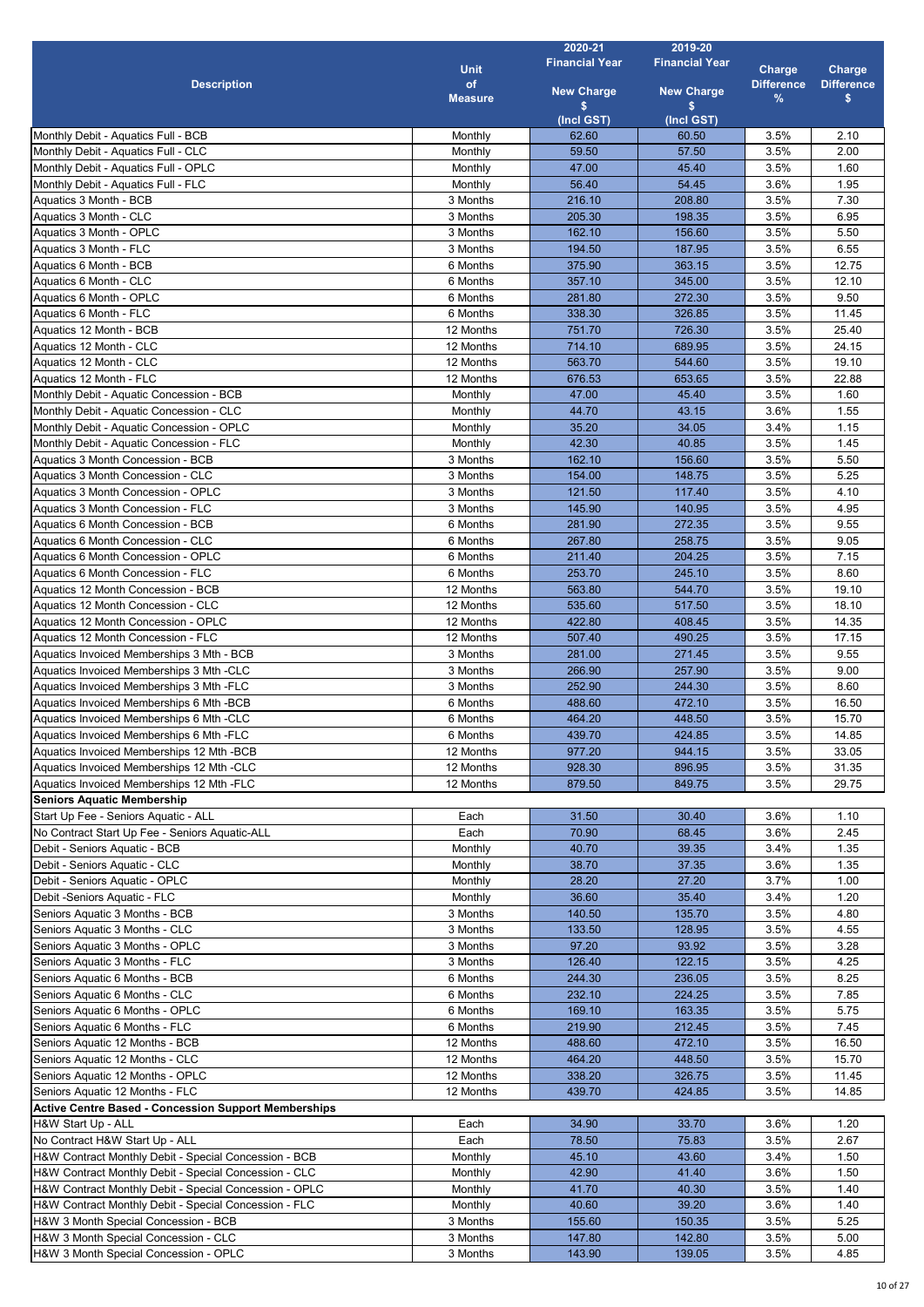|                                                              | <b>Unit</b>            | 2020-21<br><b>Financial Year</b> | 2019-20<br><b>Financial Year</b> | Charge            | Charge            |
|--------------------------------------------------------------|------------------------|----------------------------------|----------------------------------|-------------------|-------------------|
| <b>Description</b>                                           | of                     |                                  |                                  | <b>Difference</b> | <b>Difference</b> |
|                                                              | <b>Measure</b>         | <b>New Charge</b><br>\$          | <b>New Charge</b><br>\$          | %                 | \$.               |
|                                                              |                        | (Incl GST)                       | (Incl GST)                       |                   |                   |
| H&W 3 Month Special Concession - FLC                         | 3 Months               | 140.00                           | 135.30                           | 3.5%              | 4.70              |
| H&W 6 Month Special Concession - BCB                         | 6 Months               | 270.60                           | 261.45                           | 3.5%              | 9.15              |
| H&W 6 Month Special Concession - CLC                         | 6 Months               | 257.10                           | 248.40                           | 3.5%              | 8.70              |
| H&W 6 Month Special Concession - OPLC                        | 6 Months               | 250.20                           | 241.75                           | 3.5%              | 8.45              |
| H&W 6 Month Special Concession - FLC                         | 6 Months               | 243.50                           | 235.30                           | 3.5%              | 8.20              |
| H&W 12 Month Special Concession - BCB                        | 12 Months              | 541.20                           | 522.90                           | 3.5%              | 18.30             |
| H&W 12 Month Special Concession - CLC                        | 12 Months              | 514.20                           | 496.80                           | 3.5%              | 17.40             |
| H&W 12 Month Special Concession - OPLC                       | 12 Months              | 500.60                           | 483.70                           | 3.5%              | 16.90             |
| H&W 12 Month Special Concession - FLC                        | 12 Months              | 487.10                           | 470.65                           | 3.5%              | 16.45             |
| <b>Aquatic Centre Based - Concession Support Memberships</b> |                        |                                  |                                  |                   |                   |
| Aquatic Start Up - ALL                                       | Each                   | 21.80                            | 21.05                            | 3.6%              | 0.75              |
| No Contract H&W Start Up - ALL                               | Each                   | 49.00                            | 47.40                            | 3.4%              | 1.60              |
| Monthly Debit - Aquatic Special Concession - BCB             | Monthly                | 28.20                            | 27.25                            | 3.5%              | 0.95              |
| Monthly Debit - Aquatic Special Concession - CLC             | Monthly                | 26.80                            | 25.85                            | 3.7%              | 0.95              |
| Monthly Debit - Aquatic Special Concession - FLC             | Monthly                | 25.40                            | 24.50                            | 3.7%              | 0.90              |
| Aquatic 3 Month Special Concession - BCB                     | 3 Months               | 97.20                            | 93.95                            | 3.5%              | 3.25              |
| Aquatic 3 Month Special Concession - CLC                     | 3 Months               | 92.40                            | 89.25                            | 3.5%              | 3.15              |
| Aquatic 3 Month Special Concession - FLC                     | 3 Months               | 87.60                            | 84.60                            | 3.5%              | 3.00              |
| Aquatic 6 Month Special Concession - BCB                     | 6 Months               | 169.10                           | 163.40                           | 3.5%              | 5.70              |
| Aquatic 6 Month Special Concession - CLC                     | 6 Months               | 160.70                           | 155.25                           | 3.5%              | 5.45              |
| Aquatic 6 Month Special Concession - FLC                     | 6 Months               | 152.20                           | 147.05                           | 3.5%              | 5.15              |
| Aquatic 12 Month Special Concession-BCB                      | 12 Months              | 338.30                           | 326.85                           | 3.5%              | 11.45             |
| Aquatic 12 Month Special Concession-CLC                      | 12 Months              | 321.40                           | 310.50                           | 3.5%              | 10.90             |
| Aquatic 12 Month Special Concession-FLC                      | 12 Months              | 304.40                           | 294.14                           | 3.5%              | 10.26             |
| Multi-Visit Passes                                           |                        |                                  |                                  |                   |                   |
|                                                              |                        |                                  |                                  |                   |                   |
| <b>IRecreational Swim</b>                                    |                        |                                  |                                  |                   |                   |
| 10 Visit Adult Swim - ALL                                    | 10 Visits              | 57.00                            | 55.25                            | 3.2%              | 1.75              |
| 10 Visit Concession - ALL                                    | 10 Visits              | 42.50                            | 41.55                            | 2.3%              | 0.95              |
| 10 Visit Child Swim - ALL                                    | 10 Visits              | 37.40                            | 35.80                            | 4.5%              | 1.60              |
| 10 visit Family Swim-ALL                                     | 10 Visits              | 151.30<br>107.20                 | 146.20<br>104.00                 | 3.5%              | 5.10<br>3.20      |
| 20 Visit Adult Swim - ALL<br>20 Visit Concession - ALL       | 20 Visits<br>20 Visits | 80.00                            | 78.20                            | 3.1%<br>2.3%      | 1.80              |
| 20 Visit Child Swim - ALL                                    | 20 Visits              | 70.40                            | 67.40                            | 4.5%              | 3.00              |
| 20 Visit Family Swim - ALL                                   | 20 Visits              | 284.80                           | 275.20                           | 3.5%              | 9.60              |
| <b>Swim Spa Steam</b>                                        |                        |                                  |                                  |                   |                   |
| 10 Visit SSS - ALL                                           | 10 Visits              | 109.60                           | 105.40                           | 4.0%              | 4.20              |
| 10 Visit SSS Concession - ALL                                | 10 Visits              | 81.60                            | 79.05                            | 3.2%              | 2.55              |
| <b>Health Club</b>                                           |                        |                                  |                                  |                   |                   |
| 10 Visit Gym - ALL                                           | 10 Visits              | 136.00                           | 131.75                           | 3.2%              | 4.25              |
| 10 Visit Gym Concession - ALL                                | 10 Visits              | 102.00                           | 98.90                            | 3.1%              | 3.10              |
| 10 Visit Gym Youth Concession - ALL                          | 10 Visits              | 81.60                            | 79.05                            | 3.2%              | 2.55              |
| 20 Visit Gym - ALL                                           | 20 Visits              | 256.00                           | 248.00                           | 3.2%              | 8.00              |
| 20 Visit Gym Concession - ALL                                | 20 Visits              | 192.00                           | 186.20                           | 3.1%              | 5.80              |
| <b>Personal Training</b>                                     |                        |                                  |                                  |                   |                   |
| 10 Visit Member 1 on 1 - 30 Min                              | 10 Visits              | N/A                              | 521.10                           |                   |                   |
| 10 Visit Member 1 on 1 - 60 Min                              | 10 Visits              | N/A                              | 719.10                           |                   |                   |
| 10 Visit Member 2 on 1 - 60 Min                              | 10 Visits              | N/A                              | 899.10                           |                   |                   |
| 10 Visit Non-Member 1 on 1 - 30 Min                          | 10 Visits              | N/A                              | 573.30                           |                   |                   |
| 10 Visit Non-Member 1 on 1 - 60 Min                          | 10 Visits              | N/A                              | 791.10                           |                   |                   |
| 10 Visit Non-Member 2 on 1 - 60 Min                          | 10 Visits              | N/A                              | 989.10                           |                   |                   |
| <b>Small Group Training</b>                                  |                        |                                  |                                  |                   |                   |
| 10 Visit Member Small Group Training                         | 10 Visits              | N/A                              | 171.00                           |                   |                   |
| 10 Visit Non Member Small Group Training                     | 10 Visits              | N/A                              | 227.70                           |                   |                   |
| <b>Tri Club</b>                                              |                        |                                  |                                  |                   |                   |
| 10 Visit Tri Club                                            | 10 Visits              | 97.80                            | 94.50                            | 3.5%              | 3.30              |
| 20 Visit Tri Club                                            | 20 Visits              | 196.30                           | 189.70                           | 3.5%              | 6.60              |
| <b>Aquatic Fitness Classes</b>                               |                        |                                  |                                  |                   |                   |
| 10 Visit Aqua Aerobics - ALL                                 | 10 Visits              | 135.20                           | 130.05                           | 4.0%              | 5.15              |
| 10 Visit Aqua Aerobics Concession - ALL                      | 10 Visits              | 101.20                           | 97.65                            | 3.6%              | 3.55              |
| 10 Visit Aqua Aerobics - Seniors Concession - ALL            | 10 Visits              | 88.40                            | 84.55                            | 4.6%              | 3.85              |
| 10 Visit Aqua Aerobics - Youth Concession - ALL              | 10 Visits              | 80.80                            | 78.20                            | 3.3%              | 2.60              |
| 10 visit Aqua Aerobics - Special Concession - ALL            | 10 Visits              | 60.40                            | 58.60                            | 3.1%              | 1.80              |
| 20 Visit Aqua Aerobics - ALL                                 | 20 Visits              | 254.40                           | 244.80                           | 3.9%              | 9.60              |
| 20 Visit Aqua Aerobics Concession - ALL                      | 20 Visits              | 190.40                           | 184.00                           | 3.5%              | 6.40              |
| 20 Visit Aqua Aerobics - Seniors Concession - ALL            | 20 Visits              | 166.40                           | 159.20                           | 4.5%              | 7.20              |
| 20 Visit Aqua Aerobics - Youth Concession - ALL              | 20 Visits              | 152.00                           | 147.20                           | 3.3%              | 4.80              |
| 20 visit Aqua Aerobics - Special Concession - ALL            | 20 Visits              | 113.60                           | 110.40                           | 2.9%              | 3.20              |
| <b>Dry Fitness Classes</b>                                   |                        |                                  |                                  |                   |                   |
| 10 Visit Aerobics - ALL                                      | 10 Visits              | 135.20                           | 130.05                           | 4.0%              | 5.15              |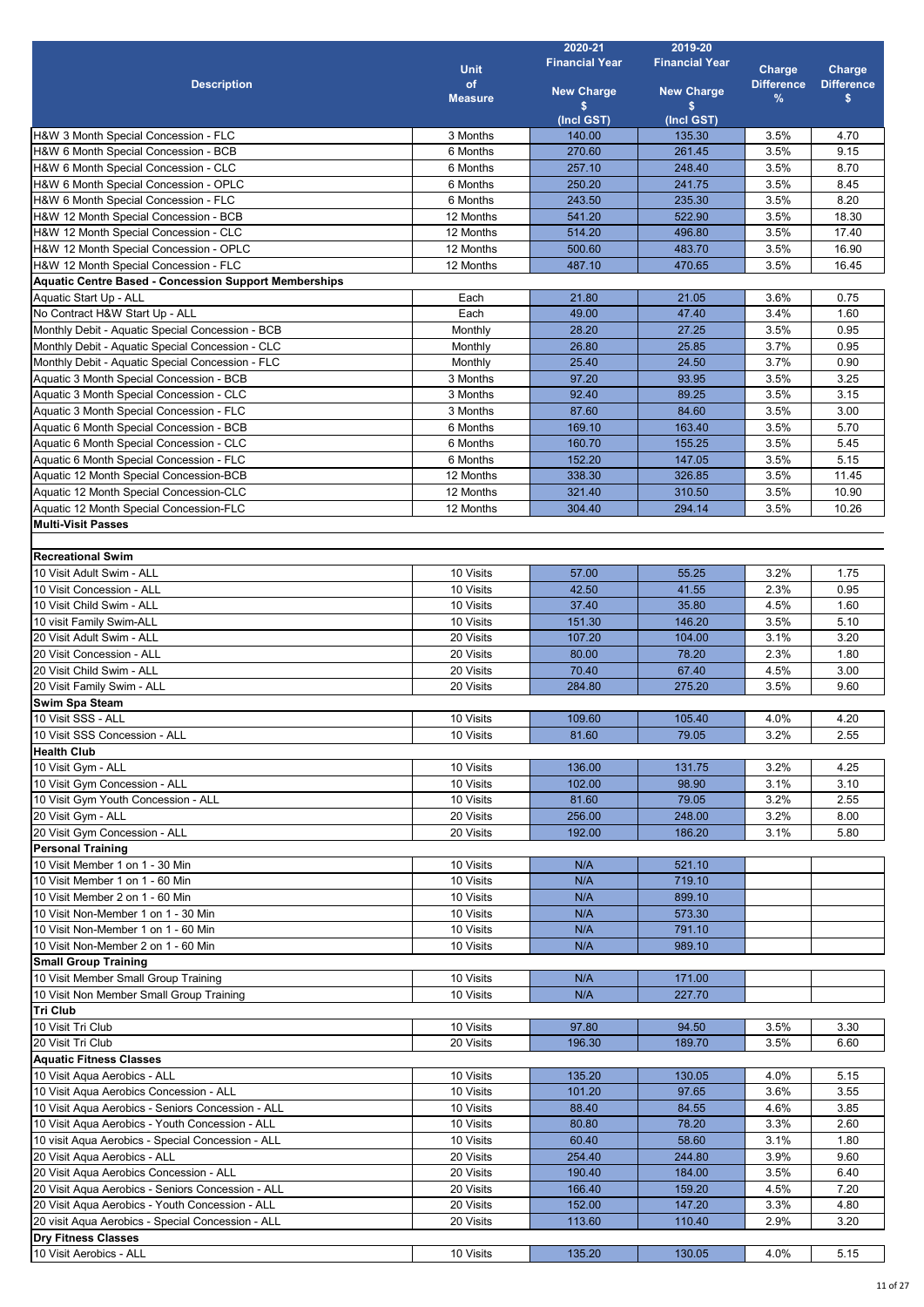|                                                                                                   | <b>Unit</b>                 | 2020-21<br><b>Financial Year</b> | 2019-20<br><b>Financial Year</b> | Charge                 | Charge                  |
|---------------------------------------------------------------------------------------------------|-----------------------------|----------------------------------|----------------------------------|------------------------|-------------------------|
| <b>Description</b>                                                                                | <b>of</b><br><b>Measure</b> | <b>New Charge</b>                | <b>New Charge</b>                | <b>Difference</b><br>% | <b>Difference</b><br>s. |
|                                                                                                   |                             | \$<br>(Incl GST)                 | \$<br>(Incl GST)                 |                        |                         |
| 10 Visit Aerobics Concession - ALL                                                                | 10 Visits                   | 101.20                           | 97.65                            | 3.6%                   | 3.55                    |
| 10 Visit Aerobics - Seniors Concession - ALL                                                      | 10 Visits                   | 88.40                            | 84.55                            | 4.6%                   | 3.85                    |
| 10 Visit Aerobics - Youth Concession - ALL                                                        | 10 Visits                   | 80.80                            | 78.20                            | 3.3%                   | 2.60                    |
| 10 visit Aerobics - Special Concession - ALL                                                      | 10 Visits                   | 60.40                            | 58.60                            | 3.1%                   | 1.80                    |
| 20 Visit Aerobics - ALL<br>20 Visit Aerobics Concession - ALL                                     | 20 Visits<br>20 Visits      | 254.40<br>190.40                 | 244.80<br>184.00                 | 3.9%<br>3.5%           | 9.60<br>6.40            |
| 20 Visit Aerobics - Seniors Concession - ALL                                                      | 20 Visits                   | 166.40                           | 159.20                           | 4.5%                   | 7.20                    |
| 20 Visit Aerobics - Youth Concession - ALL                                                        | 20 Visits                   | 152.00                           | 147.20                           | 3.3%                   | 4.80                    |
| 20 visit Aerobics - Special Concession - ALL                                                      | 20 Visits                   | 113.60                           | 110.40                           | 2.9%                   | 3.20                    |
| <b>Occasional Out-Of-Centre Care</b>                                                              |                             |                                  |                                  |                        |                         |
| 10 Visit - 1 Child - ALL                                                                          | 1 Hour                      | 86.40                            | 83.70                            | 3.2%                   | 2.70                    |
| <b>Occasional Out-Of-Centre Care- Concession</b><br>10 Visit Occasional Care - 1 Child Conc - ALL | 1 Hour                      | 65.70                            | 62.90                            | 4.5%                   | 2.80                    |
| <b>Creche - In Centre Care</b>                                                                    |                             |                                  |                                  |                        |                         |
| 10 Visit Creche - 1 Child - ALL                                                                   | 1 Hour                      | 40.50                            | 39.60                            | 2.3%                   | 0.90                    |
| <b>Creche In-Centre Care - Concession</b>                                                         |                             |                                  |                                  |                        |                         |
| 10 Visit Creche 1 Child - Conc - ALL                                                              | 1 Hour                      | 30.60                            | 29.70                            | 3.0%                   | 0.90                    |
| Seasonal / Outdoor Pools                                                                          |                             |                                  |                                  |                        |                         |
| Seasonal Pool Casual Swim (PVOP and COSP)                                                         |                             |                                  |                                  |                        |                         |
| Adult Swim - PVOP, COSP                                                                           | Entry                       | 6.10                             | 5.90                             | 3.4%                   | 0.20                    |
| Concession Swim - ALL                                                                             | Entry                       | 4.50                             | 4.40                             | 2.3%                   | 0.10                    |
| Child Swim - ALL                                                                                  | Entry                       | 3.90                             | 3.80                             | 2.6%                   | 0.10                    |
| Family Swim - ALL                                                                                 | Entry                       | 16.20                            | 15.60                            | 3.8%                   | 0.60                    |
| Supervisory Adult - ALL                                                                           | Entry                       | 3.10                             | 3.00                             | 3.3%                   | 0.10                    |
| <b>Seasonal Pool Other</b><br>Waterslide - 1 Ride - OPAC                                          | 1 Ride                      | 3.20                             | 3.10                             | 3.2%                   | 0.10                    |
| Waterslide - 3 Rides - OPAC                                                                       | 3 Rides                     | 6.40                             | 6.20                             | 3.2%                   | 0.20                    |
| Waterslide - Day Pass - OPAC                                                                      | Day Pass                    | 10.80                            | 10.40                            | 3.8%                   | 0.40                    |
| <b>Seasonal Pool Room Hire</b>                                                                    |                             |                                  |                                  |                        |                         |
| Room Hire - OPAC - OPAC                                                                           | Each                        | 40.70                            | 39.35                            | 3.4%                   | 1.35                    |
| <b>Seasonal Pool Season Pass</b>                                                                  |                             |                                  |                                  |                        |                         |
| Adult Swim - OPAC<br>Adult Swim - COSP                                                            | 7 Months<br>4 Months        | 328.90<br>150.30                 | 317.75<br>145.25                 | 3.5%<br>3.5%           | 11.15<br>5.05           |
| Adult Swim - PVOP                                                                                 | 4 Months                    | 150.30                           | 145.25                           | 3.5%                   | 5.05                    |
| Concession Swim - OPAC                                                                            | 7 Months                    | 246.60                           | 238.30                           | 3.5%                   | 8.30                    |
| Concession Swim - COSP                                                                            | 4 Months                    | 112.80                           | 108.95                           | 3.5%                   | 3.85                    |
| Concession Swim - PVOP                                                                            | 4 Months                    | 112.80                           | 108.95                           | 3.5%                   | 3.85                    |
| Child Swim - OPAC                                                                                 | 7 Months                    | 213.80                           | 206.55                           | 3.5%                   | 7.25                    |
| Child Swim - COSP<br>Child Swim - PVOP                                                            | 4 Months<br>4 Months        | 97.70<br>97.70                   | 94.35<br>94.35                   | 3.6%<br>3.6%           | 3.35<br>3.35            |
| Family Swim - OPAC                                                                                | 7 Months                    | 868.20                           | 838.85                           | 3.5%                   | 29.35                   |
| Family Swim - COSP                                                                                | 4 Months                    | 396.80                           | 383.35                           | 3.5%                   | 13.45                   |
| Family Swim - PVOP                                                                                | 4 Months                    | 396.80                           | 383.35                           | 3.5%                   | 13.45                   |
| <b>Seasonal Pool Multi-Visit Passes</b>                                                           |                             |                                  |                                  |                        |                         |
| 10 Visit Adult Swim - ALL                                                                         | 10 Visits                   | 51.60                            | 50.15                            | 2.9%                   | 1.45                    |
| 10 Visit Concession Swim - ALL<br>10 Visit Child Swim - ALL                                       | 10 Visits<br>10 Visits      | 38.30<br>33.20                   | 37.50<br>32.45                   | 2.1%<br>2.3%           | 0.80<br>0.75            |
| 10 Visit Family Swim - ALL                                                                        | 10 Visits                   | 137.70                           | 132.60                           | 3.8%                   | 5.10                    |
| 20 Visit Adult Swim - ALL                                                                         | 20 Visits                   | 97.60                            | 94.40                            | 3.4%                   | 3.20                    |
| 20 Visit Concession Swim - ALL                                                                    | 20 Visits                   | 72.00                            | 70.60                            | 2.0%                   | 1.40                    |
| 20 Visit Child Swim - ALL                                                                         | 20 Visits                   | 62.40                            | 61.10                            | 2.1%                   | 1.30                    |
| 20 Visit Family Swim - ALL                                                                        | 20 Visits                   | 259.20                           | 249.60                           | 3.8%                   | 9.60                    |
| <b>Community Venues</b>                                                                           |                             |                                  |                                  |                        |                         |
| Library Meeting Rooms Excluding Fawkner Meeting Room                                              |                             |                                  |                                  |                        |                         |
| Commercial / Private - Weekday Rate                                                               | Per Hour                    | 22.50                            | 7.75                             | 190.3%                 | 14.75                   |
| Community - Weekday Rate                                                                          | Per Hour<br>Per Hour        | 11.25                            | 7.75                             | 45.2%                  | 3.50                    |
| Not For Profit - Weekday Rate<br>Commercial / Private - Weekends and Public Holidays              | Per Hour                    | 5.65<br>45.00                    | Free Use<br>15.10                | 100.0%<br>198.0%       | 5.65<br>29.90           |
| Community - Weekend and Public Holiday Rate                                                       | Per Hour                    | 22.50                            | 15.10                            | 49.0%                  | 7.40                    |
| Not For Profit - Weekend and Public Holiday Rate                                                  | Per Hour                    | 11.25                            | Free Use                         | 100.0%                 | 11.25                   |
| <b>Other Facilities For Hire</b>                                                                  |                             |                                  |                                  |                        |                         |
| All Community Halls and Senior Citizen Centre                                                     |                             |                                  |                                  |                        |                         |
| Commercial / Private - Weekday Rate                                                               | Per Hour                    | 45.00                            | 36.05                            | 24.8%                  | 8.95                    |
| Community - Weekday Rate<br>Not For Profit - Weekday Rate                                         | Per Hour<br>Per Hour        | 22.50<br>11.25                   | 11.85                            | 89.9%                  | 10.65                   |
| Commercial / Private - Weekend and Public Holiday Rate                                            | Per Hour                    | 90.00                            | 83.55                            | 7.7%                   | 6.45                    |
| Community - Weekend and Public Holiday Rate                                                       | Per Hour                    | 45.00                            | 11.85                            | 279.7%                 | 33.15                   |
| Not For Profit - Weekend and Public Holiday Rate                                                  | Per Hour                    | 22.50                            |                                  |                        |                         |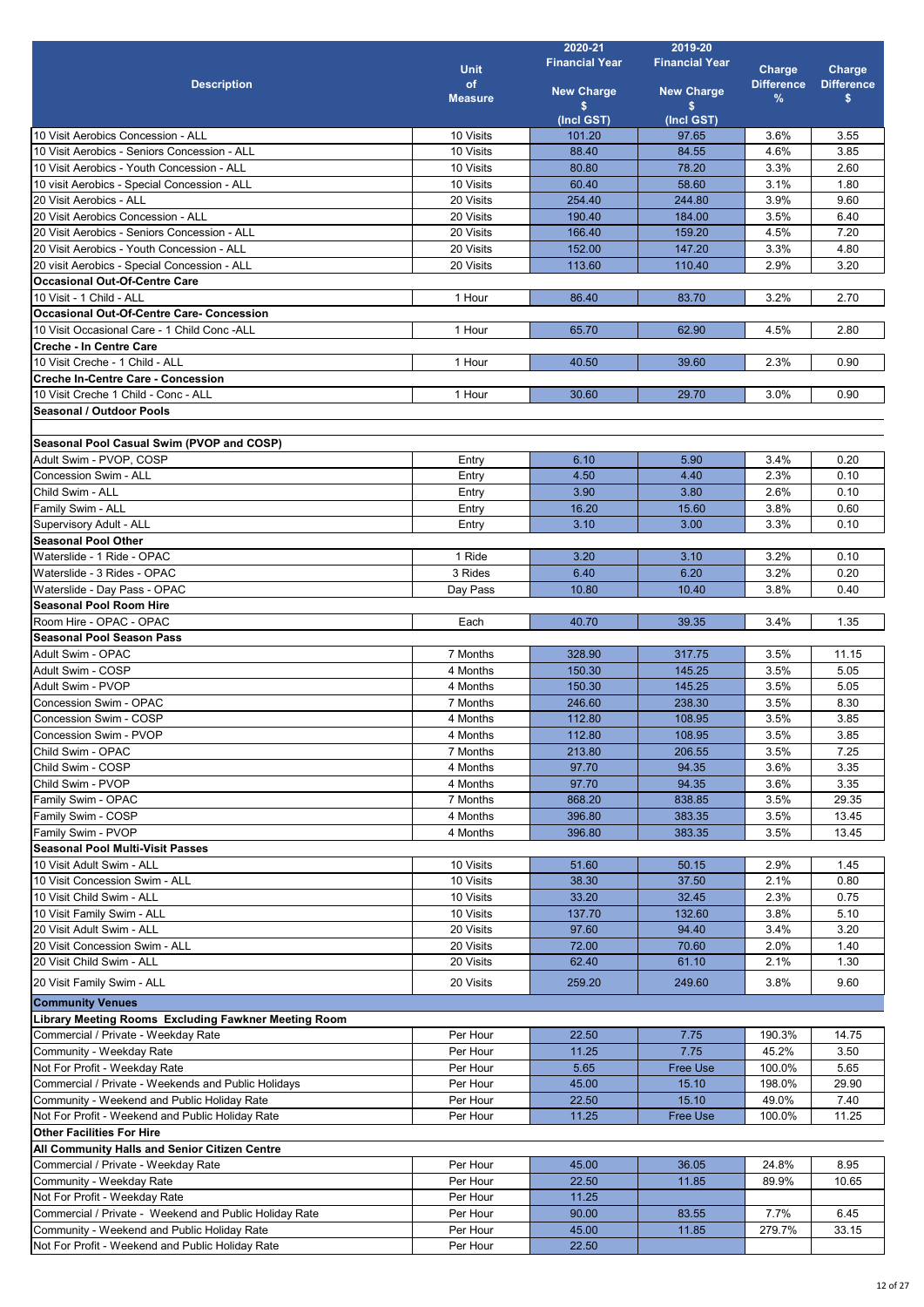|                                                                                                                           | <b>Unit</b>                   | 2020-21<br><b>Financial Year</b>        | 2019-20<br><b>Financial Year</b>        | Charge                 | Charge                  |
|---------------------------------------------------------------------------------------------------------------------------|-------------------------------|-----------------------------------------|-----------------------------------------|------------------------|-------------------------|
| <b>Description</b>                                                                                                        | of                            | <b>New Charge</b>                       | <b>New Charge</b>                       | <b>Difference</b><br>% | <b>Difference</b><br>\$ |
|                                                                                                                           | <b>Measure</b>                | s.                                      | s.                                      |                        |                         |
| <b>Fawkner Community Sports Hall (Inc Kitchen)</b>                                                                        |                               | (Incl GST)                              | (Incl GST)                              |                        |                         |
| Commercial / Private - Weekday Rate                                                                                       | Per Hour                      | 85.00                                   |                                         |                        |                         |
| Community - Weekday Rate                                                                                                  | Per Hour                      | 42.50                                   |                                         |                        |                         |
| Not For Profit - Weekday Rate                                                                                             | Per Hour                      | 21.25                                   |                                         |                        |                         |
| Commercial / Private - Weekend and Public Holiday Rate                                                                    | Per Hour                      | 170.00                                  |                                         |                        |                         |
| Community - Weekend and Public Holiday Rate<br>Not For Profit - Weekend and Public Holiday Rate                           | Per Hour<br>Per Hour          | 85.00<br>42.50                          |                                         |                        |                         |
| Security Deposit - FLC                                                                                                    | Each                          | N/A                                     | 307.35                                  |                        |                         |
| Fees and Charges Associated With Facility Hire                                                                            |                               |                                         |                                         |                        |                         |
| <b>Bonds</b>                                                                                                              |                               |                                         |                                         |                        |                         |
| For Hire Of Community Halls and Senior Citizen Centres                                                                    | Per Event                     | 300.00                                  | 289.80                                  | 3.5%                   | 10.20                   |
| For Any Hire Deemed A High Risk                                                                                           | Per Event                     | 1,200.00                                | 1,159.35                                | 3.5%                   | 40.65                   |
| <b>Public Liability Insurance</b>                                                                                         |                               |                                         |                                         |                        |                         |
| Public Liability Insurance To Approved Applicants                                                                         | Per Event                     | 29.85                                   | 29.00                                   | 2.9%                   | 0.85                    |
| <b>Miscellaneous Receipts</b><br>Key Administration (Regular Users, Non Refundable)                                       | Per Key                       | 29.80                                   | 28.95                                   | 2.9%                   | 0.85                    |
|                                                                                                                           |                               |                                         |                                         |                        |                         |
| <b>Early Years &amp; Youth</b>                                                                                            |                               |                                         |                                         |                        |                         |
| <b>Youth Services</b>                                                                                                     |                               |                                         |                                         |                        |                         |
| The Multi - Purpose Space / Elounge / Meeting Rooms                                                                       |                               |                                         |                                         |                        |                         |
| Commercial Or Private Use - Weekdays                                                                                      | Per Hour - Minimum 3<br>Hours | 45.00                                   | 36.05                                   | 24.8%                  | 8.95                    |
| Commercial Or Private Use - Weekends                                                                                      | Per Hour - Minimum 3<br>Hours | 90.00                                   | 83.55                                   | 7.7%                   | 6.45                    |
| <b>Community Groups</b>                                                                                                   | Per Hour - Minimum 3<br>Hours | 12.50                                   | 12.20                                   | 2.5%                   | 0.30                    |
| Kitchen Space                                                                                                             | 3 Month Membership            | <b>TBA</b>                              | <b>TBA</b>                              |                        |                         |
| Rehearsal                                                                                                                 | 3 Month Membership            | 67.50                                   | 65.65                                   | 2.8%                   | 1.85                    |
| <b>Youth Programs</b>                                                                                                     |                               |                                         |                                         |                        |                         |
| <b>FReeZA Entry Fees</b>                                                                                                  | Per Hour                      | <b>Varies Depending</b><br>On The Event | <b>Varies Depending</b><br>On The Event |                        |                         |
| Hot Desk Usage<br><b>Youth Rehearsal</b>                                                                                  | Per Day<br>Per Hour           | 14.50                                   | 13.95<br>5.95                           | 3.9%                   | 0.55                    |
| <b>Children's Services</b>                                                                                                |                               | 6.00                                    |                                         | 0.8%                   | 0.05                    |
| <b>Family Day Care</b>                                                                                                    |                               |                                         |                                         |                        |                         |
| Admin Levy Hourly Rate                                                                                                    | Per Hour                      | 2.00                                    | 1.95                                    | 2.6%                   | 0.05                    |
| Kindergarten Registration Fee                                                                                             |                               |                                         |                                         |                        |                         |
| Enrolment Fee For 4 Year Old Kindergarten                                                                                 | Per Enrolment                 | 23.00                                   | 22.00                                   | 4.5%                   | 1.00                    |
| <b>School Holiday Program</b>                                                                                             |                               |                                         |                                         |                        |                         |
| School Holiday Program                                                                                                    | Per Day                       | 85.00                                   | 83.00                                   | 2.4%                   | 2.00                    |
| <b>Maternal &amp; Child Health</b><br><b>Vaccines</b>                                                                     |                               |                                         |                                         |                        |                         |
| dTpa Or Diphtheria, Tetanus and Pertussis Or Adacel/Boostrix                                                              | Per Unit                      | 46.00                                   | 44.55                                   | 3.3%                   | 1.45                    |
| Hepatitis B (Adult)                                                                                                       | Per Unit                      | 24.00                                   | 23.40                                   | 2.6%                   | 0.60                    |
| Influenza                                                                                                                 | Per Unit                      | 25.00                                   | 20.55                                   | 21.7%                  | 4.45                    |
| Meningococcal B (Bexsero)                                                                                                 | Per Unit                      | 130.00                                  |                                         |                        |                         |
| Meningococcal ACWY                                                                                                        | Per Unit                      | 72.00                                   |                                         |                        |                         |
| Chickenpox                                                                                                                | Per Unit                      | 72.00                                   | 70.00                                   | 2.9%                   | 2.00                    |
|                                                                                                                           |                               |                                         |                                         |                        |                         |
| Roads, Fleet & Waste<br><b>Roads</b>                                                                                      |                               |                                         |                                         |                        |                         |
| <b>Asset Protection</b>                                                                                                   |                               |                                         |                                         |                        |                         |
| Asset Protection Permit Fee Building Works From \$5,000 to \$20,000                                                       | Each                          | 174.85                                  | 169.75                                  | 3.0%                   | 5.10                    |
| Asset Protection Permit Fee Building Works Over \$20,000 Other Than                                                       | Each                          | 349.70                                  | 339.50                                  | 3.0%                   | 10.20                   |
| <b>Those Types Listed</b><br>Asset Protection Permit Fee Demolition                                                       |                               |                                         |                                         |                        |                         |
| Asset Protection Permit Fee Multi Story Developments > 2 Storey <= 5                                                      | Each                          | 174.85                                  | 169.75                                  | 3.0%                   | 5.10                    |
| Storey                                                                                                                    | Each                          | 2,322.05                                | 2,254.40                                | 3.0%                   | 67.65                   |
| Asset Protection Permit Fee Multi Story Developments > 5 Storey                                                           | Each                          | 3,496.75                                | 3,394.90                                | 3.0%                   | 101.85                  |
| Asset Protection Permit Fee Reblocking Or Underpinning                                                                    | Each                          | 174.85                                  | 169.75                                  | 3.0%                   | 5.10                    |
| Asset Protection Permit Fee Single Dwelling                                                                               | Each                          | 349.70                                  | 339.50                                  | 3.0%                   | 10.20                   |
| Asset Protection Permit Fee Unit Development - Up To 4 Units                                                              | Each                          | 874.15                                  | 848.70                                  | 3.0%                   | 25.45                   |
| Asset Protection Permit Fee Unit Development >4 Units <= 8 Units<br>Asset Protection Permit Fee Unit Development >8 Units | Each<br>Each                  | 1,049.00<br>2,322.05                    | 1,018.45<br>2,254.40                    | 3.0%<br>3.0%           | 30.55<br>67.65          |
| Construction Management Plan for 1-5 dwellings                                                                            | Per Permit                    | 1,000.00                                |                                         |                        |                         |
| Construction Management Plan for 6-10 dwellings                                                                           | Per Permit                    | 2,500.00                                |                                         |                        |                         |
| Construction Management Plan for 11+ dwellings                                                                            | Per Permit                    | 5,000.00                                | 5,000.00                                | 0.0%                   | 0.00                    |
| Additional Asset Protection Site Inspection Fee                                                                           | Per Inspection                | 112.60                                  |                                         |                        |                         |
| Reinstatement Charges Asphalt Path                                                                                        |                               |                                         |                                         |                        |                         |

Asphalt Path Over 50m2 132.75 128.90 3.0% 3.85 Asphalt Path 1 To 5 m2 204.90 1 204.90 204.90 198.95 3.0% 5.95 3.0% 5.95 4.90 198.95 3.0% 5.95 3.0% 5.95 4.96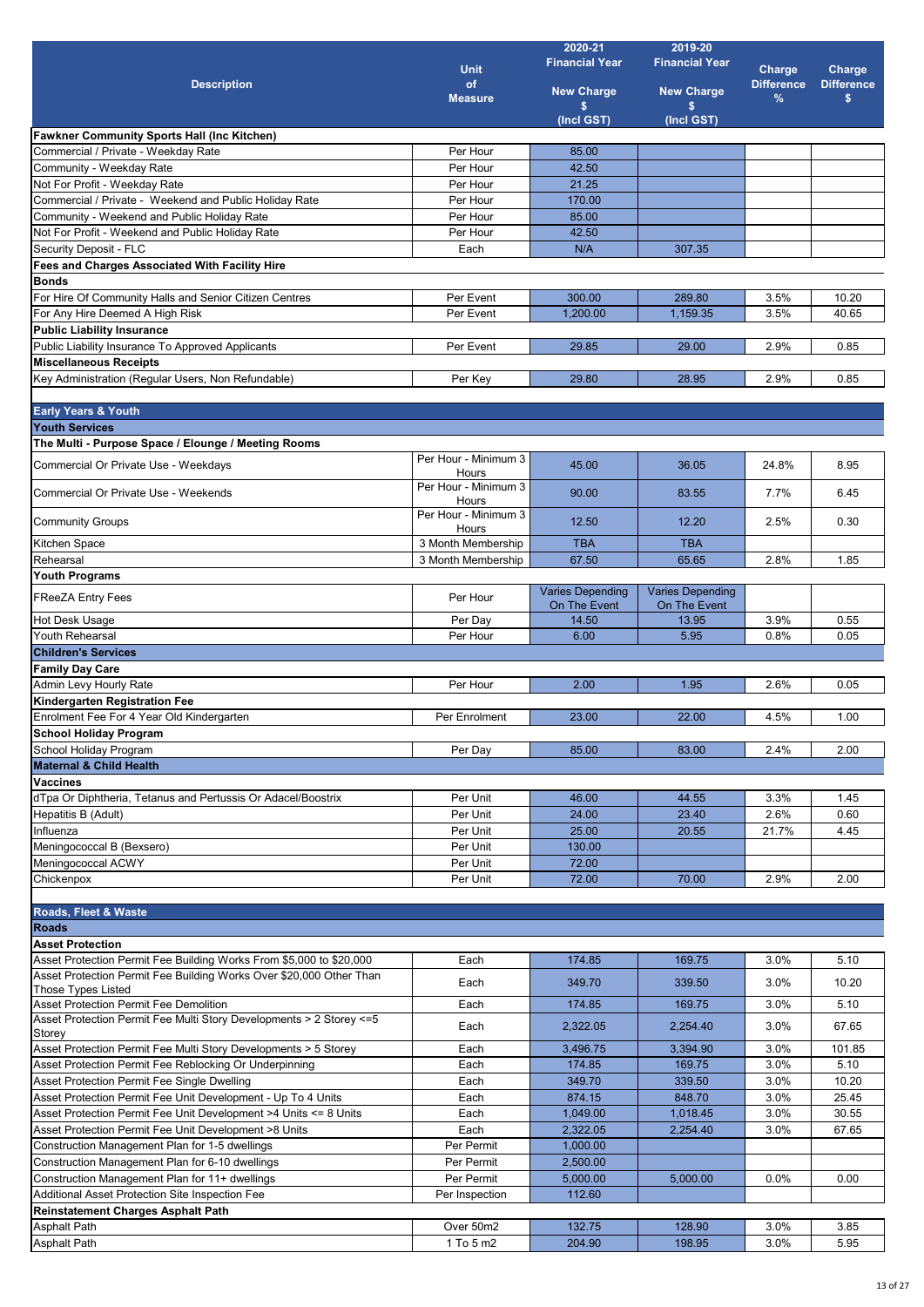| <b>Description</b>                                                                                   | <b>Unit</b><br>of<br><b>Measure</b> | 2020-21<br><b>Financial Year</b><br><b>New Charge</b> | 2019-20<br><b>Financial Year</b><br><b>New Charge</b> | Charge<br><b>Difference</b><br>% | Charge<br><b>Difference</b><br>s. |
|------------------------------------------------------------------------------------------------------|-------------------------------------|-------------------------------------------------------|-------------------------------------------------------|----------------------------------|-----------------------------------|
|                                                                                                      |                                     | \$<br>(Incl GST)                                      | \$<br>(Incl GST)                                      |                                  |                                   |
| <b>Asphalt Path</b>                                                                                  | $5.01 - 20$ m2                      | 150.80                                                | 146.40                                                | 3.0%                             | 4.40                              |
| <b>Asphalt Path</b>                                                                                  | 20.01 - 50 m2                       | 142.05                                                | 137.90                                                | 3.0%                             | 4.15                              |
| Asphalt Path - Minimum Charge                                                                        | Up To 1m2                           | 204.85                                                | 198.90                                                | 3.0%                             | 5.95                              |
| Asphalt Path 100 mm Thick                                                                            | Over 50 m2                          | 170.45                                                | 165.50                                                | 3.0%                             | 4.95                              |
| Asphalt Path 100 mm Thick                                                                            | 1 To 5 m2                           | 245.35                                                | 238.20                                                | 3.0%                             | 7.15                              |
| Asphalt Path 100 mm Thick                                                                            | $5.01 - 20$ m2                      | 190.15                                                | 184.60                                                | 3.0%                             | 5.55                              |
| Asphalt Path 100 mm Thick                                                                            | $20.01 - 50$ m2                     | 181.45<br>245.35                                      | 176.15                                                | 3.0%                             | 5.30                              |
| Asphalt Path 100 mm Thick - Minimum Charge<br><b>Reinstatement Charges Asphalt Road</b>              | Up To 1m2                           |                                                       | 238.20                                                | 3.0%                             | 7.15                              |
| <b>Asphalt Road</b>                                                                                  | Over 5m2                            | 189.05                                                | 183.55                                                | 3.0%                             | 5.50                              |
| <b>Asphalt Road</b>                                                                                  | $2 - 5 m2$                          | 198.85                                                | 193.05                                                | 3.0%                             | 5.80                              |
| Asphalt Road - Minimum Charge                                                                        | Up To 2m2                           | 225.10                                                | 218.55                                                | 3.0%                             | 6.55                              |
| <b>Reinstatement Charges Brick Pavers</b>                                                            |                                     |                                                       |                                                       |                                  |                                   |
| <b>Brick Pavers</b>                                                                                  | Over 50m2                           | 137.70                                                | 133.70                                                | 3.0%                             | 4.00                              |
| <b>Brick Pavers</b>                                                                                  | 1 To 5 m2                           | 185.75                                                | 180.35                                                | 3.0%                             | 5.40                              |
| <b>Brick Pavers</b>                                                                                  | $5.01 - 20$ m2                      | 153.00                                                | 148.55                                                | 3.0%                             | 4.45                              |
| <b>Brick Pavers</b>                                                                                  | 20.01 - 50 m2                       | 145.35                                                | 141.10                                                | 3.0%                             | 4.25                              |
| Brick Pavers - Minimum Charge                                                                        | Up To 1m2                           | 185.75                                                | 180.35                                                | 3.0%                             | 5.40                              |
| Reinstatement Charges Concrete Footpath                                                              |                                     |                                                       |                                                       |                                  |                                   |
| 100mm PVC                                                                                            | Per Metre                           | 56.30                                                 | 54.65                                                 | 3.0%                             | 1.65                              |
| <b>Colour Addition to Concrete</b>                                                                   | M <sub>3</sub>                      | 180.30                                                | 175.05                                                | 3.0%                             | 5.25                              |
| Concrete Footpath                                                                                    | Over 50m2                           | 137.70                                                | 133.70                                                | 3.0%                             | 4.00                              |
| Concrete Footpath                                                                                    | 1 To 5 m2                           | 185.75                                                | 180.35                                                | 3.0%                             | 5.40                              |
| Concrete Footpath                                                                                    | $5.01 - 20$ m2                      | 153.00                                                | 148.55                                                | 3.0%                             | 4.45                              |
| Concrete Footpath                                                                                    | 20.01 - 50 m2                       | 145.35                                                | 141.10                                                | 3.0%                             | 4.25                              |
| Concrete Footpath - 125 mm Thick F72 Reinforced Minimum Charge<br>Concrete Footpath - Minimum Charge | Up To 1m2<br>Up To 1m2              | 220.75<br>185.75                                      | 214.30<br>180.35                                      | 3.0%<br>3.0%                     | 6.45<br>5.40                      |
| Concrete Footpath 100 mm Thick                                                                       | Over 50 m2                          | 171.05                                                | 166.05                                                | 3.0%                             | 5.00                              |
| Concrete Footpath 100 mm Thick                                                                       | $5.01 - 20$ m2                      | 185.75                                                | 180.35                                                | 3.0%                             | 5.40                              |
| Concrete Footpath 100 mm Thick                                                                       | 1 To 5 m2                           | 220.75                                                | 214.30                                                | 3.0%                             | 6.45                              |
| Concrete Footpath 100 mm Thick                                                                       | 20.01 - 50 m2                       | 180.30                                                | 175.05                                                | 3.0%                             | 5.25                              |
| <b>Kerb Adapter</b>                                                                                  | Each                                | 168.80                                                | 163.90                                                | 3.0%                             | 4.90                              |
| <b>Reinstatement Charges Crossings</b>                                                               |                                     |                                                       |                                                       |                                  |                                   |
| 125mm Vehicle Crossing                                                                               | Per Square Metre                    | 202.15                                                | 196.25                                                | 3.0%                             | 5.90                              |
| 175mm Crossing 1 Layer Reinforcement                                                                 | Per Square Metre                    | 225.10                                                | 218.55                                                | 3.0%                             | 6.55                              |
| 175mm Crossing 2 Layers Reinforcement                                                                | Per Square Metre                    | 238.25                                                | 231.30                                                | 3.0%                             | 6.95                              |
| <b>Bluestone Crossing/Road</b>                                                                       | Per Square Metre                    | 283.00                                                | 274.75                                                | 3.0%                             | 8.25                              |
| Crossings - Minimum Charge <1m2                                                                      | Per Square Metre                    | 202.15                                                | 196.25                                                | 3.0%                             | 5.90                              |
| Extra Vehicle Crossing Inspection Fee                                                                | Per inspection                      | 112.60                                                | 109.30                                                | 3.0%                             | 3.30                              |
| Weekend Inspection Fee                                                                               | Per inspection                      | 393.90                                                | 382.45                                                | 3.0%                             | 11.45                             |
| <b>Reinstatement Charges Deep Lift Asphalt</b>                                                       |                                     |                                                       |                                                       |                                  |                                   |
| Deep Lift Asphalt 150mm                                                                              | Over 5m2                            | 279.20                                                | 271.05                                                | 3.0%                             | 8.15                              |
| Deep Lift Asphalt 150mm                                                                              | $2 - 5m2$                           | 296.15                                                | 287.50                                                | 3.0%                             | 8.65                              |
| Deep Lift Asphalt 150mm - Minimum Charge<br>Reinstatement Charges Kerb & Channel                     | Up To 2m2                           | 434.35                                                | 421.70                                                | 3.0%                             | 12.65                             |
| <b>Bluestone Channel</b>                                                                             | Per Metre                           | 245.35                                                | 238.20                                                | 3.0%                             | 7.15                              |
| <b>Bluestone K&amp;C</b>                                                                             | Per Metre                           | 245.35                                                | 238.20                                                | 3.0%                             | 7.15                              |
| <b>Bluestone Kerb</b>                                                                                | Per Metre                           | 145.90                                                | 141.65                                                | 3.0%                             | 4.25                              |
| Concrete Channel                                                                                     | Per Metre                           | 202.70                                                | 196.80                                                | 3.0%                             | 5.90                              |
| Concrete K&C                                                                                         | Per Metre                           | 202.70                                                | 196.80                                                | 3.0%                             | 5.90                              |
| Concrete Kerb                                                                                        | Per Metre                           | 139.85                                                | 135.80                                                | 3.0%                             | 4.05                              |
| Kerb & Channel - Minimum Charge < 1m                                                                 |                                     | 202.70                                                | 196.80                                                | 3.0%                             | 5.90                              |
| <b>Nature Strip</b>                                                                                  | $m^2$                               | 16.50                                                 | 399.95                                                | -95.9%                           | $-383.45$                         |
| Reinstatement Charges Trench Along Road/Footpath                                                     |                                     |                                                       |                                                       |                                  |                                   |
| Trench Along Road/Footpath                                                                           | Subject To Quote                    | <b>Subject To Quote</b>                               | <b>Subject To Quote</b>                               |                                  |                                   |
| <b>Road Opening Permit</b>                                                                           |                                     |                                                       |                                                       |                                  |                                   |
| Arterial Roads - Minor Works - Conducted On Carriageway Or Footpath                                  | Per Permit                          | 236.95                                                | 236.95                                                | 0.0%                             | 0.00                              |
| Arterial Roads - Minor Works - Conducted On Nature Strip                                             | Per Permit                          | 140.70                                                | 140.70                                                | $0.0\%$                          | 0.00                              |
| Arterial Roads - Works Other Than Minor Works - Conducted On<br>Carriageway Or Footpath              | Per Permit                          | 641.05                                                | 641.05                                                | $0.0\%$                          | 0.00                              |
| Arterial Roads - Works Other Than Minor Works - Conducted On Nature<br>Strip                         | Per Permit                          | 447.30                                                | 447.30                                                | $0.0\%$                          | 0.00                              |
| Municipal Roads - Minor Works - Conducted On Carriageway Or Footpath                                 | Per Permit                          | 137.70                                                | 137.70                                                | 0.0%                             | 0.00                              |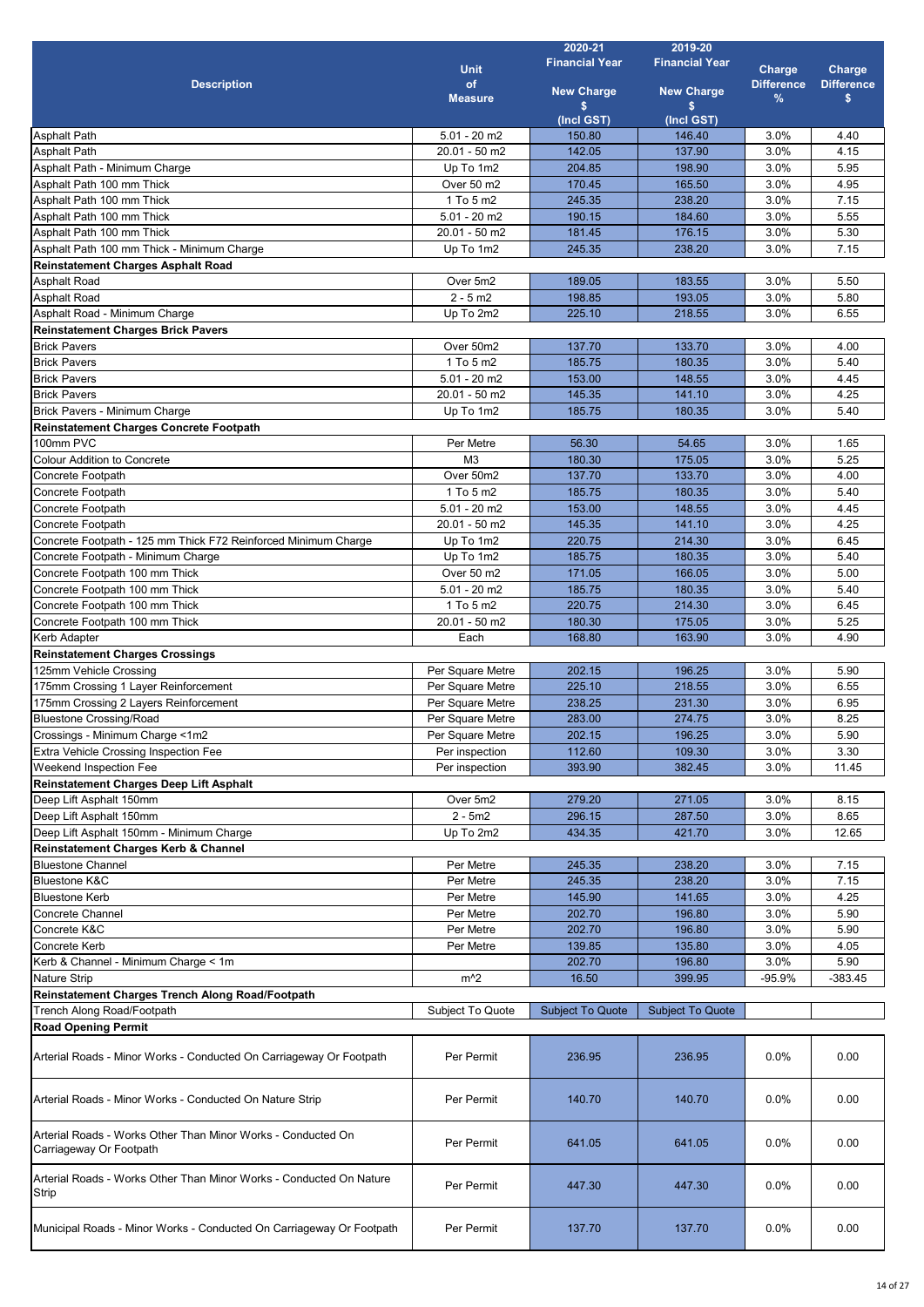|                                                                                                                    |                            | 2020-21               | 2019-20                  |                   |                   |
|--------------------------------------------------------------------------------------------------------------------|----------------------------|-----------------------|--------------------------|-------------------|-------------------|
|                                                                                                                    | <b>Unit</b>                | <b>Financial Year</b> | <b>Financial Year</b>    | Charge            | Charge            |
| <b>Description</b>                                                                                                 | of                         | <b>New Charge</b>     | <b>New Charge</b>        | <b>Difference</b> | <b>Difference</b> |
|                                                                                                                    | <b>Measure</b>             | s.                    |                          | %                 | \$                |
|                                                                                                                    |                            | (Incl GST)            | (Incl GST)               |                   |                   |
|                                                                                                                    |                            |                       |                          |                   |                   |
| Municipal Roads - Minor Works - Conducted On Nature Strips                                                         | Per Permit                 | 88.85                 | 88.85                    | 0.0%              | 0.00              |
|                                                                                                                    |                            |                       |                          |                   |                   |
| Municipal Roads - Works Other Than Minor Works - Conducted On                                                      | Per Permit                 | As Per The Road       | As Per The Road          |                   |                   |
| Carriageway Or Footpath                                                                                            |                            | <b>Management Act</b> | Management Act           |                   |                   |
| Municipal Roads - Works Other Than Minor Works - Conducted On Nature                                               |                            | As Per The Road       | As Per The Road          |                   |                   |
| <b>Strips</b>                                                                                                      | Per Permit                 | <b>Management Act</b> | <b>Management Act</b>    |                   |                   |
|                                                                                                                    |                            |                       |                          |                   |                   |
| Street Occupation Rental Of Public Space For Hoarding                                                              | Per Square Metre           | 4.80                  | 4.65                     | 3.2%              | 0.15              |
| Street Occupation Application Fee Reg 604 Issued                                                                   | Per Permit                 | 81.95                 | 79.55                    | 3.0%              | 2.40              |
| Street Occupation Application Fee Reg 604 Not Issued                                                               | Per Permit                 | 295.05                | 286.45                   | 3.0%              | 8.60              |
| Vehicle Crossing Permit (Includes Initial Assessment Fee)                                                          | Per Crossing Permit        | 333.15                | 326.60                   | 2.0%              | 6.55              |
|                                                                                                                    |                            |                       |                          |                   |                   |
| Traffic Management (Usually Required If Lane Closed)                                                               |                            |                       |                          |                   |                   |
| Traffic Management (Usually Required If Lane Closed)                                                               | Per Hour                   | 161.56                | <b>Charged At Actual</b> |                   |                   |
|                                                                                                                    |                            |                       | Cost                     |                   |                   |
| <b>Bonds</b>                                                                                                       |                            |                       |                          |                   |                   |
| Bond Fee - Works Completed Satisfactorily                                                                          | Item                       | 835.00                |                          |                   |                   |
| Works Fee - Works Incomplete And/Or Unsatisfactory                                                                 | Item                       | 378.40                |                          |                   |                   |
|                                                                                                                    |                            |                       |                          |                   |                   |
| <b>Waste</b>                                                                                                       |                            |                       |                          |                   |                   |
| <b>Garbage &amp; Recycling</b>                                                                                     | Per Unit                   | 74.37                 | 72.38                    | 2.7%              | 1.99              |
| 60 Litres Of Capacity (Shared 120L Bin) (T8)<br>80 Litres Of Capacity (T4)                                         | Per Unit                   | 198.31                | 193.01                   | 2.7%              | 5.30              |
| 80 Litres Of Capacity (Shared 240L Bin) (T16)                                                                      | Per Unit                   | 148.73                | 144.76                   | 2.7%              | 3.97              |
| 120 Litres Of Capacity (Shared 240L Bin) (T2)                                                                      | Per Unit                   | 334.65                | 325.70                   | 2.7%              | 8.95              |
| 120 Litres Of Capacity (T3)                                                                                        | Per Unit                   | 446.19                | 434.27                   | 2.7%              | 11.92             |
| 160 Litres Of Capacity (2 x 80L Bins) (T10)                                                                        | Per Unit                   | 644.50                | 627.28                   | 2.7%              | 17.22             |
| 160 Litres Of Capacity ( Concession Approved ) (T11)                                                               | Per Unit                   | 322.25                | 313.64                   | 2.7%              | 8.61              |
| 200 Litres Of Capacity (T13)                                                                                       | Per Unit                   | 793.23                | 772.04                   | 2.7%              | 21.19             |
| 200 Litres Of Capacity (Concession Approved) (T14)                                                                 | Per Unit                   | 396.62                | 386.02                   | 2.7%              | 10.60             |
|                                                                                                                    |                            |                       |                          |                   |                   |
| 240 Litres Of Capacity- Commercial Plus (Level B) (Garbage and Recycling)                                          | Per Lift                   | 15.30                 | 14.85                    | 3.0%              | 0.45              |
| 240 Litres Of Capacity (T1)                                                                                        | Per Unit                   | 941.96                | 916.79                   | 2.7%              | 25.17             |
| 240 Litres Of Capacity (Residential Properties - Concession Approved)                                              | Per Unit                   | 470.98                | 458.40                   | 2.7%              | 12.58             |
| (T18)                                                                                                              |                            | 941.96                | 916.79                   | 2.7%              | 25.17             |
| 240 Litres Of Capacity (Residential Properties) (2 x 120L Bins) (T17)<br>Bin Changeover In Excess Of One Per Annum | Per Unit<br>Per Changeover | 65.50                 | 63.60                    | 3.0%              | 1.90              |
| <b>Green Waste</b>                                                                                                 |                            |                       |                          |                   |                   |
| 120L Green Waste Bin Connection Fee                                                                                | Per Unit                   | 0.00                  | 0.00                     | 0.0%              | 0.00              |
| 240L Green Waste Bin Connection Fee                                                                                | Per Unit                   | 0.00                  | 0.00                     | 0.0%              | 0.00              |
|                                                                                                                    |                            |                       |                          |                   |                   |
| <b>Open Space &amp; Street Cleansing</b>                                                                           |                            |                       |                          |                   |                   |
| <b>Open Space</b>                                                                                                  |                            |                       |                          |                   |                   |
| Open Space Excavate & Install Pavement Cut Out                                                                     |                            |                       |                          |                   |                   |
| Excavate & Install Pavement Cut Out                                                                                | Per Square Metre           | 188.70                | 183.20                   | 3.0%              | 5.50              |
| <b>Open Space Miscellaneous Receipts</b>                                                                           |                            |                       |                          |                   |                   |
| Rental Of Council Open Space Land                                                                                  | m2/week                    | 6.20                  | 6.00                     | 3.3%              | 0.20              |
| Park Key Loan - Non Return/Loss                                                                                    | Per Occasion               | 500.00                |                          |                   |                   |
| Supply Of Bins For Public Events                                                                                   | Per Bin                    | <b>POA</b>            | <b>POA</b>               |                   |                   |
| Tree Works Permit (General Local Law)                                                                              | <b>Tree Pruning</b>        | 40.80                 | 40.00                    | 2.0%              | 0.80              |
|                                                                                                                    |                            |                       |                          |                   |                   |
| Tree Works Permit (General Local Law)                                                                              | <b>Tree Removal</b>        | 81.60                 | 80.00                    | 2.0%              | 1.60              |
| <b>Open Space Replacement Trees</b>                                                                                |                            |                       |                          |                   |                   |
| Replacement Tree - On Request                                                                                      | Per Unit                   | 355.75                | 345.40                   | 3.0%              | 10.35             |
| Replacement Trees - Advanced Planting 40cm Container                                                               | Per Tree                   | 811.40                | 787.75                   | 3.0%              | 23.65             |
| <b>Open Space Stump Grinding</b>                                                                                   |                            |                       |                          |                   |                   |
| Stump Grinding, Greater Than 300mm Less Than 750mm                                                                 | Per Stump                  | 158.45                | 153.85                   | 3.0%              | 4.60              |
| Stump Grinding, Greater Than 750mm                                                                                 | Per Stump                  | 290.65                | 282.20                   | 3.0%              | 8.45              |
| Stump Grinding, Less Than 300mm                                                                                    | Per Stump                  | 34.90                 | 33.90                    | 2.9%              | 1.00              |
| <b>Chipper Charges</b>                                                                                             | Per Hour                   | 182.55                | 177.25                   | 3.0%              | 5.30              |
| <b>Open Space Tower Charges</b>                                                                                    |                            |                       |                          |                   |                   |
| <b>Tower Charges</b>                                                                                               | Per Hour                   | 281.50                | 273.30                   | 3.0%              | 8.20              |
| <b>Tree Amenity Value</b>                                                                                          |                            |                       |                          |                   |                   |
| Moreland Tree Amenity Value Formulae =                                                                             |                            |                       |                          |                   |                   |
| Basic Value (\$) x Species (S) x Aesthetics (A) x Locality (L) x                                                   | Per Tree                   | <b>POA</b>            | <b>POA</b>               |                   |                   |
| Condition (C)                                                                                                      |                            |                       |                          |                   |                   |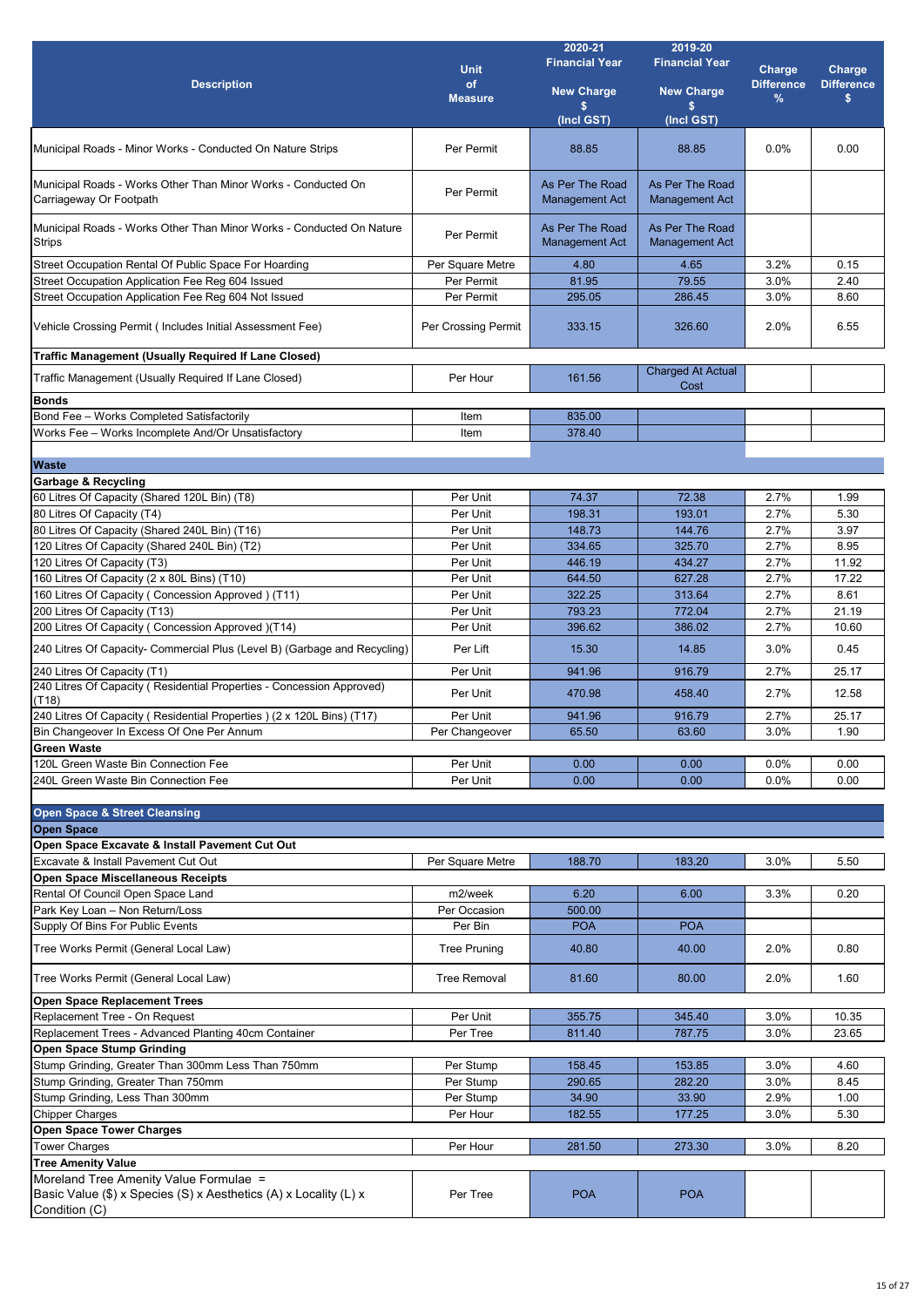|                                                                                                                                   |                             | 2020-21                   | 2019-20                   |                           |                             |
|-----------------------------------------------------------------------------------------------------------------------------------|-----------------------------|---------------------------|---------------------------|---------------------------|-----------------------------|
|                                                                                                                                   | <b>Unit</b>                 | <b>Financial Year</b>     | <b>Financial Year</b>     | Charge                    | Charge<br><b>Difference</b> |
| <b>Description</b>                                                                                                                | <b>of</b><br><b>Measure</b> | <b>New Charge</b>         | <b>New Charge</b>         | <b>Difference</b><br>$\%$ | s.                          |
|                                                                                                                                   |                             | \$<br>(Incl GST)          | s<br>(Incl GST)           |                           |                             |
| <b>City Change</b>                                                                                                                |                             |                           |                           |                           |                             |
| <b>Transport</b><br><b>Car Share Parking Space</b>                                                                                |                             |                           |                           |                           |                             |
| Car Share - Parking Space                                                                                                         | Per Parking Bay             | 132.25                    | 128.40                    | 3.0%                      | 3.85                        |
| <b>Directional Signage</b>                                                                                                        |                             |                           |                           |                           |                             |
| Directional Signage                                                                                                               | Per Sign                    | 390.70                    | 379.30                    | 3.0%                      | 11.40                       |
| <b>Temporary Road Closure</b><br>Building Works Related, Crane Permit, Filming, House Removal - Single, B-                        |                             |                           |                           |                           |                             |
| Double Truck Route                                                                                                                | Per Application             | 327.80                    | 318.25                    | 3.0%                      | 9.55                        |
| Building Works Related, Crane Permit, Filming, House Removal - Single, B-<br>Double Truck Route - Less Than 4 Working Days Notice | Per Application             | 573.65                    | 556.95                    | 3.0%                      | 16.70                       |
| <b>Media Permits</b>                                                                                                              |                             |                           |                           |                           |                             |
| Use Of Public Space For Filming Or Still Photography Within Moreland                                                              | Per Day                     | <b>POA</b>                | <b>POA</b>                |                           |                             |
| <b>Traffic Counts</b><br>Traffic Counts - Requests From Outside Organisations                                                     | Per Count                   | 272.85                    | 264.90                    | 3.0%                      | 7.95                        |
| <b>Work Zone</b>                                                                                                                  |                             |                           |                           |                           |                             |
| Work Zone - Signage Including Up To 2 Bays                                                                                        | Per Application             | 757.25                    | 735.20                    | 3.0%                      | 22.05                       |
|                                                                                                                                   |                             | $$640 +$                  | $$640 +$                  |                           |                             |
| Work Zone - Weekly (No Parking Fees) - Greater Than 2 Spaces                                                                      | Space/Week                  | \$35/Bay/Week             | \$35/Bay/Week             |                           |                             |
| <b>Council Off-Street Car Parks</b>                                                                                               |                             |                           |                           |                           |                             |
| Rental Of Council Off-Street Car Parks - Weekly (No Parking Fees) -<br>Minimum One Week                                           | Space/Week                  | $$160 +$<br>\$35/Bay/Week | $$160 +$<br>\$35/Bay/Week |                           |                             |
| Rental Of Council Off-Street Car Parks (No Parking Fees) - Less Than A<br>Week                                                    | Space/Day                   | $$160 + $7/Bay/Day$       | $$160 + $7/Bay/Day$       |                           |                             |
| <b>Development Advice</b>                                                                                                         |                             |                           |                           |                           |                             |
| <b>Drainage Connection</b>                                                                                                        |                             |                           |                           |                           |                             |
| <b>Drainage Connection</b>                                                                                                        | Per Connection              | 337.55                    | 330.95                    | 2.0%                      | 6.60                        |
| <b>Director City Infrastructure</b>                                                                                               |                             |                           |                           |                           |                             |
| <b>Amenity &amp; Compliance</b>                                                                                                   |                             |                           |                           |                           |                             |
| <b>Animal Management</b><br>Annual Registration Of Domestic Animal Business                                                       | Per Business                | 310.00                    | 300.50                    | 3.2%                      | 9.50                        |
| Domestic Animal Business Transfer Fee                                                                                             | Per Business                | 30.00                     |                           |                           |                             |
| Government Registration Levy Domestic Animal Business (Statutory)                                                                 | Per Business                | 20.00                     | 20.00                     | 0.0%                      | 0.00                        |
| Government Registration Levy Cats (Statutory)                                                                                     | Per Cat                     | 4.10                      | 4.10                      | 0.0%                      | 0.00                        |
| Government Registration Levy Dogs (Statutory)                                                                                     | Per Dog                     | 4.10                      | 4.10                      | 0.0%                      | 0.00                        |
| CAT                                                                                                                               | Per Cat                     | 88.00                     | 85.40                     | 3.0%                      | 2.60                        |
|                                                                                                                                   |                             |                           |                           |                           |                             |
| <b>CAT Concession</b>                                                                                                             | Per Cat                     | 44.00                     | 42.70                     | 3.0%                      | 1.30                        |
| <b>CAT Desexed Fee</b>                                                                                                            | Per Cat                     | 29.25                     | 28.40                     | 3.0%                      | 0.85                        |
| <b>CAT Desexed Fee Concession</b>                                                                                                 | Per Cat                     | 14.60                     | 14.20                     | 2.8%                      | 0.40                        |
| <b>DOG</b>                                                                                                                        | Per Dog                     | 154.00                    | 149.50                    | 3.0%                      | 4.50                        |
| <b>DOG Concession</b>                                                                                                             | Per Dog                     | 76.95                     | 74.70                     | 3.0%                      | 2.25                        |
| DOG Declared Dangerous / Menacing Or Restricted Breed & Commercial<br>Guard Dog (No Discounts Apply)                              | Per Dog                     | 336.60                    | 326.80                    | 3.0%                      | 9.80                        |
| <b>DOG Reduced Fee</b>                                                                                                            | Per Dog                     | 51.30                     | 49.80                     | 3.0%                      | 1.50                        |
| <b>DOG Reduced Fee Concession</b>                                                                                                 | Per Dog                     | 25.70                     | 24.95                     | 3.0%                      | 0.75                        |
| <b>Excess Animal Permit</b>                                                                                                       | Per Animal                  | 61.40                     | 59.60                     | 3.0%                      | 1.80                        |
| Release Fee - Dog With ID (First Day)                                                                                             | Per Animal                  | 39.00                     | 56.65                     | $-31.2%$                  | $-17.65$                    |
| Release Fee - Dog With ID (Additional Day)                                                                                        | Per Animal                  | 13.00<br>64.00            | 11.35                     | 14.5%<br>13.0%            | 1.65<br>7.35                |
| Release Fee - Dog No ID (First Day)                                                                                               | Per Animal                  |                           | 56.65                     |                           |                             |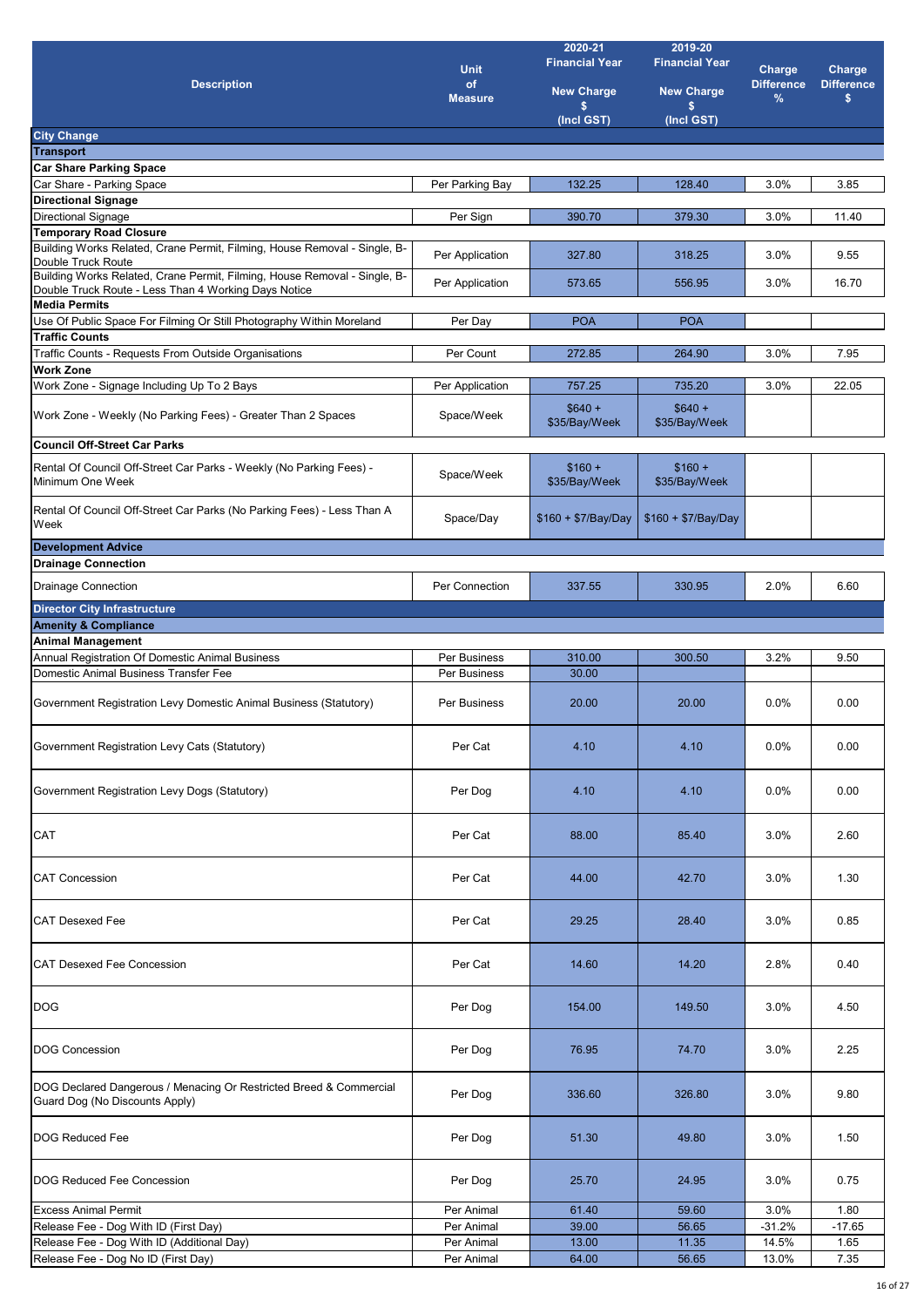|                                                                         |                                | 2020-21               | 2019-20               |                   |                   |
|-------------------------------------------------------------------------|--------------------------------|-----------------------|-----------------------|-------------------|-------------------|
|                                                                         | <b>Unit</b>                    | <b>Financial Year</b> | <b>Financial Year</b> | Charge            | Charge            |
| <b>Description</b>                                                      | of                             | <b>New Charge</b>     | <b>New Charge</b>     | <b>Difference</b> | <b>Difference</b> |
|                                                                         | <b>Measure</b>                 | \$                    | \$                    | $\%$              | s.                |
|                                                                         |                                | (Incl GST)            | (Incl GST)            |                   |                   |
| Release Fee - Dog No ID (Additional Day)                                | Per Animal                     | 14.00                 | 11.35                 | 23.3%             | 2.65              |
| Release Fee - Seized Dog (First Day)                                    | Per Animal                     | 72.25                 | 70.00                 | 3.2%              | 2.25              |
| Release Fee - Seized Dog (Additional Day)                               | Per Animal                     | 36.05                 | 35.00                 | 3.0%              | 1.05              |
| Release Fee - Cats (First Day)                                          | Per Animal                     | 13.00                 |                       |                   |                   |
| Release Fee - Cats (Additional Day)                                     | Per Animal                     | 6.70                  |                       |                   |                   |
| Release Fee - Livestock (First Day)                                     | Per Animal                     | 310.00                |                       |                   |                   |
| Release Fee - Livestock (Additional Day)                                | Per Animal                     | 31.00                 |                       |                   |                   |
| Release Fee - All Other Animals (Incl. Birds, Poultry) (First Day)      | Per Animal                     | 50.00                 |                       |                   |                   |
| Release Fee - All Other Animals (Incl. Birds, Poultry) (Additional Day) | Per Animal                     | 12.00                 |                       |                   |                   |
| Transfer Fee - Animal Registration                                      | Per Animal                     | 6.00                  |                       |                   |                   |
| <b>Replacement Tag</b>                                                  | Per Tag                        | 6.60                  | 6.40                  | 3.1%              | 0.20              |
| Foster/Rescue Care Registration Permit                                  | Per Animal                     | 50.00                 |                       |                   |                   |
| Dog Walking Permit - Commercial                                         | Per Animal                     | 53.05                 | 51.50                 | 3.0%              | 1.55              |
|                                                                         |                                |                       |                       |                   |                   |
| DOG Service (Guide, Customs, Police)                                    | Per Dog                        | No Charge             | No Charge             |                   |                   |
|                                                                         |                                |                       |                       |                   |                   |
| <b>Local Laws</b>                                                       |                                |                       |                       |                   |                   |
| Administration Fee - Impounded Goods                                    | Per Item                       | 115.55                | 112.20                | 3.0%              | 3.35              |
| Administrative Fee - Fire Hazard Removal                                | Per Invoice                    | 371.40                | 360.60                | 3.0%              | 10.80             |
| Administrative Fee - Engage Contractors                                 | Per Invoice                    | 123.80                | 120.20                | 3.0%              | 3.60              |
| <b>Permit Cancellation Fee</b>                                          | Per Permit                     | 15.00                 | 15.00                 | 0.0%              | 0.00              |
| Real Estate Sign Permit                                                 | Per Franchise                  | 675.30                | 655.65                | 3.0%              | 19.65             |
| Skip Permit - Annual Permit 1-10 Bins                                   | Per Permit                     | 731.55                | 710.25                | 3.0%              | 21.30             |
| Skip permit - Annual Permit 11-20 Bins                                  | Per Permit                     | 970.00                |                       |                   |                   |
| Skip Permit - Annual Permit 21+ Bins                                    | Per Permit                     | 1,122.70              | 1,090.00              | 3.0%              | 32.70             |
| Street occupation - Commercial                                          | Per Permit                     | 137.30                | 133.30                | 3.0%              | 4.00              |
| Impounded Vehicle Release Fee                                           | Per Item                       | 437.75                | 425.00                | 3.0%              | 12.75             |
| Impounded Vehicle Daily Fee Includes Heavy Haulage Vehicles             | Per Item                       | 15.00                 |                       |                   |                   |
| Impounded Vehicle (Heavy Haulage) Release Fee                           | Per Item                       | 618.00                | 600.00                | 3.0%              | 18.00             |
| Impounded Goods Release Fee                                             | Per Item                       | 111.40                | 108.15                | 3.0%              | 3.25              |
| Impounded Shopping Trolley Release Fee                                  | Per Item                       | 61.90                 | 60.10                 | 3.0%              | 1.80              |
| Impounded Skip Release Fee                                              | Per Item                       | 1,050.60              | 1,020.00              | 3.0%              | 30.60             |
| Impounded Skip Daily Charge                                             | Per Item                       | 40.00                 | 15.00                 | 166.7%            | 25.00             |
| Impounded Charity/Collection/Clothing Bin Release Fee                   | Per Item                       | 220.00                |                       |                   |                   |
| <b>Footway Trading Permits</b>                                          |                                |                       |                       |                   |                   |
| Table                                                                   | Per Item                       | 53.05                 | 51.50                 | 3.0%              | 1.55              |
| Chair                                                                   | Per Item                       | 21.20                 | 20.60                 | 2.9%              | 0.60              |
| A Board Permit                                                          | Per Item                       | 120.00                | 109.30                | 9.8%              | 10.70             |
| Non-Refundable Application Inspection Fee                               | Per Application                | 56.65                 | 56.65                 | 0.0%              | 0.00              |
| Awning                                                                  | Per Permit                     | 217.50                | 211.15                | 3.0%              | 6.35              |
| Other Miscellaneous Items                                               | Per Item                       | 53.05                 | 51.50                 | 3.0%              | 1.55              |
| Umbrella                                                                | Per Item                       | 53.05                 | 51.50                 | 3.0%              | 1.55              |
| Heater                                                                  | Per Item                       | 53.05                 | 51.50                 | 3.0%              | 1.55              |
| Planter Box / Tubs                                                      | Per Item                       | 53.05                 | 51.50                 | 3.0%              | 1.55              |
| <b>Bench Seat</b>                                                       | Per Item                       | 112.60                | 109.30                | 3.0%              | 3.30              |
| Outdoor Dining - Screen (Fixed Or Temp)                                 | Per Permit                     | 217.00                |                       |                   |                   |
| Footpath Activity - Goods On Display                                    | Per Permit                     | 225.05                | 218.50                | 3.0%              | 6.55              |
| Footpath Activity - Fruit / Veg Or Plant / Flower                       | Per Permit                     | 300.00                |                       |                   |                   |
| General Permits                                                         | Per Permit                     | 337.65                | 327.80                | 3.0%              | 9.85              |
| Mobile Food Van - Single Use Permit                                     | Per Permit                     | 250.00                |                       |                   |                   |
| Mobile Food Van - Annual Permit                                         | Annually                       | 2,500.00              |                       |                   |                   |
| Non-Refundable Permit Application Fee                                   | Per Permit                     | N/A                   | 25.75                 |                   |                   |
| <b>Street Trading And Special Events Permit</b>                         | Per Permit                     | 360.70                | 350.20                | 3.0%              | 10.50             |
| Street Stall - Community Group                                          | Per Permit                     | Free Use              |                       |                   |                   |
| Parking & Road Safety                                                   |                                |                       |                       |                   |                   |
| <b>Business Parking Permit</b>                                          | Per Permit                     | 135.05                | 131.10                | 3.0%              | 3.95              |
| 'Business Parking Additional Permit                                     | Per Permit                     | 202.60                | 196.70                | 3.0%              | 5.90              |
|                                                                         |                                |                       |                       |                   |                   |
| Paid Parking (Ticket Machine)                                           | Per Hour                       | 2.90                  | 2.80                  | 3.6%              | 0.10              |
|                                                                         |                                |                       |                       |                   |                   |
| Paid Parking (Ticket Machine)                                           | Per Day                        | 10.20                 | 10.00                 | 2.0%              | 0.20              |
|                                                                         |                                |                       |                       |                   |                   |
| Replacement Parking Permit Fee                                          | Per Permit                     | 28.10                 | 27.30                 | 2.9%              | 0.80              |
| <b>Resident Parking Permit</b>                                          | Per Permit                     | 42.45                 | 41.20                 | 3.0%              | 1.25              |
| Resident Parking Permit - Concession                                    | Per Permit                     | 21.20                 | 20.60                 | 2.9%              | 0.60              |
| Resident Parking Permit - Additional No Concession                      | Per Permit                     | 120.00                | 116.50                | 3.0%              | 3.50              |
| Resident Parking Permit - Additional Concession                         | Per Permit                     | 60.25                 | 58.50                 | 3.0%              | 1.75              |
| <b>Street Stall - Community Group</b>                                   | Per Permit                     | Free Use              | Free Use              |                   | 0.75              |
| Visitors Parking Permit                                                 | Booklet Of 10<br>Booklet Of 10 | 24.95<br>12.45        | 24.20                 | 3.1%<br>2.9%      | 0.35              |
| Visitors Parking Permit - Concession                                    |                                |                       | 12.10                 |                   |                   |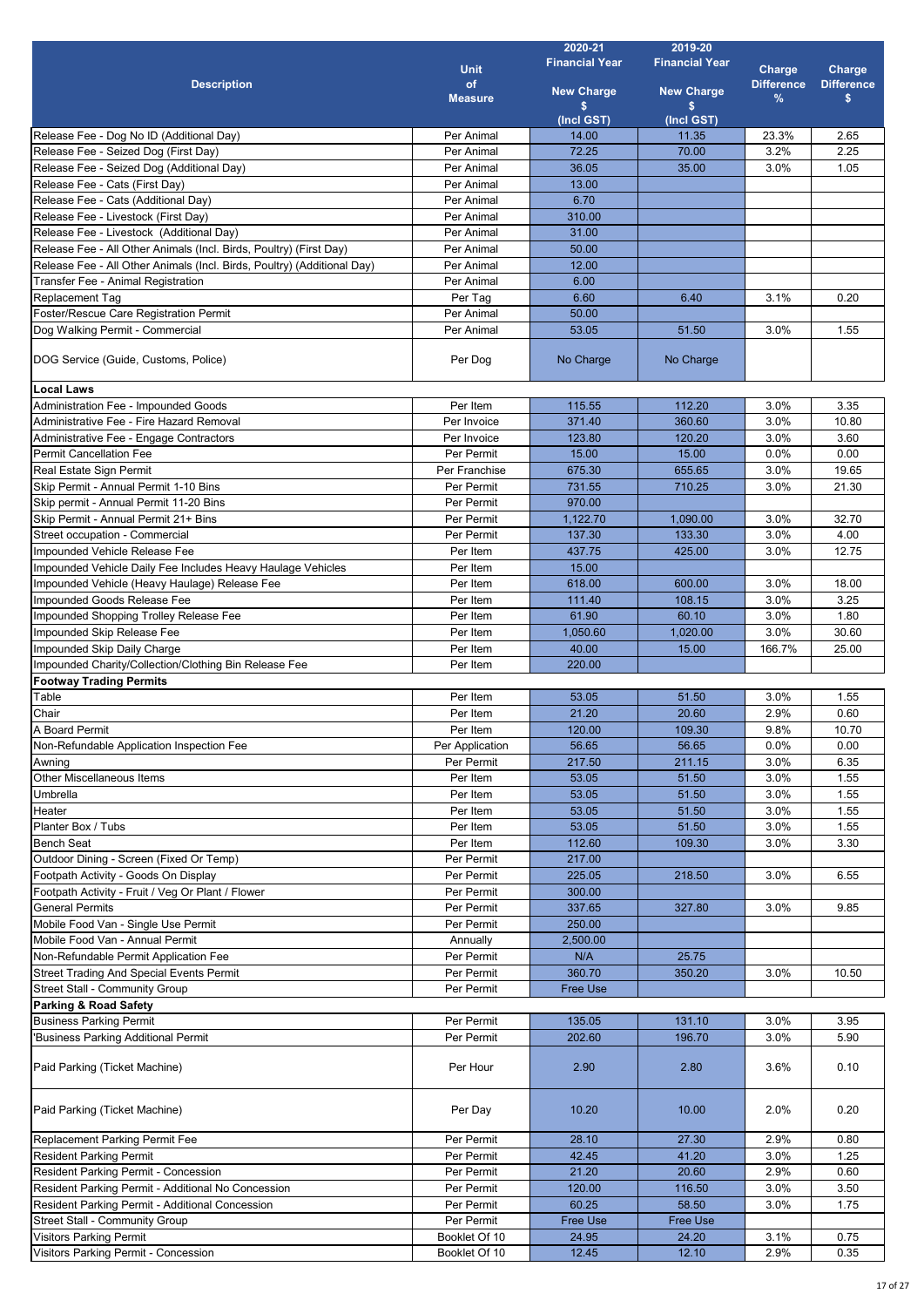|                                                                                                                                                             |                                    | 2020-21                                 | 2019-20                                 |                   |                   |
|-------------------------------------------------------------------------------------------------------------------------------------------------------------|------------------------------------|-----------------------------------------|-----------------------------------------|-------------------|-------------------|
|                                                                                                                                                             | <b>Unit</b>                        | <b>Financial Year</b>                   | <b>Financial Year</b>                   | Charge            | Charge            |
| <b>Description</b>                                                                                                                                          | of                                 | <b>New Charge</b>                       | <b>New Charge</b>                       | <b>Difference</b> | <b>Difference</b> |
|                                                                                                                                                             | <b>Measure</b>                     | s.                                      | s.                                      | %                 | \$                |
|                                                                                                                                                             |                                    | (Incl GST)                              | (Incl GST)                              |                   |                   |
| Visitors Parking Weekly Permit                                                                                                                              | Per Permit                         | 12.75                                   | 12.40                                   | 2.8%              | 0.35              |
| Visitors Parking Weekly Permit - Concession                                                                                                                 | Per Permit                         | 6.40                                    | 6.20                                    | 3.2%              | 0.20              |
| Temporary Parking Permit                                                                                                                                    | Per Permit                         | 10.30                                   | 10.00                                   | 3.0%              | 0.30              |
| Service Permit                                                                                                                                              | Per Week                           | 20.60                                   | 20.00                                   | 3.0%              | 0.60              |
| User Pays Permit - First Month Within 12 Month Period                                                                                                       | Per Month                          | 103.00                                  | 100.00                                  | 3.0%              | 3.00              |
| User Pays Permit - Subsequent Months Within 12 Month Period                                                                                                 | Per Month                          | 309.00                                  | 300.00                                  | 3.0%              | 9.00              |
| Parking Permit For Health Care Workers Who Conduct Home Visits To                                                                                           | Per Permit                         | 41.20                                   |                                         |                   | 41.20             |
| Clients                                                                                                                                                     |                                    |                                         |                                         |                   |                   |
| Pro-Rata Fees Apply To Resident & Business Parking Permits                                                                                                  |                                    | Pro Rata                                | Pro Rata                                |                   |                   |
| Magistrates Court Lodgement Fee (Statutory) - Single Infringement                                                                                           | Per Lodgement                      | 84.40                                   | 84.40                                   | 0.0%              | 0.00              |
| Magistrates Court Lodgement Fee (Statutory) - Multiple Infringements                                                                                        | Per Lodgement                      | 127.40                                  | 127.40                                  | 0.0%              | 0.00              |
| Enforcement Order Costs (Statutory)                                                                                                                         | Per Order                          | 77.20                                   | 77.20                                   | 0.0%              | 0.00              |
| Penalty Reminder Notice (Statutory)                                                                                                                         | Per Notice                         | 25.80                                   | 25.80                                   | 0.0%              | 0.00              |
| VicRoads Extract Of Ownership (Statutory)                                                                                                                   | Per Item                           | 9.70                                    | 9.50                                    | 2.1%              | 0.20              |
|                                                                                                                                                             |                                    |                                         |                                         |                   |                   |
| <b>Capital Works Planning &amp; Delivery</b>                                                                                                                |                                    |                                         |                                         |                   |                   |
| <b>Engineering Services</b>                                                                                                                                 |                                    |                                         |                                         |                   |                   |
| Fees for Assessing and Approving Onsite Stormwater Detention                                                                                                |                                    |                                         |                                         |                   |                   |
| <b>Drainage Plans For Developments</b><br>$10 +$ Lot Development                                                                                            |                                    | 819.55                                  | 795.70                                  | 3.0%              | 23.85             |
| 2 & 3 Lot Developments                                                                                                                                      | Per Application                    | 218.55                                  | 212.20                                  | 3.0%              | 6.35              |
| 4 to 9 Lot Development                                                                                                                                      | Per Application<br>Per Application | 546.35                                  | 530.45                                  | 3.0%              | 15.90             |
| Apartment Buildings                                                                                                                                         | Per Application                    | 546.35                                  | 530.45                                  | 3.0%              | 15.90             |
| Medium To Large Commercial Developments                                                                                                                     | Per Application                    | 437.10                                  | 424.35                                  | 3.0%              | 12.75             |
| Single Dwellings                                                                                                                                            | Per Application                    | 163.90                                  | 159.15                                  | 3.0%              | 4.75              |
| <b>Small Commercial Developments</b>                                                                                                                        | Per Application                    | 218.55                                  | 212.20                                  | 3.0%              | 6.35              |
| <b>Legal Point of Discharge</b>                                                                                                                             |                                    |                                         |                                         |                   |                   |
| Drainage Report Under Reg 133(2) Of Building Regulations                                                                                                    | Per Application                    | 144.70                                  | 144.70                                  | 0.0%              | 0.00              |
|                                                                                                                                                             |                                    |                                         |                                         |                   |                   |
| New Assets Design Checking & Construction Supervision - Assets<br><b>Donated By Developers</b><br>(% Of Construction Cost)                                  |                                    |                                         |                                         |                   |                   |
| Subdivision - Plan Checking                                                                                                                                 | Per Design                         | Based on 0.75% of<br>construction costs | Based on 0.75% of<br>construction costs |                   |                   |
| Subdivision - Construction Supervision                                                                                                                      | Per Design                         | Based on 2.5% of<br>construction costs  | Based on 2.5% of<br>construction costs  |                   |                   |
| <b>Miscellaneous Receipts</b>                                                                                                                               |                                    |                                         |                                         |                   |                   |
| Vehicle Crossing Survey                                                                                                                                     | Per Design                         | 382.55                                  | 371.40                                  | 3.0%              | 11.15             |
| Photocopying                                                                                                                                                |                                    |                                         |                                         |                   |                   |
| <b>Plan Printing</b>                                                                                                                                        | Per Plan                           | 7.85                                    | 7.60                                    | 3.3%              | 0.25              |
| <b>Report &amp; Consent</b><br>Report & Consent for Buildings in Areas Subject to Flooding - VBA<br>Regulation (2018) Clause 153                            | Per Application                    | 377.55                                  |                                         |                   |                   |
|                                                                                                                                                             |                                    |                                         |                                         |                   |                   |
|                                                                                                                                                             |                                    |                                         |                                         |                   |                   |
| <b>City Development</b>                                                                                                                                     |                                    |                                         |                                         |                   |                   |
| <b>Planning Fees &amp; Services</b>                                                                                                                         |                                    |                                         |                                         |                   |                   |
| Amend An Application For A Planning Permit After The Public Notice<br>Period S57A (Revised Application Or Plans After Advertising Is Issued)<br>(Reg 8A(1)) |                                    |                                         |                                         |                   |                   |
| >\$10,000 (Roughly Calculated At 40% Of Class)                                                                                                              | Per Permit                         | 607.05                                  | 607.05                                  | 0.0%              | 0.00              |
| 0 - \$10,000 (Roughly Calculated At 40% Of Class)                                                                                                           | Per Permit                         | 450.15                                  | 450.15                                  | $0.0\%$           | 0.00              |
| Amend An Application To Amend A Planning Permit After The Public<br>Notice Period S57A (Revised Application Or Plans After Advertising Is                   |                                    |                                         |                                         |                   |                   |

**Issued) Reg 8A(2))**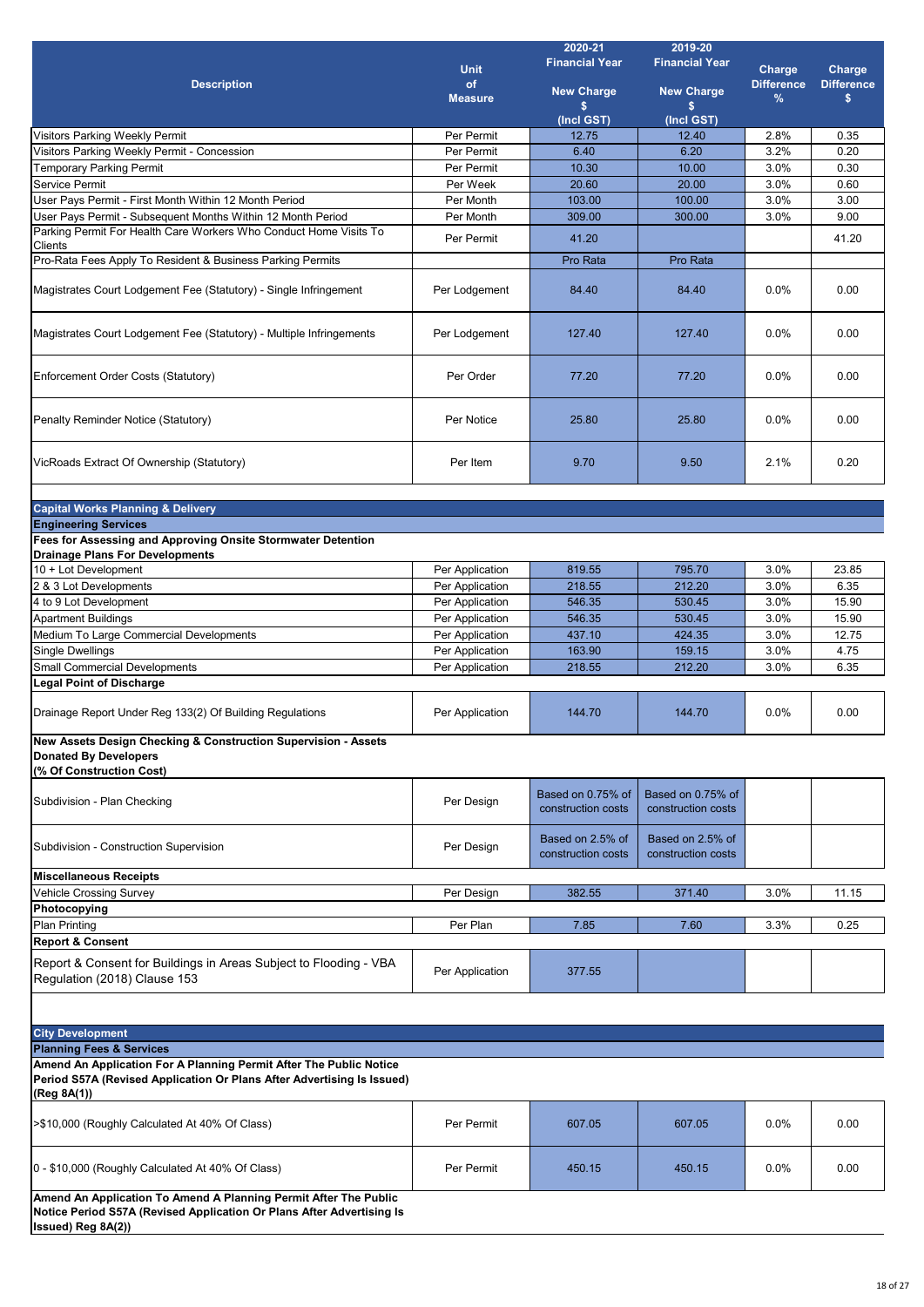|                                                                                                                                                                                                                                               | <b>Unit</b>                        | 2020-21<br><b>Financial Year</b>              | 2019-20<br><b>Financial Year</b> | Charge            | Charge            |
|-----------------------------------------------------------------------------------------------------------------------------------------------------------------------------------------------------------------------------------------------|------------------------------------|-----------------------------------------------|----------------------------------|-------------------|-------------------|
| <b>Description</b>                                                                                                                                                                                                                            | of                                 | <b>New Charge</b>                             | <b>New Charge</b>                | <b>Difference</b> | <b>Difference</b> |
|                                                                                                                                                                                                                                               | <b>Measure</b>                     | \$                                            | \$                               | $\%$              | \$                |
|                                                                                                                                                                                                                                               |                                    | (Incl GST)                                    | (Incl GST)                       |                   |                   |
| >\$10,000 (Roughly Calculated At 40% Of Class)                                                                                                                                                                                                | Per Permit                         | <b>TBA</b>                                    | TBA                              |                   |                   |
| 0 - \$10,000 (Roughly Calculated At 40% Of Class)                                                                                                                                                                                             | Per Permit                         | No Fee                                        | No Fee                           |                   |                   |
| Applications To Amend A Planning Permit (Section 72 & S62(3))                                                                                                                                                                                 |                                    |                                               |                                  |                   |                   |
| Application To Amend A Permit (Except A Permit For A Single Dwelling) To<br>Change What The Permit Allows Or: To Change Any Or All Of The<br>Conditions Or; To Amend A Permit In Any Other Way Not Provided For In<br>Regulation 8B (Class 2) | Per Permit                         | 1,318.10                                      | 1,318.10                         | 0.0%              | 0.00              |
| Application To Amend A Permit To USE Land (Change Of Use - Includes<br>Waiver Of Parking, Liquor Licensing, Changes To Hours Of Operation)<br>(Class 1)                                                                                       | Per Permit                         | 1,318.10                                      | 1,318.10                         | 0.0%              | 0.00              |
| Certificate Of Compliance (Planning)                                                                                                                                                                                                          |                                    |                                               |                                  |                   |                   |
| Certificate Of Compliance (Planning)                                                                                                                                                                                                          | Per Permit                         | 325.80                                        | 325.80                           | $0.0\%$           | 0.00              |
| Development Of Land (Buildings and Works To Two Or More<br><b>Dwellings, Commercial Or Industrial Developments)</b>                                                                                                                           |                                    |                                               |                                  |                   |                   |
| Create, Vary Or Remove A Restriction Or A Right Of Way                                                                                                                                                                                        | Per Permit                         | 1,318.10                                      | 1,318.10                         | 0.0%              | 0.00              |
| Create, Vary Or Remove An Easement                                                                                                                                                                                                            | Per Permit                         | 1,318.10                                      | 1,318.10                         | 0.0%              | 0.00              |
| Estimated Cost \$100,001 - \$1 000,000(Class 11)                                                                                                                                                                                              | Per Permit                         | 1,547.60                                      | 1,547.60                         | $0.0\%$           | 0.00              |
| Estimated Cost: \$0-\$100,000 (Class 10)                                                                                                                                                                                                      | Per Permit                         | 1,147.80                                      | 1,147.80                         | $0.0\%$           | 0.00              |
| Estimated Cost: \$1,000,000 - \$5,000,000(Class 12)                                                                                                                                                                                           | Per Permit                         | 3,413.70                                      | 3,413.70                         | 0.0%              | 0.00              |
| Estimated Cost: \$15,000,001 - \$50,000,000(Class 14)                                                                                                                                                                                         | Per Permit                         | 25,658.30                                     | 25,658.30                        | $0.0\%$           | 0.00              |
| Estimated Cost: \$5,000,001 - \$15,000,000 (Class 13)                                                                                                                                                                                         | Per Permit                         | 8,700.90                                      | 8.700.90                         | 0.0%              | 0.00              |
| Estimated Cost: > \$50,000,000 + (Class 15)                                                                                                                                                                                                   | Per Permit                         | 57,670.10                                     | 57,670.10                        | 0.0%              | 0.00              |
| Remove A Restriction (Existing Use Or Development)                                                                                                                                                                                            | Per Permit                         | 1,318.10                                      | 1.318.10                         | 0.0%              | 0.00              |
| Vary Or Remove A Condition In Nature Of Easement In A Crown Grant<br>(Other Than A Right Of Way)                                                                                                                                              | Per Permit                         | 1,318.10                                      | 1,318.10                         | $0.0\%$           | 0.00              |
| <b>Extension Of Time To A Planning Permit</b>                                                                                                                                                                                                 |                                    |                                               |                                  |                   |                   |
| 1 Dwelling (Including Dwelling Extensions)<br>2-9 Dwellings                                                                                                                                                                                   | Per Application<br>Per Application | 270.10<br>624.00                              | 262.25<br>393.35                 | 3.0%<br>58.6%     | 7.85<br>230.65    |
| 10-19 Dwellings                                                                                                                                                                                                                               | Per Application                    | 1,030.00                                      | 721.00                           | 42.9%             | 309.00            |
| 20+ Dwellings                                                                                                                                                                                                                                 | Per Application                    | 1.045.00                                      | 721.00                           | 44.9%             | 324.00            |
| Commercial/Industrial Use and/Or Development                                                                                                                                                                                                  | Per Application                    | 396.60                                        | 262.25                           | 51.2%             | 134.35            |
| Subdivision                                                                                                                                                                                                                                   | Per Application                    | 405.15                                        | 393.35                           | 3.0%              | 11.80             |
| Extension Of Time To A Planning Permit - SECOND AND SUBSEQENT<br><b>REQUEST</b>                                                                                                                                                               |                                    |                                               |                                  |                   |                   |
| Second and Subsequent Extension Of Time Request (Charged In Addition<br>To Base Fee)                                                                                                                                                          | Per Application                    | <b>Normal EOT</b><br><b>Request Cost Plus</b> |                                  |                   |                   |
| 1 Dwelling (Including Dwelling Extensions)                                                                                                                                                                                                    | Per Application                    | \$100<br>370.10                               |                                  |                   |                   |
| 10+ Dwellings                                                                                                                                                                                                                                 | Per Application                    | 1,130.00                                      |                                  |                   |                   |
| 2-9 Dwellings                                                                                                                                                                                                                                 | Per Application                    | 724.00                                        |                                  |                   |                   |
| Commercial/Industrial Use and/Or Development                                                                                                                                                                                                  | Per Application                    | 496.60                                        |                                  |                   |                   |
| <b>Mixed Use</b>                                                                                                                                                                                                                              | Per Application                    | 1,130.00                                      |                                  |                   |                   |
| Subdivision<br><b>Fees For Planning Permit Applications (Prescribed/Statutory)</b>                                                                                                                                                            | Per Application                    | 505.15                                        |                                  |                   |                   |
| Subdivision 1-2 Lots, An Existing Building, Consolidation Or Boundary Re-<br>Alignment                                                                                                                                                        | Per Permit                         | 1,318.10                                      | 1,318.10                         | $0.0\%$           | 0.00              |
| Subdivide Land Into 3 - 100 Lots                                                                                                                                                                                                              | Per Permit                         | 1,318.10                                      | 1,318.10                         | 0.0%              | 0.00              |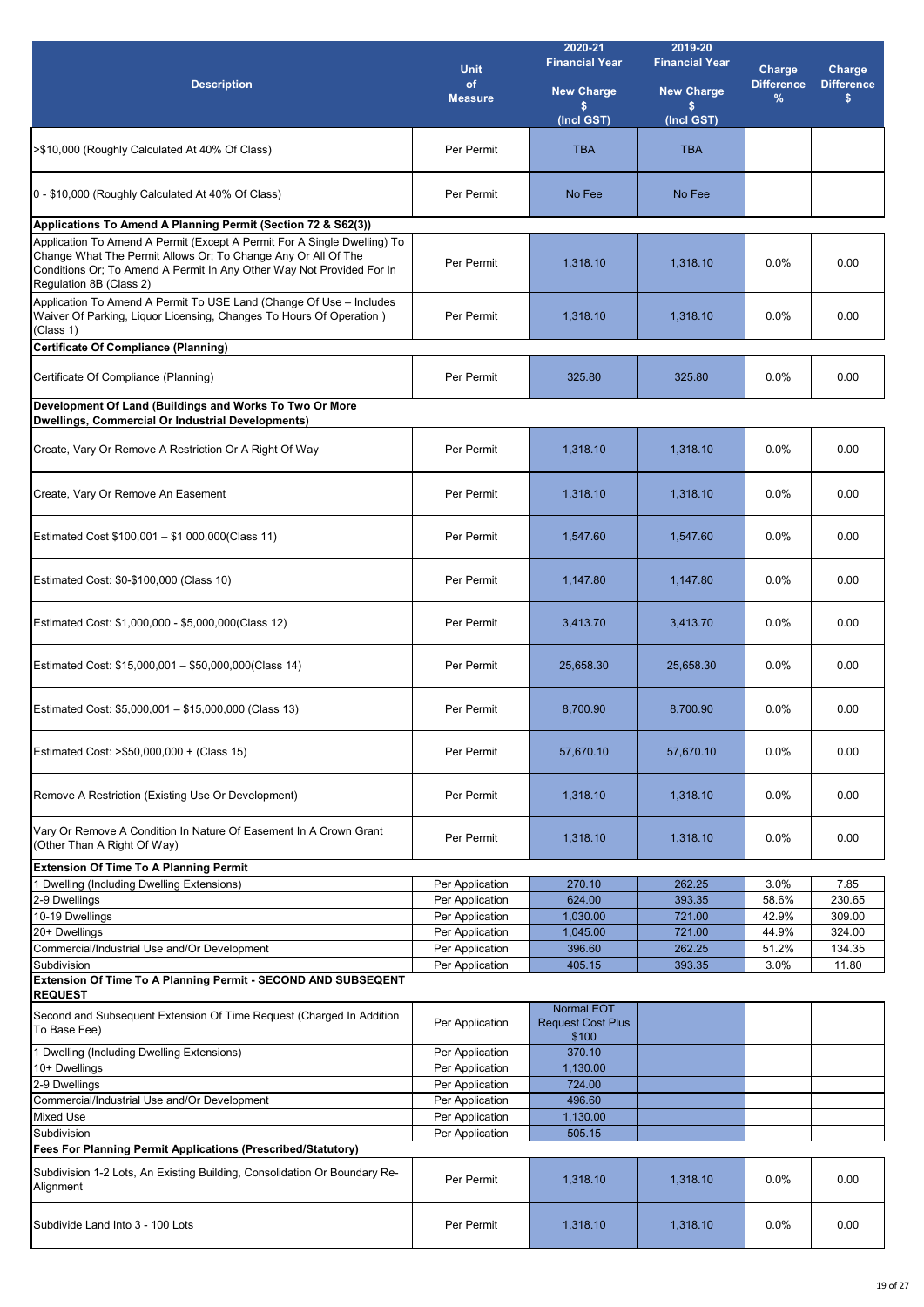|                                                                                                                                                      |                   | 2020-21<br><b>Financial Year</b> | 2019-20<br><b>Financial Year</b> |                             |                             |
|------------------------------------------------------------------------------------------------------------------------------------------------------|-------------------|----------------------------------|----------------------------------|-----------------------------|-----------------------------|
| <b>Description</b>                                                                                                                                   | <b>Unit</b><br>of | <b>New Charge</b>                |                                  | Charge<br><b>Difference</b> | Charge<br><b>Difference</b> |
|                                                                                                                                                      | <b>Measure</b>    | \$.                              | <b>New Charge</b><br>s.          | %                           | \$                          |
|                                                                                                                                                      |                   | (Incl GST)                       | (Incl GST)                       |                             |                             |
| Subdivide Land Into 101 - 200 Lots                                                                                                                   | Per Permit        | 2.636.20                         | 2,636.20                         | 0.0%                        | 0.00                        |
| Subdivision 201-300 Lots                                                                                                                             | Per Permit        | 3,954.30                         | 3,954.30                         | 0.0%                        | 0.00                        |
| Subdivide Land Into 301 - 400 Lots                                                                                                                   | Per Permit        | 5.272.40                         | 5,272.40                         | 0.0%                        | 0.00                        |
| Use Only (Class 1)                                                                                                                                   | Per Permit        | 1,318.10                         | 1,318.10                         | 0.0%                        | 0.00                        |
| Fees For Planning Permit Applications (Prescribed/Statutory) -<br><b>Regulation 6</b>                                                                |                   |                                  |                                  |                             |                             |
| Amendments To Subdivision Plans Under Section 10 (2) Of subdivision Act                                                                              | Per Permit        | 111.10                           | 111.10                           | 0.0%                        | 0.00                        |
| Certification For Subdivision                                                                                                                        | Per Permit        | 174.80                           | 174.80                           | 0.0%                        | 0.00                        |
| Fees For Planning Permit Applications (Prescribed/Statutory) -<br><b>Regulation 7</b>                                                                |                   |                                  |                                  |                             |                             |
| Certification For Consolidation and Other                                                                                                            | Per Permit        | 111.10                           | 111.10                           | 0.0%                        | 0.00                        |
| Fees For Planning Permit Applications (Prescribed/Statutory) -                                                                                       |                   |                                  |                                  |                             |                             |
| <b>Regulation 8</b>                                                                                                                                  |                   |                                  |                                  |                             |                             |
| <b>Re-Certification</b>                                                                                                                              | Per Card          | 140.70                           | 140.70                           | 0.0%                        | 0.00                        |
| <b>General Enquiries</b>                                                                                                                             |                   |                                  |                                  |                             |                             |
| Written Responses To Commercial Enquiries<br>Written Responses To Residential Enquiries                                                              | Per Enquiry       | 202.00<br>168.00                 | 185.65<br>133.65                 | 8.8%<br>25.7%               | 16.35<br>34.35              |
| One Dwelling (Buildings and Works To One Dwelling Only)                                                                                              | Per Enquiry       |                                  |                                  |                             |                             |
| Estimated Cost: \$0-\$10,000 (Class 2)                                                                                                               | Per Permit        | 199.90                           | 199.90                           | 0.0%                        | 0.00                        |
| Estimated Cost: \$10,000-\$100,000 (Class 3)                                                                                                         | Per Permit        | 629.40                           | 629.40                           | 0.0%                        | 0.00                        |
| Estimated Cost: \$100,001 - \$500,000 (Class 4)                                                                                                      | Per Permit        | 1,288.50                         | 1,288.50                         | 0.0%                        | 0.00                        |
| Estimated Cost: \$500,001 - \$1,000,000 (Class 5)                                                                                                    | Per Permit        | 1,392.10                         | 1,392.10                         | 0.0%                        | 0.00                        |
| Estimated Cost: \$1,000,001 - \$2,000,000 (cost of works over \$2m, Class 12-<br>15 fees apply) (Class 6)                                            | Per Permit        | 1,495.80                         | 1,495.80                         | 0.0%                        | 0.00                        |
| <b>Onsite Notice (Sign)</b>                                                                                                                          |                   |                                  |                                  |                             |                             |
| Onsite Notice (Sign)<br><b>Other Development (Application To Amend A Permit)</b>                                                                     | Per Sign          | 55.00                            | 32.75                            | 67.9%                       | 22.25                       |
| If the estimated cost of any additional development to be permitted by the<br>amendment is less than \$10,000 (Class 7 VicSmart)                     | Per Permit        | 199.90                           | 199.90                           | 0.0%                        | 0.00                        |
| If The Estimated Cost Of Any Additional Development To Be Permitted By<br>The Amendment Is \$0-100,000 (Class 11)                                    | Per Permit        | 1,147.80                         | 1,147.80                         | 0.0%                        | 0.00                        |
| If The Estimated Cost Of Any Additional Development To Be Permitted By<br>The Amendment Is \$100,001 - \$1,000,000 (Class 12)                        | Per Permit        | 1,547.60                         | 1,547.60                         | 0.0%                        | 0.00                        |
| If The Estimated Cost Of Any Additional Development To Be Permitted By<br>The Amendment Is \$1,000,000 or more (Class 13)                            | Per Permit        | 3,413.70                         | 3,413.70                         | 0.0%                        | 0.00                        |
| Photocopying Of Permits/Plans/Other Documents                                                                                                        |                   |                                  |                                  |                             |                             |
| A1, A2, A0 Plans (Per Page)                                                                                                                          | Each              | 10.35                            | 10.05                            | 3.0%                        | 0.30                        |
| A3 Plans/Page                                                                                                                                        | Each              | 3.05                             | 2.95                             | 3.4%                        | 0.10                        |
| A4 Plans/Page (Per Page)<br>Endorsed Plans A1, A2 & A0 (Per Page) (Includes Archive Retrieval Costs)                                                 | Each<br>Each      | 1.65<br>15.85                    | 1.60<br>15.40                    | 3.1%<br>2.9%                | 0.05<br>0.45                |
| Endorsed Plans A4 & A3 (Includes Archive Retrieval Costs)                                                                                            | Per Set           | 44.55                            | 43.25                            | 3.0%                        | 1.30                        |
| Planning Permits (Includes Archive Retrieval Costs) NB: No Fee Is<br>Applicable To Permits Issued From 2011 Available For Emailed<br>Electronically. | Each              | 63.15                            | 61.30                            | 3.0%                        | 1.85                        |
| <b>Planning Application Register Service</b>                                                                                                         |                   |                                  |                                  |                             |                             |
| Planning Application Determination Register -Per Month                                                                                               | Per Application   | 67.35                            | 65.40                            | 3.0%                        | 1.95                        |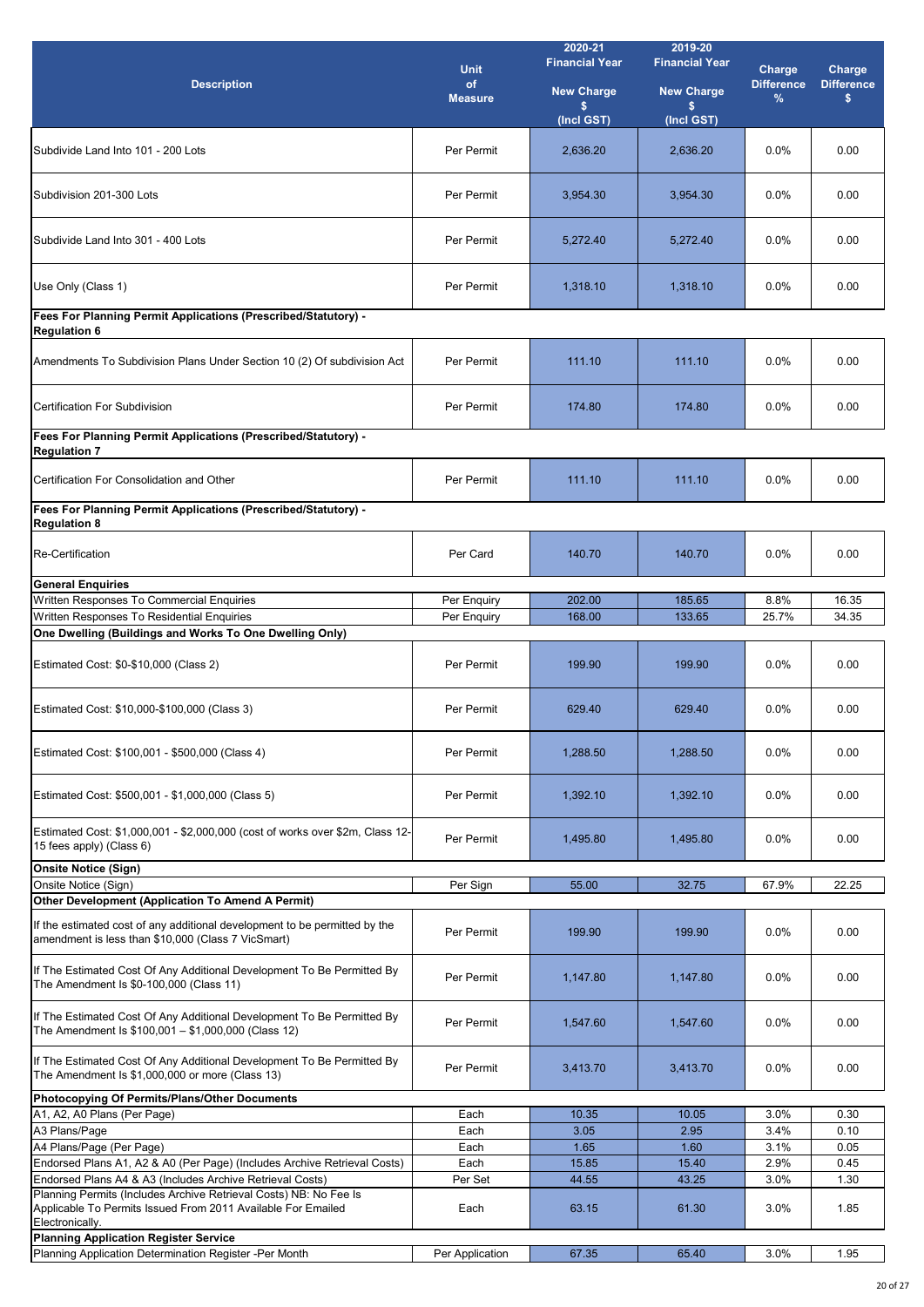| <b>Description</b>                                                                                                | <b>Unit</b><br>of<br><b>Measure</b>  | $2020 - 21$<br><b>Financial Year</b><br><b>New Charge</b><br>\$         | 2019-20<br><b>Financial Year</b><br><b>New Charge</b><br>s.             | Charge<br><b>Difference</b><br>% | Charge<br><b>Difference</b><br>s |
|-------------------------------------------------------------------------------------------------------------------|--------------------------------------|-------------------------------------------------------------------------|-------------------------------------------------------------------------|----------------------------------|----------------------------------|
| Planning Permit Applications Register - Per Month                                                                 | Per Application                      | (Incl GST)<br>67.35                                                     | (Incl GST)<br>65.40                                                     | 3.0%                             | 1.95                             |
| Plans To The Satisfaction Of The Responsible Authority                                                            |                                      |                                                                         |                                                                         |                                  |                                  |
| Matters To The Satisfaction Of The Responsible Authority                                                          | Per Permit                           | 325.80                                                                  | 325.80                                                                  | 0.0%                             | 0.00                             |
| <b>Public Notification (Advertising Fees)</b>                                                                     |                                      |                                                                         |                                                                         |                                  |                                  |
| Giving Of 20 Or Less Written Notices 1-20 Letters                                                                 | Per Notification                     | 225.40                                                                  | 185.40                                                                  | 21.6%                            | 40.00                            |
| Giving Of 21 - 30 Written Notices                                                                                 | Per Notification                     | 323.20                                                                  | 278.60                                                                  | 16.0%                            | 44.60                            |
| Giving Of 31 - 40 Written Notices                                                                                 | Per Notification                     | 417.90                                                                  | 369.30                                                                  | 13.2%                            | 48.60                            |
| Giving Of 41 - 50 Written Notices                                                                                 | Per Notification                     | 512.60                                                                  | 450.10                                                                  | 13.9%                            | 62.50                            |
| Giving Of 51 - 60 Written Notices                                                                                 | Per Notification                     | 583.30                                                                  | 552.10                                                                  | 5.7%                             | 31.20                            |
| Giving Of 61 - 70 Written Notices                                                                                 | Per Notification                     | 687.80                                                                  | 644.80                                                                  | 6.7%                             | 43.00                            |
| Giving Of 71 - 80 Written Notices                                                                                 | Per Notification                     | 774.15                                                                  | 737.50                                                                  | 5.0%                             | 36.65                            |
| Giving Of 81 - 90 Written Notices                                                                                 | Per Notification                     | 860.40<br>945.45                                                        | 830.45<br>917.90                                                        | 3.6%                             | 29.95<br>27.55                   |
| Giving Of 91 - 99 Written Notices<br>Giving Of 100 - 199 Written Notices                                          | Per Notification<br>Per Notification | 951.05                                                                  | 923.35                                                                  | 3.0%<br>3.0%                     | 27.70                            |
| Giving Of 200 Written Notices Or More                                                                             | Per Notification                     | 1,900.00                                                                |                                                                         |                                  |                                  |
|                                                                                                                   | Second and                           |                                                                         |                                                                         |                                  |                                  |
| For On Site Notices<br>Advertising Sign, Erection And Removal                                                     | Subsequent Sign<br>Per Notification  | 55.00<br>200.00                                                         | 36.05                                                                   | 52.6%                            | 18.95                            |
| <b>Refund Of Fees - Planning</b>                                                                                  |                                      |                                                                         |                                                                         |                                  |                                  |
| Refund Following A Withdrawal Of Application After Public Notice                                                  | Per Application                      | No Refund                                                               | No Refund                                                               |                                  |                                  |
| Refund Following A Withdrawal Of The Application When Assessment Has                                              | Per Application                      | Refund 25% Of                                                           | Refund 25% Of                                                           |                                  |                                  |
| <b>Commenced But Prior To Public Notice</b>                                                                       |                                      | <b>Application Fee</b>                                                  | <b>Application Fee</b>                                                  |                                  |                                  |
| Refund Following A Withdrawal Of The Application When No Assessment<br>Has Commenced                              | Per Application                      | <b>Refund All Fees</b><br>Exceeding a \$175<br>Administration<br>Charge | <b>Refund All Fees</b><br>Exceeding a \$175<br>Administration<br>Charge |                                  |                                  |
| Refund Of Other Planning Related Application Fees (Note: No Refund Is<br>Applicable For The Public Notice Costs)  | Per Application                      | Refund 25% Of<br><b>Application Fee</b>                                 | Refund 25% Of<br><b>Application Fee</b>                                 |                                  |                                  |
| Refund Of Planning Permit Application Fee Or An Application To Amend A<br><b>Planning Permit Fee</b>              | Per Application                      | <b>Refund All Fees</b><br>Exceeding a \$175<br>Administration<br>Charge | <b>Refund All Fees</b><br>Exceeding a \$175<br>Administration<br>Charge |                                  |                                  |
| Request To Amend Plans Or Other Documents Pursuant To Secondary<br><b>Consent Powers Of A Planning Permit</b>     |                                      |                                                                         |                                                                         |                                  |                                  |
| Class 11 - Other Development (Less Than \$100,000)                                                                | Per Application                      | 1,147.80                                                                | 1,147.80                                                                | 0.0%                             | 0.00                             |
| Class 12 - Other Development (\$100,001 To \$1,000,000)                                                           | Per Application                      | 1,547.60                                                                | 1,547.60                                                                | 0.0%                             | 0.00                             |
| Class 13 - Other Development (\$1,000,001 Or More)                                                                | Per Application                      | 3,413.70                                                                | 3,413.70                                                                | $0.0\%$                          | 0.00                             |
| Class 3 - 1 Dwelling (Less Than \$10,000) and Development Associated<br>With An Existing Single Dwelling On A Lot | Per Application                      | 199.90                                                                  | 199.90                                                                  | $0.0\%$                          | 0.00                             |
| Class 4 - One Dwelling (\$10,001 To \$100,000)                                                                    | Per Application                      | 629.40                                                                  | 629.40                                                                  | $0.0\%$                          | 0.00                             |
| Class 5 - One Dwelling (\$100,001 To \$500,000)                                                                   | Per Application                      | 1,288.50                                                                | 1,288.50                                                                | 0.0%                             | 0.00                             |
| Class 6 - One Dwelling (\$500,001 To \$2,000,000)                                                                 | Per Application                      | 1,392.10                                                                | 1,392.10                                                                | $0.0\%$                          | 0.00                             |
| Class 7 - VicSmart (Less Than \$10,000)                                                                           | Per Application                      | 199.90                                                                  | 199.90                                                                  | $0.0\%$                          | 0.00                             |
| Class 8 - VicSmart (Over \$10,000)                                                                                | Per Application                      | 429.50                                                                  | 429.50                                                                  | 0.0%                             | 0.00                             |
| Class 9 - VicSmart (Subdivision)                                                                                  | Per Application                      | 199.90                                                                  | 199.90                                                                  | $0.0\%$                          | 0.00                             |
| Subdivide Land Into 2 Lots                                                                                        | Per Application                      | 1,318.10                                                                | 1,318.10                                                                | 0.0%                             | 0.00                             |
| Subdivide Land Into 3 - 100 Lots                                                                                  | Per Application                      | 1,318.10                                                                | 1,318.10                                                                | 0.0%                             | 0.00                             |
| Subdivide Land Into 101 - 200 Lots                                                                                | Per Application                      | 2,636.20                                                                | 2,636.20                                                                | 0.0%                             | 0.00                             |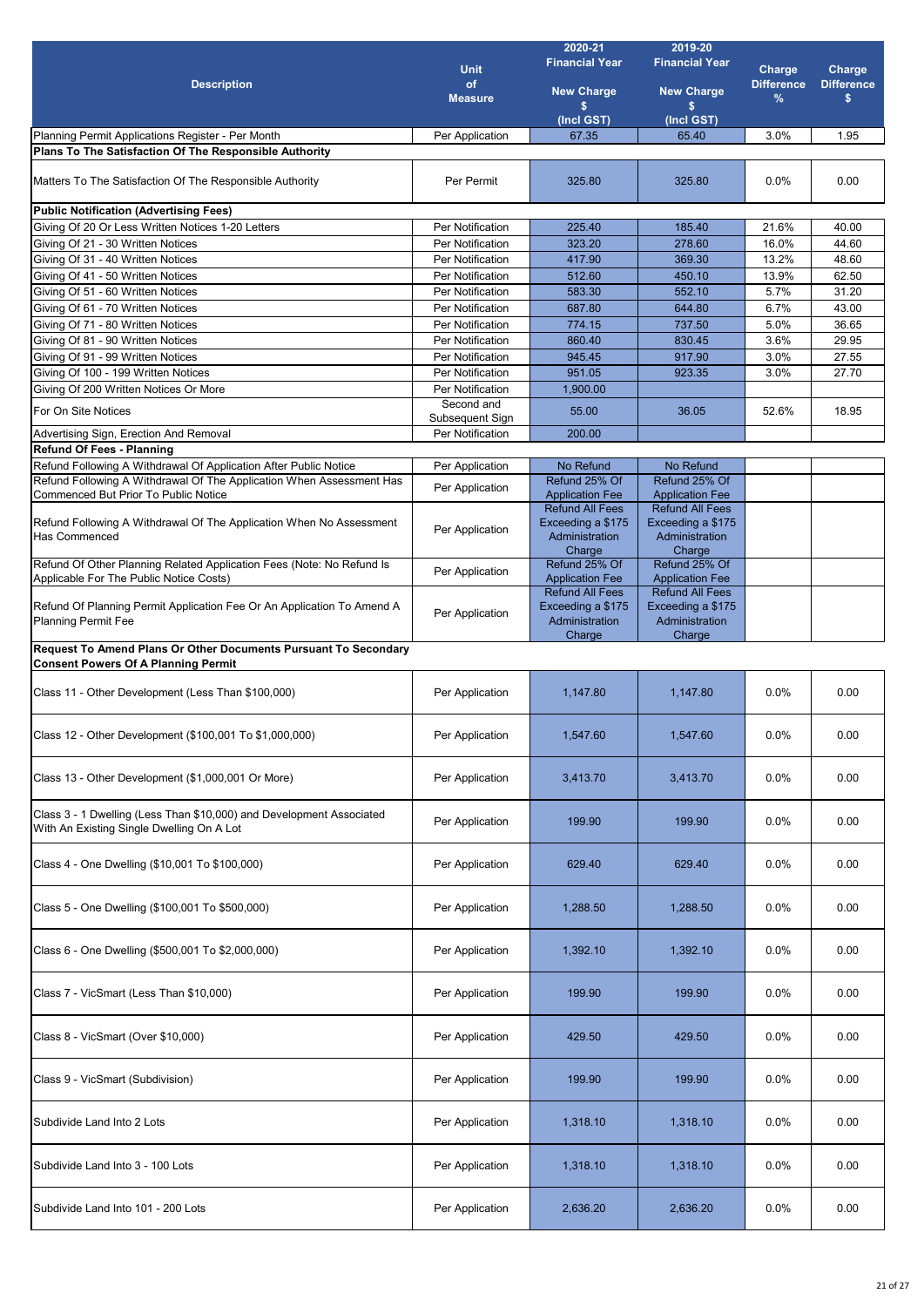| <b>Description</b>                                                                                                                                                                               | <b>Unit</b><br>of             | 2020-21<br><b>Financial Year</b>      | 2019-20<br><b>Financial Year</b>      | Charge<br><b>Difference</b> | Charge<br><b>Difference</b> |
|--------------------------------------------------------------------------------------------------------------------------------------------------------------------------------------------------|-------------------------------|---------------------------------------|---------------------------------------|-----------------------------|-----------------------------|
|                                                                                                                                                                                                  | <b>Measure</b>                | <b>New Charge</b><br>\$<br>(Incl GST) | <b>New Charge</b><br>s.<br>(Incl GST) | %                           | \$                          |
|                                                                                                                                                                                                  |                               |                                       |                                       |                             |                             |
| Subdivide Land Into 201 - 300 Lots                                                                                                                                                               | Per Application               | 3,954.30                              | 3,954.30                              | 0.0%                        | 0.00                        |
| Subdivide Land Into 301 - 400 Lots                                                                                                                                                               | Per Application               | 5,272.40                              | 5,272.40                              | 0.0%                        | 0.00                        |
| If The Estimated Cost Of Any Additional Development To Be Permitted By<br>The Amendment Is Less Than \$20,000 (Class 11)                                                                         | Per Application               | 629.40                                | 629.40                                | 0.0%                        | 0.00                        |
| Application To Amend Any Other VicSmart Permit (Other Than A Class 7, 8<br>Or 9) (Class 10)                                                                                                      | Per Application               | 199.90                                | 199.90                                | 0.0%                        | 0.00                        |
| <b>Section 173 Agreements</b>                                                                                                                                                                    |                               |                                       |                                       |                             |                             |
| Application to Amend Or End A S173 Agreement                                                                                                                                                     | Per Application               | 659.00                                | 659.00                                | $0.0\%$                     | 0.00                        |
| Single Dwellings (Application To Amend A Permit For Buildings and<br><b>Works To A Single Dwelling Or Ancillary)</b>                                                                             |                               |                                       |                                       |                             |                             |
| If The Estimated Cost Of Any Additional Development To Be Permitted By<br>The Amendment Is \$0-10,000 (Class 3)                                                                                  | Per Permit                    | 199.90                                | 199.90                                | 0.0%                        | 0.00                        |
| If The Estimated Cost Of Any Additional Development To Be Permitted By<br>The Amendment Is \$10,000 - 100,000 (Class 4)                                                                          | Per Permit                    | 629.40                                | 629.40                                | 0.0%                        | 0.00                        |
| If The Estimated Cost Of Any Additional Development To Be Permitted By<br>The Amendment Is \$100,001 - \$500,000 (Class 5)                                                                       | Per Permit                    | 1.288.50                              | 1,288.50                              | 0.0%                        | 0.00                        |
| If The Estimated Cost Of Any Additional Development To Be Permitted By<br>The Amendment Is \$500,001 - \$2,000,000 (Class 6)                                                                     | Per Permit                    | 1,392.10                              | 1,392.10                              | 0.0%                        | 0.00                        |
| <b>SUBDIVISION (Application To Amend A Permit)</b>                                                                                                                                               |                               |                                       |                                       |                             |                             |
| Subdivide An Existing Building, Land Into 2 Lots, Realign Common<br>Boundary and Consolidations (Class 17,18 & 19)                                                                               | Per Permit                    | 1,318.10                              | 1,318.10                              | 0.0%                        | 0.00                        |
| Subdivide Land Into 3 - 100 Lots (Class 20)                                                                                                                                                      | Per Permit                    | 1,318.10                              | 1,318.10                              | 0.0%                        | 0.00                        |
| Subdivide Land Into 101 - 200 Lots (Class 20)                                                                                                                                                    | Per Permit                    | 2.636.20                              | 2.636.20                              | 0.0%                        | 0.00                        |
| Subdivide Land Into 201 - 300 Lots (Class 20)                                                                                                                                                    | Per Permit                    | 3,954.30                              | 3,954.30                              | 0.0%                        | 0.00                        |
| Subdivide Land Into 301 - 400 Lots (Class 20)                                                                                                                                                    | Per Permit                    | 5,272.40                              | 5,272.40                              | 0.0%                        | 0.00                        |
| <b>Subdivision Bond Administration Fee</b>                                                                                                                                                       |                               |                                       |                                       |                             |                             |
| Subdivision Bond Administration Fee                                                                                                                                                              | Per Application               | 950.00                                | 301.30                                | 215.3%                      | 648.70                      |
| Submission Of Plans (To Satisfy A Permit Condition)<br>Resubmission Of Plans (To Satisfy Permit Conditions) First Set Free,<br>Second and Subsequent Sets<br><b>VicSmart Amendment To Permit</b> | 2nd & Subsequent<br>Lodgement | 158.50                                | 134.35                                | 18.0%                       | 24.15                       |
|                                                                                                                                                                                                  |                               |                                       |                                       |                             |                             |
| If The Estimated Cost Of Any Additional Development To Be Permitted By<br>The Amendment Is \$10,000 Or More (Class 8)                                                                            | Per Permit                    | 429.50                                | 429.50                                | $0.0\%$                     | 0.00                        |
| VicSmart Amend Subdivision Or Consolidate Land Application (Class 9)                                                                                                                             | Per Permit                    | 199.90                                | 199.90                                | 0.0%                        | 0.00                        |
| Application To Amend Any Other VicSmart Permit (Other Than A Class 7, 8<br>Or 9) (Class 10)                                                                                                      | Per Permit                    | 199.90                                | 199.90                                | $0.0\%$                     | 0.00                        |
| <b>VicSmart Application</b>                                                                                                                                                                      |                               |                                       |                                       |                             |                             |
| Estimated Cost: \$0-\$10,000 (Class 7)                                                                                                                                                           | Per Permit                    | 199.90                                | 199.90                                | 0.0%                        | 0.00                        |
| Estimated Cost: More Than \$10,000 (Class 8)                                                                                                                                                     | Per Permit                    | 429.50                                | 429.50                                | $0.0\%$                     | 0.00                        |
| Subdivide Or Consolidate Land (Class 9)                                                                                                                                                          | Per Permit                    | 199.90                                | 199.90                                | 0.0%                        | 0.00                        |
| <b>Lodgement Fees</b>                                                                                                                                                                            |                               |                                       |                                       |                             |                             |
| Pre-Application Advice 3-7 Dwellings                                                                                                                                                             | Per Application               | 257.50                                | 250.00                                | 3.0%                        | 7.50                        |
| Pre-Application Advice 7 to less than 20 Dwellings                                                                                                                                               | Per Application               | 515.00                                | 500.00                                | 3.0%                        | 15.00                       |
| Pre-Application Advice 20+ Dwellings                                                                                                                                                             | Per Application               | 750.00                                |                                       |                             |                             |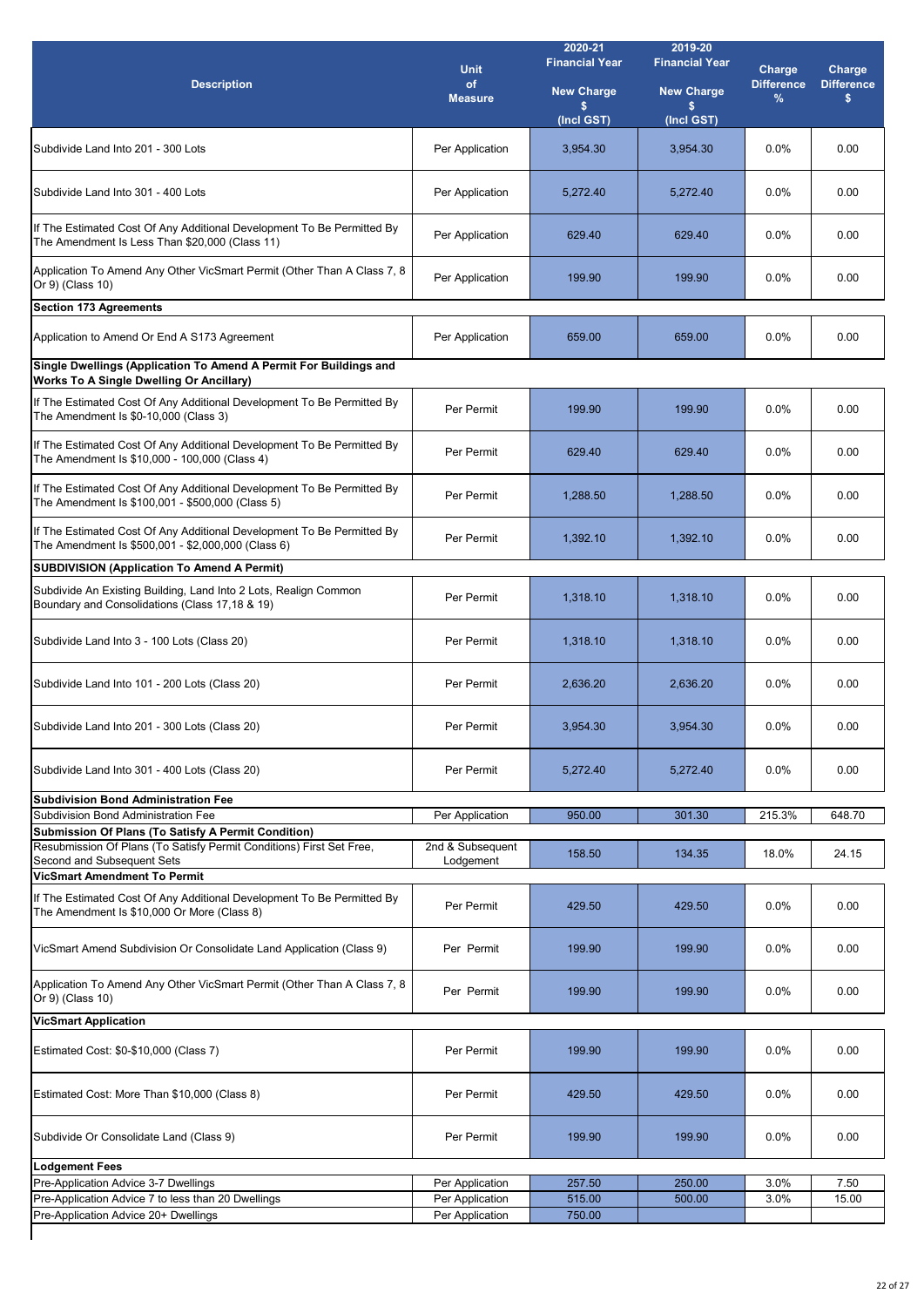|                                                                                                                                 |                                  | 2020-21               | 2019-20               |                   |                   |
|---------------------------------------------------------------------------------------------------------------------------------|----------------------------------|-----------------------|-----------------------|-------------------|-------------------|
|                                                                                                                                 | <b>Unit</b>                      | <b>Financial Year</b> | <b>Financial Year</b> | Charge            | Charge            |
| <b>Description</b>                                                                                                              | of                               | <b>New Charge</b>     | <b>New Charge</b>     | <b>Difference</b> | <b>Difference</b> |
|                                                                                                                                 | <b>Measure</b>                   | \$                    | s.                    | $\%$              | s.                |
|                                                                                                                                 |                                  | (Incl GST)            | (Incl GST)            |                   |                   |
| <b>Building Services</b>                                                                                                        |                                  |                       |                       |                   |                   |
| Building Application Fees - Domestic New Or Alts & Adds                                                                         |                                  |                       |                       |                   |                   |
| Demolition Of A Detached Dwelling and Outbuildings                                                                              | Each                             | 371.40                | 360.60                | 3.0%              | 10.80             |
| Dwelling Alterations & Additions<+\$40,000 Cost Of Works<br>Dwelling Alterations & Additions \$40,001 - \$200,000 Cost Of Works | Each<br>Each                     | 755.25<br>1,306.15    | 733.25<br>1,268.10    | 3.0%<br>3.0%      | 22.00             |
| Dwelling Alterations & Additions \$200,001 - \$350,000 Cost Of Works                                                            | Each                             | 1,592.75              | 1,546.35              | 3.0%              | 38.05<br>46.40    |
| Dwelling Alterations & Additions \$350,001 - \$500,000 Cost Of Works                                                            | Each                             | 1,987.70              | 1,929.80              | 3.0%              | 57.90             |
| Dwelling Alterations & Additions > \$500,001 Cost Of Works                                                                      | Each                             | <b>POA</b>            | <b>POA</b>            |                   |                   |
| New Dwelling <= \$350,000 Cost Of Works                                                                                         | Each                             | 1,546.35              | 1.501.30              | 3.0%              | 45.05             |
| New Dwelling \$350,001 - \$500,000 Cost Of Works                                                                                | Each                             | 1,990.80              | 1,932.80              | 3.0%              | 58.00             |
| New Dwelling >\$500,001 Cost Of Works                                                                                           | Each                             | 2,500.00              | <b>POA</b>            |                   |                   |
| <b>Building Application Fees - Other</b>                                                                                        |                                  |                       |                       |                   |                   |
| Carport/Garage/Shade Structure/Water Tank/Verandah/Gazebo/Mast                                                                  | Each                             | 718.70                | 697.75                | 3.0%              | 20.95             |
| poles/Antennae                                                                                                                  |                                  |                       |                       |                   |                   |
| Demolition Other Than Dwelling                                                                                                  | Each                             | 809.60                | 786.00                | 3.0%              | 23.60             |
| <b>Fences/Retaining Walls</b>                                                                                                   | Each<br>Each                     | 731.70<br>1,043.65    | 710.40<br>1,013.25    | 3.0%<br>3.0%      | 21.30<br>30.40    |
| Reblock/Restump<br>Signage                                                                                                      | Each                             | 718.85                | 697.90                | 3.0%              | 20.95             |
| Swimming Pools/Spas <= \$100,000 Cost Of Works                                                                                  | Each                             | 718.05                | 697.15                | 3.0%              | 20.90             |
| Swimming Pools/Spas > \$100,000 Cost Of Works                                                                                   | Each                             | 1,000.00              | <b>POA</b>            |                   |                   |
| Underpin                                                                                                                        | Each                             | 1,044.30              | 1,013.90              | 3.0%              | 30.40             |
| <b>Building Appplication Fees - Change Of Use</b>                                                                               |                                  |                       |                       |                   |                   |
| Change Of Use - Other                                                                                                           | Each                             | <b>POA</b>            | <b>POA</b>            |                   |                   |
| Change Of Use Class 1A To 1B <= \$50,000 Cost Of Works                                                                          | Each                             | 1,857.10              | 1,803.00              | 3.0%              | 54.10             |
| Change Of Use Class 1A To 1B >\$50,000 Cost Of Works                                                                            | Each                             | <b>POA</b>            | <b>POA</b>            |                   |                   |
| <b>Building Appplication Fees - Multi Dwelling</b>                                                                              |                                  |                       |                       |                   |                   |
| Dual Occupancy <= \$350,000 Cost Of Works                                                                                       | Each                             | 1,592.75              | 1,546.35              | 3.0%              | 46.40             |
| Dual Occupancy \$350,001 - \$500,000 Cost Of Works                                                                              | Each                             | 1,987.10              | 1,929.20              | 3.0%              | 57.90             |
| Dual Occupancy > \$500,000 Cost Of Works                                                                                        | Each                             | <b>POA</b>            | <b>POA</b>            |                   |                   |
| Mulit-Unit Development > 2 Dwellings                                                                                            | Each                             | <b>POA</b>            | <b>POA</b>            |                   |                   |
| <b>Building Fees Professional Assessments</b>                                                                                   |                                  |                       |                       |                   |                   |
| <b>RBS</b> Termination                                                                                                          | Each                             | 1,821.05              | 1,768.00              | 3.0%              | 53.05             |
| Reg 608 Partial Compliance Determination                                                                                        | Each                             | 433.30                | 420.70                | 3.0%              | 12.60             |
| <b>Building Permit Advice (Written Advice)</b><br>Fire Safety - Essential Safety Measure Determinations                         | Each Application<br>$\mathbf{1}$ | 86.65<br>961.60       | 84.15<br>933.60       | 3.0%<br>3.0%      | 2.50<br>28.00     |
| Inspections Not Included In Building Permit Fees                                                                                | Each                             | 179.55                | 174.30                | 3.0%              | 5.25              |
| Pool & Spa Safety Barrier Compliance Certificates                                                                               | $\mathbf{1}$                     | N/A                   | 233.40                |                   |                   |
| Reg 503 - Subdivision Statement                                                                                                 | <b>Each Application</b>          | 557.15                | 540.90                | 3.0%              | 16.25             |
| Sub-Division Report For Commercial Buildings                                                                                    | Per Report                       | 1,879.55              | 1,824.80              | 3.0%              | 54.75             |
| Sub-Division Report For Multiple Dwellings (Exceeding Two)                                                                      | Per Report                       | 1,879.55              | 1,824.80              | 3.0%              | 54.75             |
| Sub-Division Report For Two Dwellings                                                                                           | Per Report                       | 939.75                | 912.40                | 3.0%              | 27.35             |
| Assessment Following Part 8 Action On Council Issued Permits                                                                    | Per Hour                         | 207.40                | 201.35                | 3.0%              | 6.05              |
| Fee For Alterations To Building Determinations - Regulation 608                                                                 | Each                             | 1,202.00              | 1,167.00              | 3.0%              | 35.00             |
| Fee For Alternative Solution Determinations By MBS                                                                              | Each                             | 1,442.40              | 1,400.40              | 3.0%              | 42.00             |
| Fee For Change Of Use To Building Determinations - Regulation 1011                                                              | Each                             | 961.60                | 933.60                | 3.0%              | 28.00             |
| Fee For Combine Allotment Statement - Regulation 502                                                                            | Each                             | 961.60                | 933.60                | 3.0%              | 28.00             |
| Fee For MFB Reports Under Regulation 309 & 1003                                                                                 | Each                             | 1,202.00              | 1,167.00              | 3.0%              | 35.00             |
| Fee For Occupancy Permit For An Existing Building                                                                               | Each                             | 961.60                | 933.60                | 3.0%              | 28.00             |
| Mods/Alternative Assessments - Domestic                                                                                         | Each                             | 528.65                | 513.25                | 3.0%              | 15.40             |
| Mods/Alternative Assessments - Other                                                                                            | Each                             | 528.65                | 513.25                | 3.0%              | 15.40             |
| Permit Variation - Minor- Change Of Name etc.<br>Permit Variation - Other (Not Minor)                                           | Each<br>Each                     | 242.60<br>424.30      | 235.55<br>411.95      | 3.0%<br>3.0%      | 7.05<br>12.35     |
| Temporary Occupancy Permit - Place Of Public Entertainment                                                                      | Each                             | <b>POA</b>            | <b>POA</b>            |                   |                   |
| Temporary Occupancy Permit - Temporary Structure                                                                                | Each                             | <b>POA</b>            | <b>POA</b>            |                   |                   |
| <b>Statutory Notices and Orders</b>                                                                                             |                                  |                       |                       |                   |                   |
| Compliance Inspections Of Notice & Order - Owner Initiated                                                                      | Each                             | N/A                   | 195.95                |                   |                   |
| Compliance Inspections Of Notice & Order - Work Unsatisfactory Or                                                               |                                  |                       |                       |                   |                   |
| Incomplete                                                                                                                      | Each                             | N/A                   | 423.05                |                   |                   |
| Request to Retain Illegal Building Works - Class 1 & 2                                                                          | $\mathbf{1}$                     | 601.00                | 583.50                | 3.0%              | 17.50             |
| Request to Retain Illegal Building Works - Class 3 & 9                                                                          | $\mathbf{1}$                     | 961.60                | 933.60                | 3.0%              | 28.00             |
| Request to Retain Illegal Building Works - Class 10                                                                             | $\mathbf{1}$                     | 360.60                | 350.10                | 3.0%              | 10.50             |
| Additional Inspection                                                                                                           | Each                             | 127.00                | 123.30                | 3.0%              | 3.70              |
| Notice Or Order<br><b>Extension Of Time</b>                                                                                     | Each                             | N/A                   | 461.50                |                   |                   |
| Applications For Extension To Commence Work                                                                                     | Per Permit                       | 326.85                | 317.35                | 3.0%              | 9.50              |
| <b>Fees for Non-Regulatory Services</b>                                                                                         |                                  |                       |                       |                   |                   |
| Application For Retrieval Of Permit File From Archival Records For The                                                          |                                  |                       |                       |                   |                   |
| Purposes Of Viewing Plans - Class 1 or 10                                                                                       | See Description                  | 84.85                 | 82.40                 | 3.0%              | 2.45              |
| Application For Retrieval Of Permit File From Archival Records For The                                                          | See Description                  | 161.20                | 156.50                | 3.0%              | 4.70              |
| Purposes Of Viewing Plans - Classes 2 to 9                                                                                      |                                  |                       |                       |                   |                   |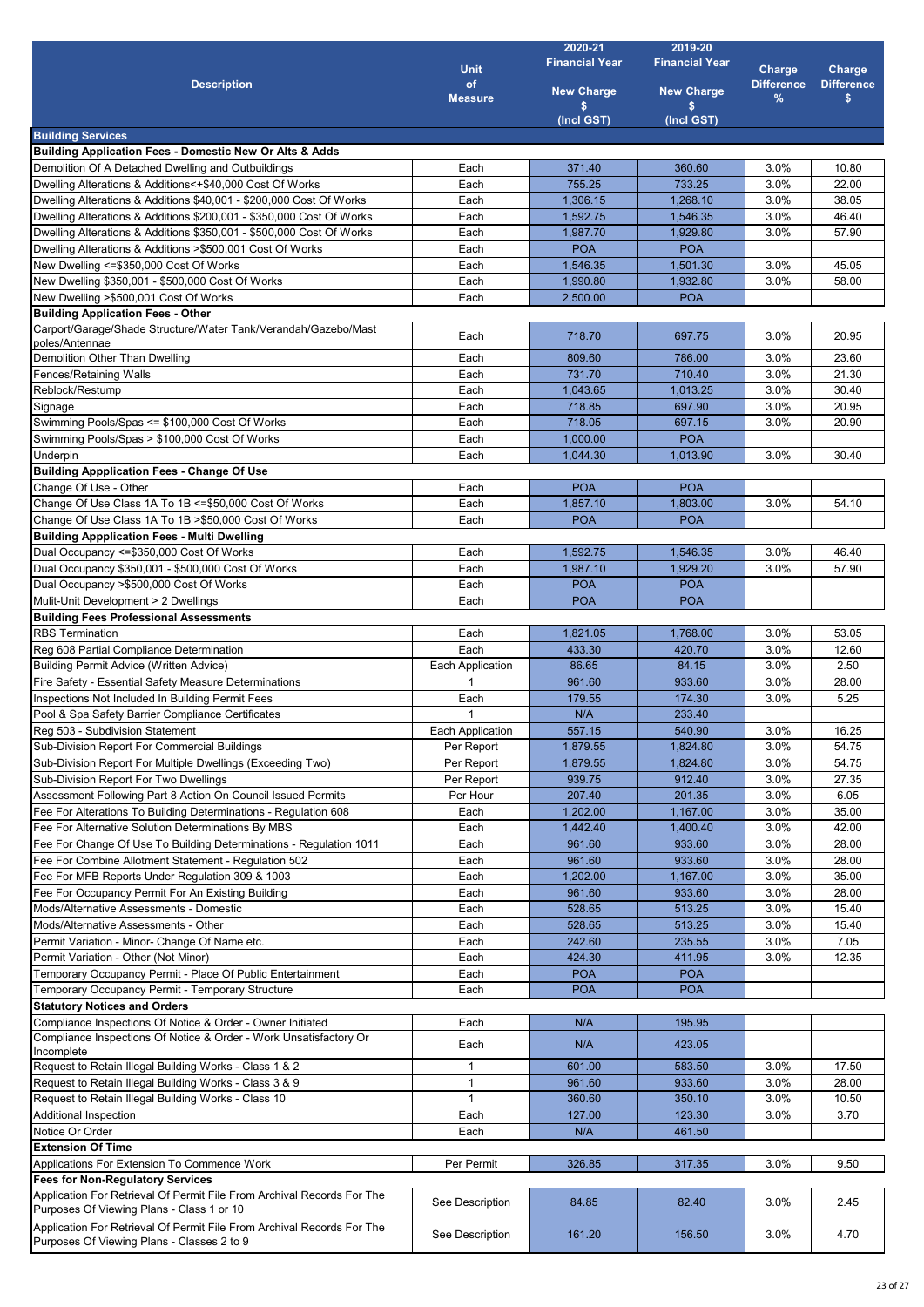| <b>Description</b>                                                                                                                                                                                        | <b>Unit</b><br>of<br><b>Measure</b> | $2020 - 21$<br><b>Financial Year</b><br><b>New Charge</b>                                 | 2019-20<br><b>Financial Year</b><br><b>New Charge</b>                                     | Charge<br><b>Difference</b><br>% | Charge<br><b>Difference</b><br>\$ |
|-----------------------------------------------------------------------------------------------------------------------------------------------------------------------------------------------------------|-------------------------------------|-------------------------------------------------------------------------------------------|-------------------------------------------------------------------------------------------|----------------------------------|-----------------------------------|
|                                                                                                                                                                                                           |                                     | \$                                                                                        | \$                                                                                        |                                  |                                   |
| Copying Of Plans A0 - A2 (Per Sheet)                                                                                                                                                                      | Per Sheet                           | (Incl GST)<br>10.50                                                                       | (Incl GST)<br>10.20                                                                       | 2.9%                             | 0.30                              |
| Copying Of Plans A3 (Per Sheet)                                                                                                                                                                           | Per Sheet                           | 3.00                                                                                      | 2.90                                                                                      | 3.4%                             | 0.10                              |
| Copying Of Plans A4 (Per Sheet)                                                                                                                                                                           | Per Sheet                           | 1.60                                                                                      | 1.55                                                                                      | 3.2%                             | 0.05                              |
| <b>Lodgement Fees</b>                                                                                                                                                                                     |                                     |                                                                                           |                                                                                           |                                  |                                   |
| Value Of Building Work > \$5000                                                                                                                                                                           | Each                                | 121.85                                                                                    | 121.85                                                                                    | 0.0%                             | 0.00                              |
| Non-Residential Building Fees - Class 5 - 9                                                                                                                                                               |                                     |                                                                                           |                                                                                           |                                  |                                   |
| <b>Additional Inspections</b>                                                                                                                                                                             | Each                                | 154.15                                                                                    | 149.65                                                                                    | 3.0%                             | 4.50                              |
| Final Inspection Of An Expired Permit                                                                                                                                                                     | Each                                | 486.50                                                                                    | 472.35                                                                                    | 3.0%                             | 14.15                             |
| <b>Mandatory Inspections</b>                                                                                                                                                                              | Each                                | 201.85                                                                                    | 195.95                                                                                    | 3.0%                             | 5.90                              |
| Alterations and Additional To Building <= \$1M Cost Of Works<br>Alterations and Additional To Building >\$1M Cost Of Works                                                                                | Each<br>Each                        | 662.30<br><b>POA</b>                                                                      | 643.00<br><b>POA</b>                                                                      | 3.0%                             | 19.30                             |
| New Building <= \$1M Cost Of Works                                                                                                                                                                        | Each                                | 662.30                                                                                    | 643.00                                                                                    | 3.0%                             | 19.30                             |
| New Building >\$1M Cost Of Works                                                                                                                                                                          | Each                                | <b>POA</b>                                                                                | <b>POA</b>                                                                                |                                  |                                   |
| <b>Property Enquiries</b>                                                                                                                                                                                 |                                     |                                                                                           |                                                                                           |                                  |                                   |
| Reg 326 - Request For Information                                                                                                                                                                         | Each                                | 53.65                                                                                     | 53.65                                                                                     | 0.0%                             | 0.00                              |
| <b>Refund Of Fees - Building</b>                                                                                                                                                                          |                                     |                                                                                           |                                                                                           |                                  |                                   |
| Building Permit Application With Assessment Undertaken                                                                                                                                                    | Each                                | Refund levy -<br>Refund 25% Of All<br><b>Other Fees</b>                                   | Refund levy -<br>Refund 25% Of All<br><b>Other Fees</b>                                   |                                  |                                   |
| Building Permit Application With No Assessment Undertaken                                                                                                                                                 | Each                                | Refund Levy -<br><b>Refund All Other</b><br>Fees Minus \$180<br><b>Administration Fee</b> | Refund Levy -<br><b>Refund All Other</b><br>Fees Minus \$180<br><b>Administration Fee</b> |                                  |                                   |
| Council Report and Consent Application With Assessment Undertaken                                                                                                                                         | Each Regulation                     | Refund 25% Of                                                                             | Refund 25% Of                                                                             |                                  |                                   |
| <b>Without Decision</b><br>Council Report and Consent Application With No Assessment Undertaken                                                                                                           | Each Regulation                     | <b>Application Fee</b><br><b>Refund All Fees</b><br>Exceeding a \$180<br>Administration   | <b>Application Fee</b><br><b>Refund All Fees</b><br>Exceeding a \$180<br>Administration   |                                  |                                   |
|                                                                                                                                                                                                           |                                     | Charge                                                                                    | Charge                                                                                    |                                  |                                   |
| Residential Building Fees - Class 2 & 3                                                                                                                                                                   |                                     |                                                                                           |                                                                                           |                                  |                                   |
| Alterations & Additions To Building <= \$1M Cost Of Works                                                                                                                                                 | Each                                | 643.75                                                                                    | 625.00                                                                                    | 3.0%                             | 18.75                             |
| Alterations & Additions To Building >\$1M Cost Of Works<br>New Building <= \$1M Cost Of Works                                                                                                             | Each<br>Each                        | <b>POA</b><br>662.30                                                                      | <b>POA</b><br>643.00                                                                      | 3.0%                             | 19.30                             |
| New Building >\$1M Cost Of Works                                                                                                                                                                          | Each                                | <b>POA</b>                                                                                | <b>POA</b>                                                                                |                                  |                                   |
| Schedule Of Fees For Application To Council Acting As A Reporting                                                                                                                                         |                                     |                                                                                           |                                                                                           |                                  |                                   |
| Authority Pursuant To Reg 2.2 Of The Building Regulations                                                                                                                                                 |                                     |                                                                                           |                                                                                           |                                  |                                   |
| Provision Of Property Ownership Details For The Purpose Of The Building<br>Regulations - Report and Consent Notification By Applicant<br>Public Notice Of Application For The Consent & Report Of Council | Per Application<br>Each Application | 65.60<br>130.95                                                                           | 63.70<br>127.15                                                                           | 3.0%<br>3.0%                     | 1.90<br>3.80                      |
| Comments in lieu of Report and Consent - Part 4 Application (Retrospective                                                                                                                                |                                     |                                                                                           |                                                                                           |                                  |                                   |
| Application For R&C)                                                                                                                                                                                      | See Description                     | 488.45                                                                                    | 474.20                                                                                    | 3.0%                             | 14.25                             |
| Building Above Or Below Certain Public Facilities - Per Additional Clause                                                                                                                                 | See Description                     | 290.40                                                                                    | 290.40                                                                                    | 0.0%                             | 0.00                              |
| Building Above Or Below Certain Public Facilities - Per Single Clause                                                                                                                                     | See Description                     | 290.40                                                                                    | 290.40                                                                                    | 0.0%                             | 0.00                              |
| Construction On Land Liable To Flooding Liable To Uncontrolled Overland<br>Flow - Per Additional Clause                                                                                                   | See Description                     | 290.40                                                                                    | 290.40                                                                                    | 0.0%                             | 0.00                              |
| Construction On Land Liable To Flooding Liable To Uncontrolled Overland<br>Flow - Per Single Clause                                                                                                       | See Description                     | 290.40                                                                                    | 290.40                                                                                    | 0.0%                             | 0.00                              |
| Construction Over An Easement Vested In Council                                                                                                                                                           | See Description                     | 360.20                                                                                    | 349.70                                                                                    | 3.0%                             | 10.50                             |
| Projecting Of The Building Beyond The Street Alignment - Per Additional<br>Clause                                                                                                                         | See Description                     | 290.40                                                                                    | 290.40                                                                                    | 0.0%                             | 0.00                              |
| Projecting Of The Building Beyond The Street Alignment - Per Single Clause                                                                                                                                | See Description                     | 290.40                                                                                    | 290.40                                                                                    | 0.0%                             | 0.00                              |
| Public Protection Reg 116                                                                                                                                                                                 | Per Application                     | 294.70                                                                                    | 294.70                                                                                    | 0.0%                             | 0.00                              |
| Section 29 A - Decision If Planning Permit Required For Demolition                                                                                                                                        | Per Permit                          | 85.20                                                                                     | 85.20                                                                                     | 0.0%                             | 0.00                              |
| Report and Consent (Part 5)                                                                                                                                                                               | See Description                     | 290.40                                                                                    | 290.40                                                                                    | 0.0%                             | 0.00                              |
| Siting Of Buildings Other Than In Accordance With Prescriptive<br>Requirements Of Part 4 Of The Building Regulations - Per Single Clause                                                                  | See Description                     | 290.40                                                                                    | 290.40                                                                                    | 0.0%                             | 0.00                              |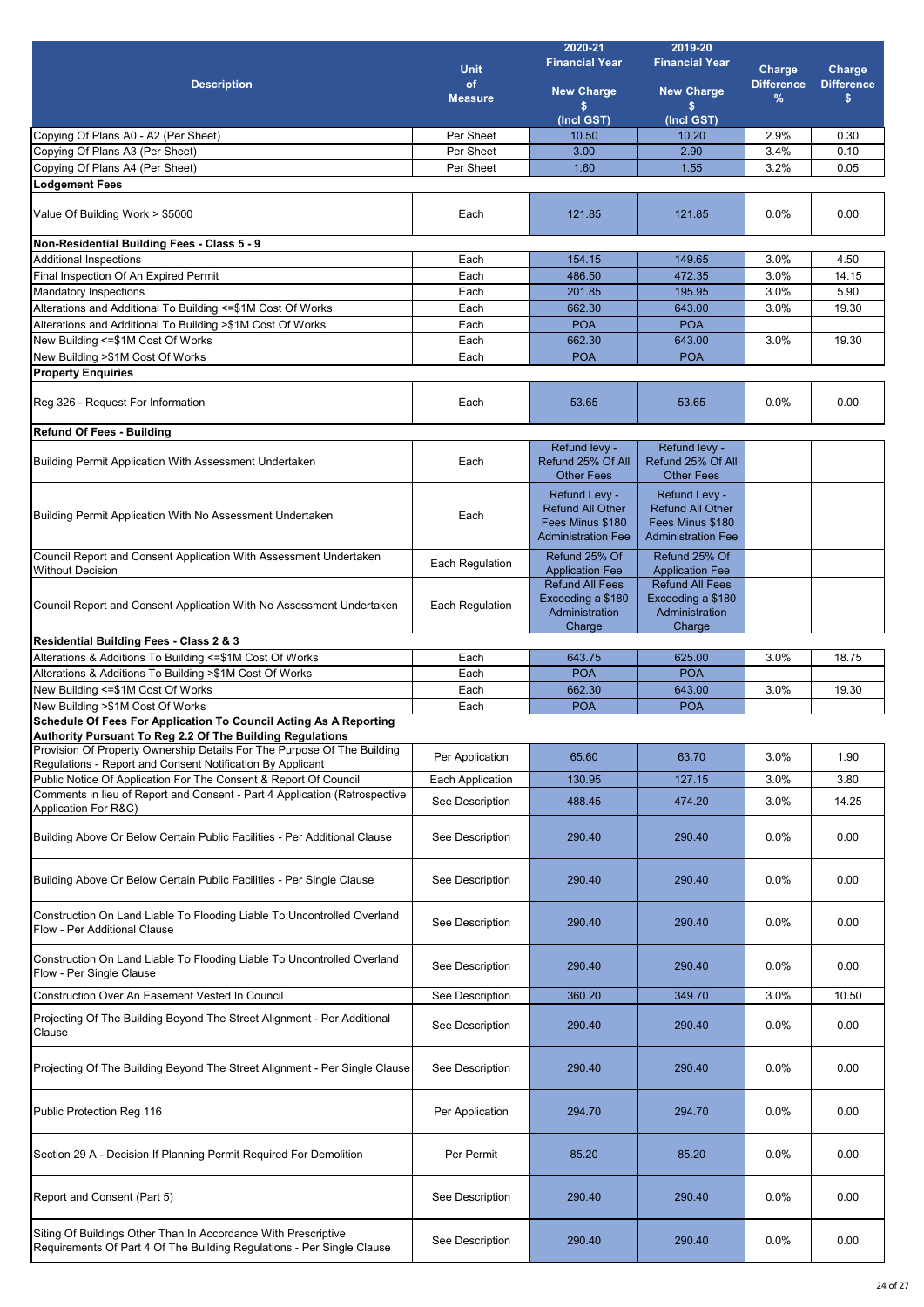|                                                                                                                                                  |                  | $2020 - 21$                                      | 2019-20                                                 |                   |                   |
|--------------------------------------------------------------------------------------------------------------------------------------------------|------------------|--------------------------------------------------|---------------------------------------------------------|-------------------|-------------------|
|                                                                                                                                                  | <b>Unit</b>      | <b>Financial Year</b>                            | <b>Financial Year</b>                                   | Charge            | Charge            |
| <b>Description</b>                                                                                                                               | of               | <b>New Charge</b>                                | <b>New Charge</b>                                       | <b>Difference</b> | <b>Difference</b> |
|                                                                                                                                                  | <b>Measure</b>   | \$                                               | \$                                                      | $\%$              | \$                |
|                                                                                                                                                  |                  | (Incl GST)                                       | (Incl GST)                                              |                   |                   |
| Swimming Pool/Spa Registration                                                                                                                   | Per Registration | 71.70                                            |                                                         |                   |                   |
| Swimming Pool/Spa Barrier Certification - Compliant                                                                                              | Per certificate  | 20.40                                            |                                                         |                   |                   |
| Swimming Pool/Spa Barrier Certification - Non-Compliant                                                                                          | Per certificate  | 385.00                                           |                                                         |                   |                   |
| Swimming Pool/Spa Inspection Service                                                                                                             | per inspection   | 320.00                                           |                                                         |                   |                   |
| <b>Environmental Health</b>                                                                                                                      |                  |                                                  |                                                         |                   |                   |
| Food Act Premises Community Groups & Charities                                                                                                   |                  |                                                  |                                                         |                   |                   |
| This Fee Is To Be Applied To Food Stalls/Mobile Food Vans Run By<br><b>Charities &amp; Community Groups</b>                                      | Per Application  | 0.25 x Class<br><b>Premises Fee As</b><br>Listed | $0.25 \times$ Class<br><b>Premises Fee As</b><br>Listed |                   |                   |
| Food Act Premises Food Premises Registration Transfer                                                                                            |                  |                                                  |                                                         |                   |                   |
| Community Groups & Charities (All Classes)                                                                                                       |                  | 50% Of Registration<br>Fee                       | 50% Of Registration<br>Fee                              |                   |                   |
| Food Act Premises Food Stalls/Mobile Food Vans Registration                                                                                      |                  |                                                  |                                                         |                   |                   |
| <b>Transfer</b>                                                                                                                                  |                  |                                                  |                                                         |                   |                   |
| Community Groups & Charities (All Classes)                                                                                                       | Per Application  | Fee                                              | 50% Of Registration   50% Of Registration<br>Fee        |                   |                   |
| Transfer Application Fee For All Food Premises                                                                                                   |                  | 339.90                                           | 330.00                                                  | 3.0%              | 9.90              |
| Food Act Premises New Registration Fees (Class 1 Or 2)                                                                                           |                  |                                                  |                                                         |                   |                   |
| Fee To Establish New Premises                                                                                                                    | Per Application  | 1,339.00                                         | 1,300.00                                                | 3.0%              | 39.00             |
| Food Act Premises New Registration Fees (Class 3)                                                                                                |                  |                                                  |                                                         |                   |                   |
| Fee To Establish New Premises                                                                                                                    | Per Application  | 1,184.50                                         | 1,150.00                                                | 3.0%              | 34.50             |
| Registered Premises Refund Of Registration Fees (Less<br><b>Administration Fee)</b>                                                              |                  |                                                  |                                                         |                   |                   |
| April To June                                                                                                                                    | Per Application  | No Refund<br>Applicable                          | No Refund<br>Applicable                                 |                   |                   |
| January To March                                                                                                                                 | Per Application  | 25% Of Registration<br>Fee                       | 25% Of Registration<br>Fee                              |                   |                   |
| July To September                                                                                                                                | Per Application  | Fee                                              | 75% Of Registration 75% Of Registration<br>Fee          |                   |                   |
| October To December                                                                                                                              | Per Application  | 50% Of Registration<br>Fee                       | 50% Of Registration<br>Fee                              |                   |                   |
| Administration Fee For Food Act and Public Health and Wellbeing Act<br>Premises                                                                  | Per Application  | 47.95                                            | 47.00                                                   | 2.0%              | 0.95              |
| Food Act Premises Registration and Renewal                                                                                                       |                  |                                                  |                                                         |                   |                   |
| Premises With Excess Of 5 Employees - Base Fee For Additional Staff<br>Above 5 FTE                                                               | Per Application  | 18.35                                            | 18.00                                                   | 1.9%              | 0.35              |
| <b>Renewal Class 1</b>                                                                                                                           | Per Application  | 659.20                                           | 640.00                                                  | 3.0%              | 19.20             |
| Renewal Class 2                                                                                                                                  | Per Application  | 684.95                                           | 665.00                                                  | 3.0%              | 19.95             |
| Renewal Class 3                                                                                                                                  | Per Application  | 509.85                                           | 495.00                                                  | 3.0%              | 14.85             |
| <b>Short-Term Food Act Registration</b>                                                                                                          |                  |                                                  |                                                         |                   |                   |
| Food Act Registration (Up To 1 Month) For Temporary Premises Only                                                                                | Per Application  | 51.50                                            | 50.00                                                   | 3.0%              | 1.50              |
| <b>Streatrader Registration Associated With Registered Fixed Premises</b><br>Fee For Streatrader Component Attached To Registered Fixed Premises | Per Application  | 195.70                                           | 190.00                                                  | 3.0%              | 5.70              |
| <b>Miscellaneous</b>                                                                                                                             |                  |                                                  |                                                         |                   |                   |
| Secondary Inspection Fee (For Non-Compliance Follow Up)                                                                                          | Per Application  | 219.30                                           | 215.00                                                  | 2.0%              | 4.30              |
| Late Renewal Penalty Fee                                                                                                                         | Per Penalty      | 214.20                                           | 210.00                                                  | 2.0%              | 4.20              |
| Plan Assessment Fee                                                                                                                              | Per Application  | 417.00                                           | 408.80                                                  | 2.0%              | 8.20              |
| Septic Tank Permit                                                                                                                               | Per Application  | 484.70                                           | 475.20                                                  | 2.0%              | 9.50              |
| Solicitor Enquiry (Response Within 10 Days)                                                                                                      | Per Application  | 448.80                                           | 440.00                                                  | 2.0%              | 8.80              |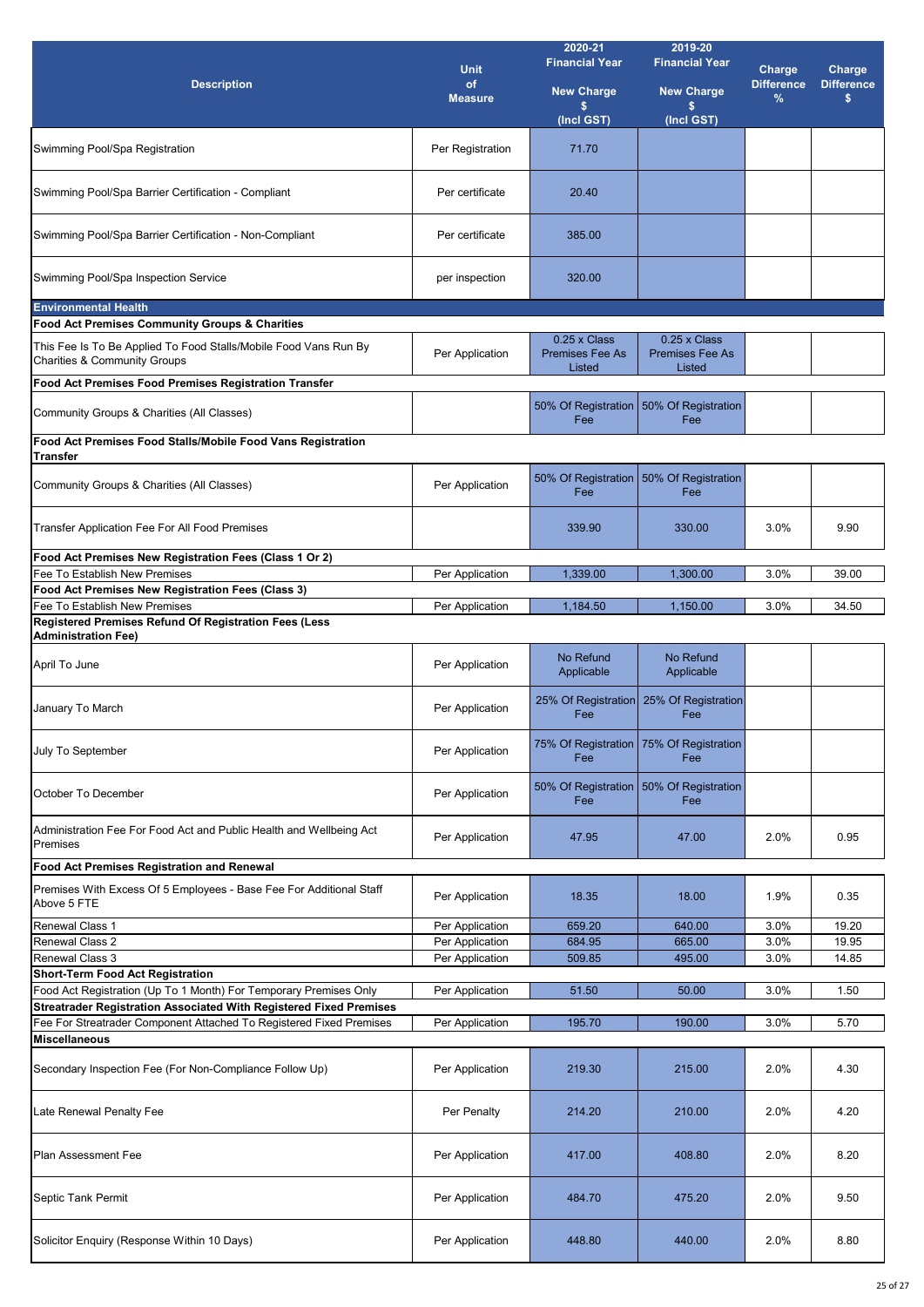| <b>Description</b>                                                                                                                                                                                            | <b>Unit</b><br>of<br><b>Measure</b> | 2020-21<br><b>Financial Year</b><br><b>New Charge</b>                                                                        | 2019-20<br><b>Financial Year</b><br><b>New Charge</b>                                                                                                                 | Charge<br><b>Difference</b><br>% | Charge<br><b>Difference</b><br>\$ |
|---------------------------------------------------------------------------------------------------------------------------------------------------------------------------------------------------------------|-------------------------------------|------------------------------------------------------------------------------------------------------------------------------|-----------------------------------------------------------------------------------------------------------------------------------------------------------------------|----------------------------------|-----------------------------------|
|                                                                                                                                                                                                               |                                     |                                                                                                                              |                                                                                                                                                                       |                                  |                                   |
| Change of Premises Risk Classification (Business Activities)                                                                                                                                                  | Per Application                     | 200.00                                                                                                                       |                                                                                                                                                                       |                                  |                                   |
| Public Health and Wellbeing Act Prescribed Accommodation Initial<br>Registration                                                                                                                              |                                     |                                                                                                                              |                                                                                                                                                                       |                                  |                                   |
| Prescribed Accommodation - Initial Registration Fee                                                                                                                                                           | Per Application                     | 1,002.65                                                                                                                     | 983.00                                                                                                                                                                | 2.0%                             | 19.65                             |
| Public Health and Wellbeing Act Premises Initial Registration                                                                                                                                                 |                                     |                                                                                                                              |                                                                                                                                                                       |                                  |                                   |
| Tattooists, Beauty Parlours and Skin Penetration                                                                                                                                                              | Per Application                     | 770.10                                                                                                                       | 755.00                                                                                                                                                                | 2.0%                             | 15.10                             |
| Public Health and Wellbeing Act Premises Renewal of Registration<br>Fees                                                                                                                                      |                                     |                                                                                                                              |                                                                                                                                                                       |                                  |                                   |
| Tattooists, Beauty Parlours and Skin Penetration                                                                                                                                                              | Per Application                     | 204.00                                                                                                                       | 200.00                                                                                                                                                                | 2.0%                             | 4.00                              |
| Public Health and Wellbeing Act Premises Refund Of Registration<br>Fees To Be Calculated and Charged On A Quarterly Prorata Basis For<br><b>New Premises Less Administration Fee</b>                          |                                     |                                                                                                                              |                                                                                                                                                                       |                                  |                                   |
| July To September                                                                                                                                                                                             | Per Application                     | 75.00%                                                                                                                       | 75.00%                                                                                                                                                                | 0.0%                             | 0.00                              |
| October To December                                                                                                                                                                                           | Per Application                     | 50.00%                                                                                                                       | 50.00%                                                                                                                                                                | $0.0\%$                          | 0.00                              |
| January To March                                                                                                                                                                                              | Per Application                     | 25.00%                                                                                                                       | 25.00%                                                                                                                                                                | 0.0%                             | 0.00                              |
| April To June                                                                                                                                                                                                 | Per Application                     | $0.00\%$                                                                                                                     | $0.00\%$                                                                                                                                                              |                                  | 0.00                              |
| Public Health and Wellbeing Act Prescribed Accommodation Renewal<br>of Registration Fees                                                                                                                      |                                     |                                                                                                                              |                                                                                                                                                                       |                                  |                                   |
| <b>Prescribed Accommodation</b>                                                                                                                                                                               | Per Application                     | 324.35                                                                                                                       | 318.00                                                                                                                                                                | 2.0%                             | 6.35                              |
| Public Health and Wellbeing Act Premises Residential Tenancies Act                                                                                                                                            |                                     |                                                                                                                              |                                                                                                                                                                       |                                  |                                   |
| Caravan Park - New Registration                                                                                                                                                                               | Per Application                     | <b>Fee Charged Every</b><br><b>Two Years</b>                                                                                 | <b>Fee Charged Every</b><br><b>Two Years</b>                                                                                                                          |                                  |                                   |
| Caravan Park - Renewal Of Registration                                                                                                                                                                        | Per Application                     | <b>Regulations</b>                                                                                                           | Refer Schedule 2 Of Refer Schedule 2 Of<br><b>Regulations</b>                                                                                                         |                                  |                                   |
| Caravan Park - Transfer Of Registration                                                                                                                                                                       | Per Application                     | 77.70                                                                                                                        | 75.45                                                                                                                                                                 | 3.0%                             | 2.25                              |
| Public Health and Wellbeing Act One Off Hairdresser Registration                                                                                                                                              |                                     |                                                                                                                              |                                                                                                                                                                       |                                  |                                   |
| Hairdresser<br>Public Health and Wellbeing Act Premises Transfer Of Registration                                                                                                                              | Per Application                     | 880.65                                                                                                                       | 855.00                                                                                                                                                                | 3.0%                             | 25.65                             |
| Transfer Application Fee For All Public Health and Wellbeing Premises                                                                                                                                         | Per Application                     | 336.60                                                                                                                       | 330.00                                                                                                                                                                | 2.0%                             | 6.60                              |
| <b>City Strategy &amp; Design</b>                                                                                                                                                                             |                                     |                                                                                                                              |                                                                                                                                                                       |                                  |                                   |
| <b>Strategic Planning</b>                                                                                                                                                                                     |                                     |                                                                                                                              |                                                                                                                                                                       |                                  |                                   |
| <b>General Enquiries</b>                                                                                                                                                                                      |                                     |                                                                                                                              |                                                                                                                                                                       |                                  |                                   |
| Written Responses To Mixed-Use/Commercial/Industrial Enquiries                                                                                                                                                | Each                                | 179.75                                                                                                                       | 174.50                                                                                                                                                                | 3.0%                             | 5.25                              |
| Written Responses To Residential Enquiries<br>Photocopying Of Plans/Policies/Studies/Other Documents                                                                                                          | Each                                | 133.30                                                                                                                       | 129.40                                                                                                                                                                | 3.0%                             | 3.90                              |
| A0, A1 & A2 Plans / Page                                                                                                                                                                                      | Per Page                            | 10.15                                                                                                                        | 9.85                                                                                                                                                                  | 3.0%                             | 0.30                              |
| A3 Plans / Page (Per Page)                                                                                                                                                                                    | Per Page                            | 2.85                                                                                                                         | 2.75                                                                                                                                                                  | 3.6%                             | 0.10                              |
| A4 Plans / Page (Per Page)                                                                                                                                                                                    | Per Page                            | 1.50                                                                                                                         | 1.45                                                                                                                                                                  | 3.4%                             | 0.05                              |
| Endorsed Plans A2, A1 & A0 (Per Page)                                                                                                                                                                         | Per Page                            | 15.10                                                                                                                        | 14.65                                                                                                                                                                 | 3.1%                             | 0.45                              |
| Endorsed Plans A4 & A3 (Per Page)<br><b>Planning Scheme Amendments</b>                                                                                                                                        | Per Set                             | 44.05                                                                                                                        | 42.75                                                                                                                                                                 | 3.0%                             | 1.30                              |
| Combined Amendment (Stage 1 + 50% Of Planning Permit Appln fee, Or,<br>Planning Permit Appln Fee + 50% Of Stage 1, Whichever Is Greater) - Refer<br>To Urban Planning For Planning Permit Appln Fee Schedule. | Each                                | (Stage 1 + 50% Of<br><b>Planning Permit</b><br>Appln Fee, Or,<br><b>Planning Permit</b><br>Stage 1, Whichever<br>Is Greater) | (Stage 1 + 50% Of<br><b>Planning Permit</b><br>Appln Fee, Or,<br><b>Planning Permit</b><br>Appln Fee + 50% Of Appln Fee + 50% Of<br>Stage 1, Whichever<br>Is Greater) |                                  |                                   |
| Likely To Receive Income From One Proponent Led Amendment                                                                                                                                                     | Each                                | 2,991.00                                                                                                                     | 2,991.00                                                                                                                                                              | 0.0%                             | 0.00                              |
| Mail Out Costs (Cost Recovery) - Planning Scheme Amendments                                                                                                                                                   | Each                                | 9.15                                                                                                                         | 8.90                                                                                                                                                                  | 2.8%                             | 0.25                              |